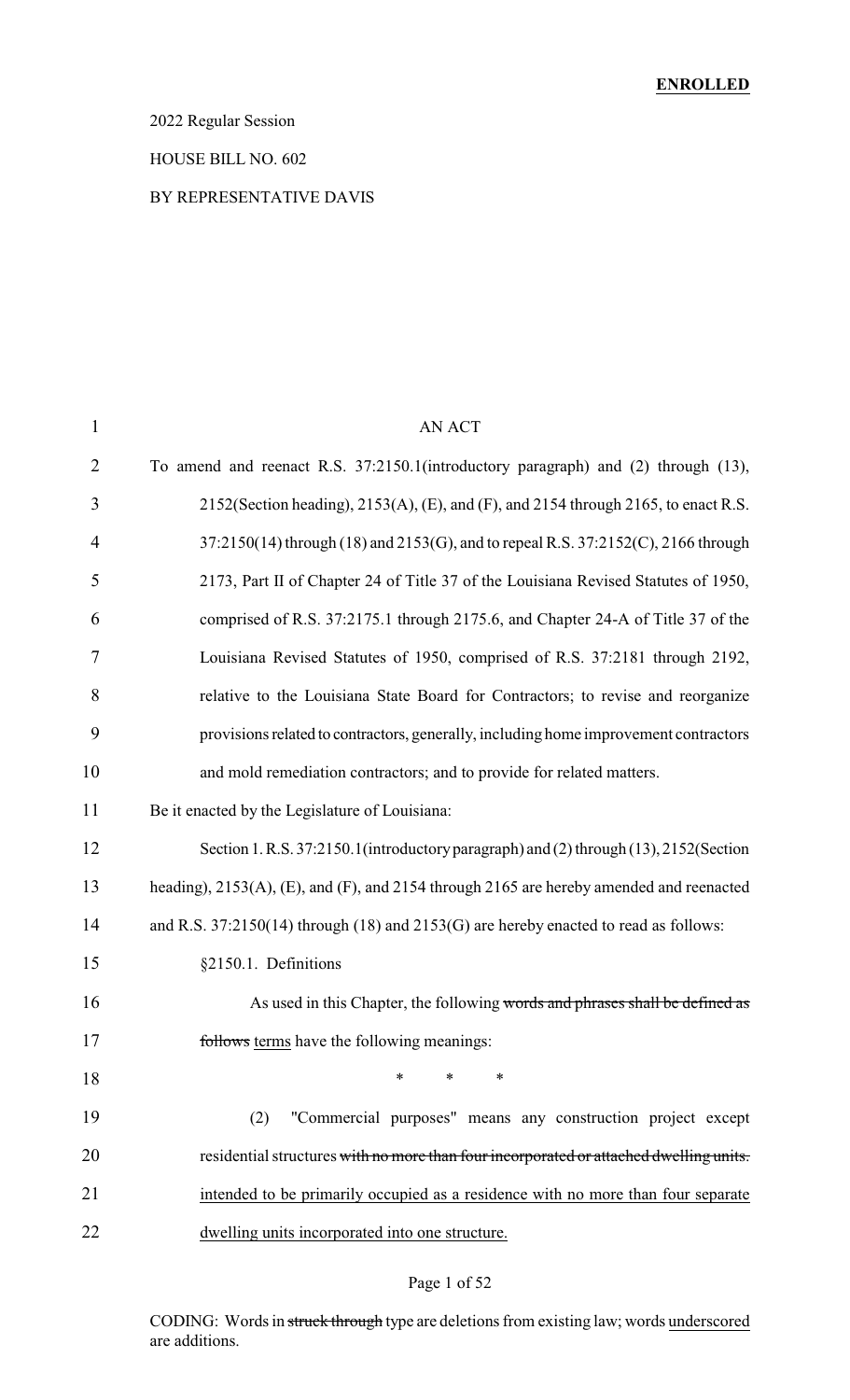| $\mathbf{1}$   | (3) "Contract" means an agreement to perform a scope of work that is                    |
|----------------|-----------------------------------------------------------------------------------------|
| $\overline{2}$ | regulated by this Chapter. It includes the entire cost of the construction undertaking, |
| 3              | including labor, materials, rentals, and all direct and indirect project expenses. The  |
| 4              | cost of materials, rentals, and direct and indirect expenses shall be included          |
| 5              | regardless of who pays the costs or if they are donated. The "principal contract" is    |
| 6              | the agreement to perform the entire scope of work for a construction project.           |
| 7              | $(4)(a)$ "Contractor" means any person who undertakes to, attempts to, or               |
| 8              | submits a price or bid or offers to construct, supervise, superintend, oversee, direct, |
| 9              | or in any manner assume charge of the construction, alteration, repair, improvement,    |
| 10             | movement, demolition, putting up, tearing down, or furnishing labor, or furnishing      |
| 11             | labor together with material or equipment, or installing the same for material or       |
| 12             | equipment for any of the following:                                                     |
| 13             | (i) Any building, highway, road, railroad, sewer, grading, excavation,                  |
| 14             | pipeline, public utility structure, project development, housing, or housing            |
| 15             | development, improvement, or any other construction undertaking for which the           |
| 16             | entire cost is fifty thousand dollars or more when the property is to be used for       |
| 17             | commercial purposes.                                                                    |
| 18             | Any new residential structure where the entire cost is seventy-five<br>(ii)             |
| 19             | thousand dollars or more when the property is used for residential purposes.            |
| 20             | Any improvements or repairs where the entire cost exceeds seven<br>(iii)                |
| 21             | thousand five hundred dollars to an existing residential structure.                     |
| 22             | (iv) Any mold remediation where the entire cost exceeds seven thousand five             |
| 23             | hundred dollars.                                                                        |
| 24             | The term "contractor" includes general contractors, subcontractors,<br>(b)              |
| 25             | architects, and engineers persons who receive an additional fee for the employment      |
| 26             | or direction of labor, or any other work beyond the normal architectural or             |
| 27             | engineering services.                                                                   |
| 28             | (c) A contractor holding a license in the major classification of hazardous             |
| 29             | materials, or any subclassifications thereunder, shall be defined in terms of work      |
| 30             | performed for which the cost is one dollar or more.                                     |

# Page 2 of 52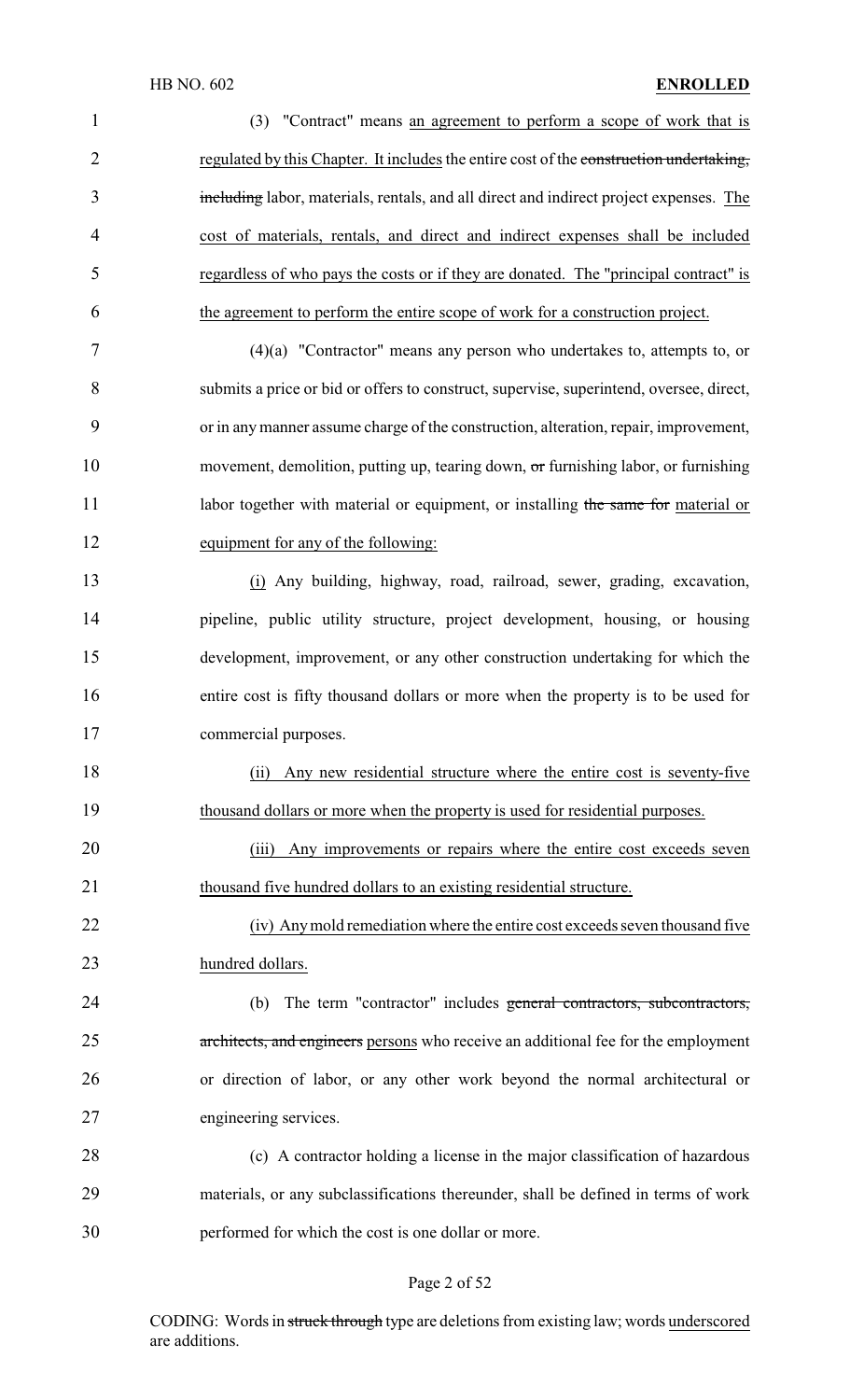(d) "Contractor" shall not mean any person, supplier, manufacturer, or employee of such person who assembles, repairs, maintains, moves, puts up, tears 3 down, or disassembles any patented, or proprietary, or patented and proprietary 4 environmental equipment supplied by such person to a contractor to be used solely by the contractor for a construction undertaking. "Proprietary" shall mean specific and specialized equipment installation, manufacturing processes, uses, or components that are protected from disclosure to third parties by the owner or manufacturer of the equipment.

 (4.1) (5) "Electrical contractor" means any person who undertakes to, attempts to, or submits a price or bid or offers to construct, supervise, superintend, oversee, direct, or in any manner assume charge of the construction, alteration, repair, improvement, movement, demolition, putting up, tearing down, or furnishing 13 labor together with material and equipment, or installing the same for the wiring, fixtures, or appliances for the supply of electricity to any residential, commercial, or other project, when the cost of the undertaking exceeds the sum of ten thousand dollars. This Paragraph shall not be deemed or construed to limit the authority of a 17 contractor, general contractor, or residential building contractor, as those terms are defined in this Section, nor to require such individuals to become an electrical contractor.

 $(5)$  (6) "Executive director" means the person appointed by the board to serve as the chief operating officer in connection with the day-to-day operation of 22 the board's business. The executive director shall be the appointing authority for all employees of the board.

 $\left(\frac{6}{a}\right)\left(\frac{7}{a}\right)$  "General contractor" means a person who contracts directly with the owner. The term "general contractor" shall include the term "primary contractor" and wherever used in this Chapter or in regulations promulgated thereunder "primary contractor" shall mean "general contractor".

 (b) "General contractor" shall not mean any person, supplier, manufacturer, or employee of such person who assembles, repairs, maintains, moves, puts up, tears 30 down, or disassembles any patented, proprietary, or patented and or proprietary

#### Page 3 of 52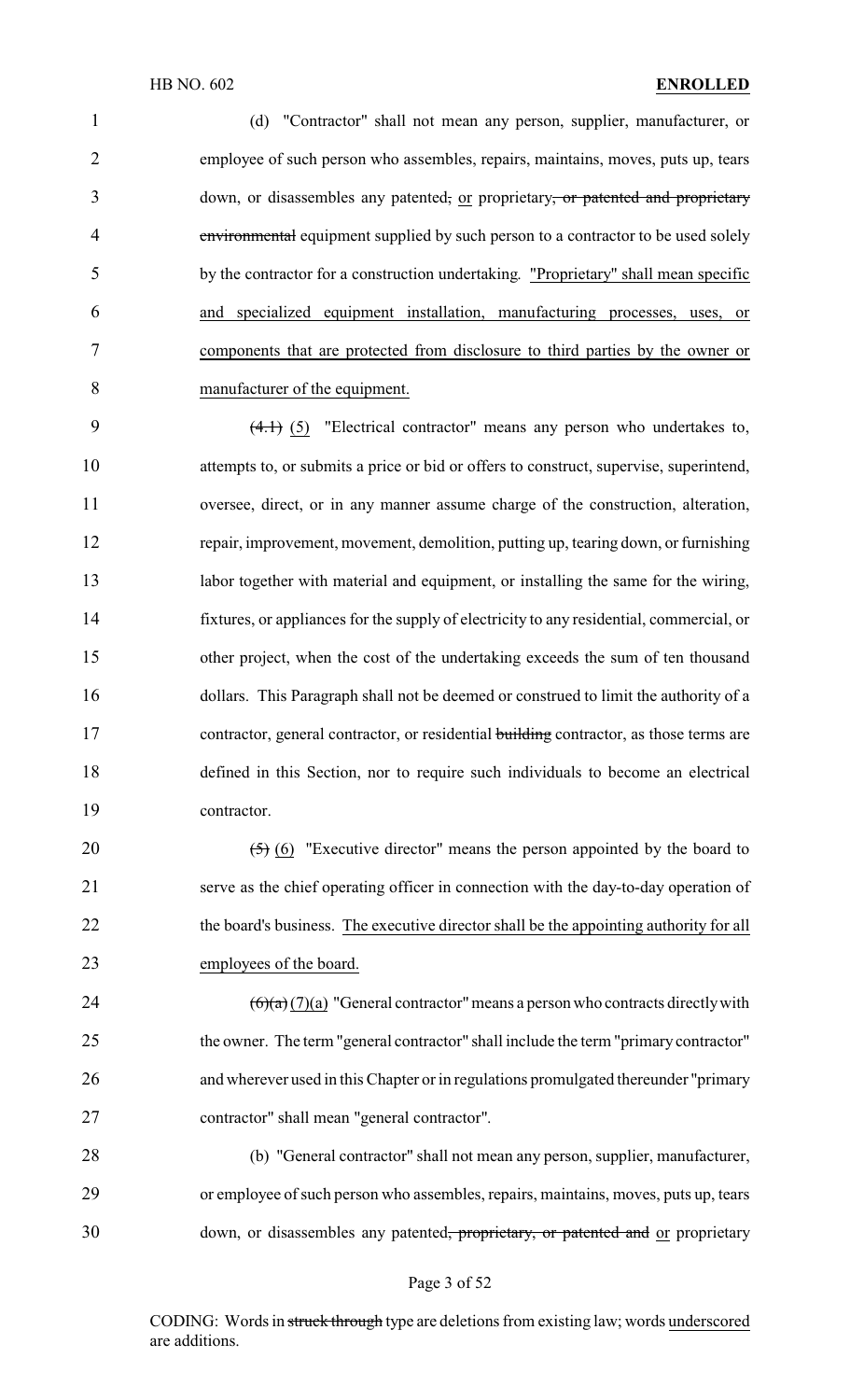environmental equipment supplied by such person to a contractor to be used solely by the contractor for a construction undertaking.

 (7) (8) "Home improvement contracting" means the reconstruction, alteration, renovation, repair, modernization, conversion, improvement, removal, or 5 demolition, or the construction of an addition to any pre-existing owner occupied building residential structure which building is used or designed to be used as a residence or dwelling unit, or to structures which are adjacent to such residence or building where the project value exceeds seven thousand five hundred dollars but is not greater than seventy-five thousand dollars. "Home improvement contracting" shall not include services rendered gratuitously.

11 (8) (9) "Home improvement contractor" means any person<del>, including a</del> 12 contractor or subcontractor, who undertakes or attempts to undertake or submits a price or bid on any home improvement contracting project.

14 (8.1) (10) "Mechanical contractor" means any person who undertakes to, attempts to, or submits a price or bid or offers to construct, supervise, superintend, oversee, direct, or in any manner assume charge of the construction, alteration, repair, improvement, movement, demolition, putting up, tearing down, or furnishing labor, or furnishing labor together with material and equipment, or installing the same for the construction, installation, maintenance, testing, and repair of air conditioning, refrigeration, heating systems, and plumbing for all residential, commercial, and industrial applications as well as ventilation systems, mechanical work controls, boilers and other pressure vessels, steam and hot water systems and piping, gas piping and fuel storage, and chilled water and condensing water systems and piping, including but not limited to any type of industrial process piping and related valves, fittings, and components, when the cost of the undertaking exceeds the sum of ten thousand dollars. This Paragraph shall not be deemed or construed 27 to limit the authority of a contractor, general contractor, or residential building contractor, as those terms are defined in this Section, nor to require such individuals to become a mechanical contractor.

### Page 4 of 52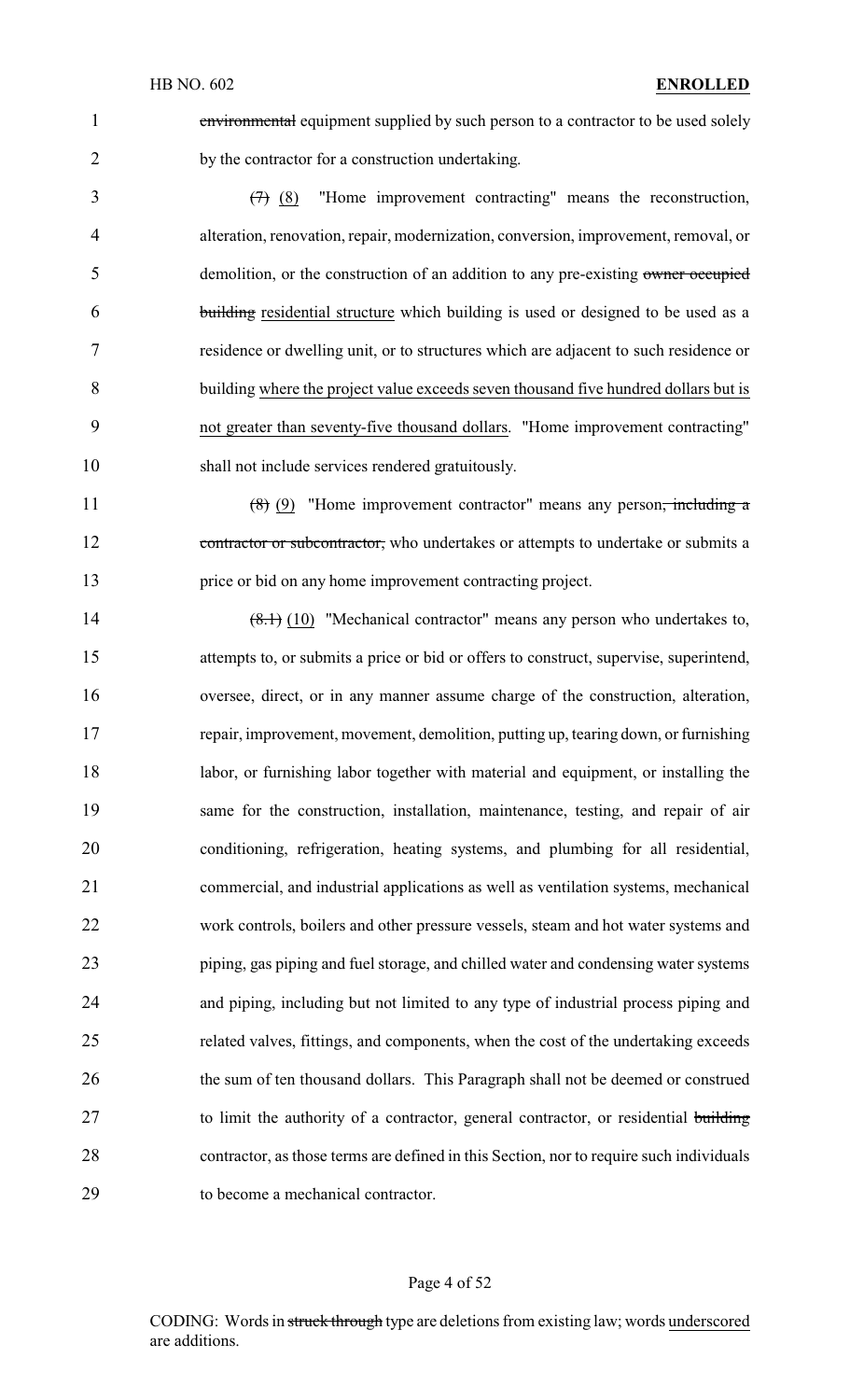| $\mathbf{1}$   | "Mold remediation contractor" means any person who engages in                          |
|----------------|----------------------------------------------------------------------------------------|
| $\overline{2}$ | removal, cleaning, sanitizing, demolition, or other treatment, including preventative  |
| 3              | activities, of mold or mold-contaminated matter that was not purposely grown at that   |
| $\overline{4}$ | location and where the costs for such labor and materials exceed seven thousand five   |
| 5              | hundred dollars. Mold remediation applies only to the regulation of mold-related       |
| 6              | activities that affect indoor air quality and does not apply to routine cleaning when  |
| 7              | not conducted for the purpose of mold-related activities intended to affect indoor air |
| 8              | quality.                                                                               |
|                |                                                                                        |

 $(9)$  (12) "Person" means any individual, firm, partnership, association, cooperative, corporation, limited liability company, limited liability partnership, or any other entity recognized by Louisiana law; and whether or not acting as a principal, trustee, fiduciary, receiver, or as any other kind of legal or personal representative, or as a successor in interest, assignee, agent, factor, servant, employee, director, officer, or any other representative of such person; or any state or local governing authority or political subdivision performing a new construction project which exceeds the contract limits provided in R.S. 38:2212 and which does not constitute regular maintenance of the public facility or facilities which it has been authorized to maintain.

 (13) "Plumbing contractor" means any person who installs, maintains, and repairs potable and nonpotable tap water or sewer systems within a building structure or residential structure when the cost of the undertaking exceeds the sum of ten 22 thousand dollars.

 $(10)(14)$  "Qualifying party" means a natural person designated by the contractor to represent the contractor for the purpose of complying with the provisions of this Chapter including without limitation meeting the requirements for the initial license and any continuation thereof.

27 (11) (15) "Residential building contractor" means any corporation, 28 partnership, or individual person who constructs a fixed building or structure for sale for or use by another as a residence or who, for a price, commission, fee, wage, or other compensation, undertakes or offers to undertake the construction or

#### Page 5 of 52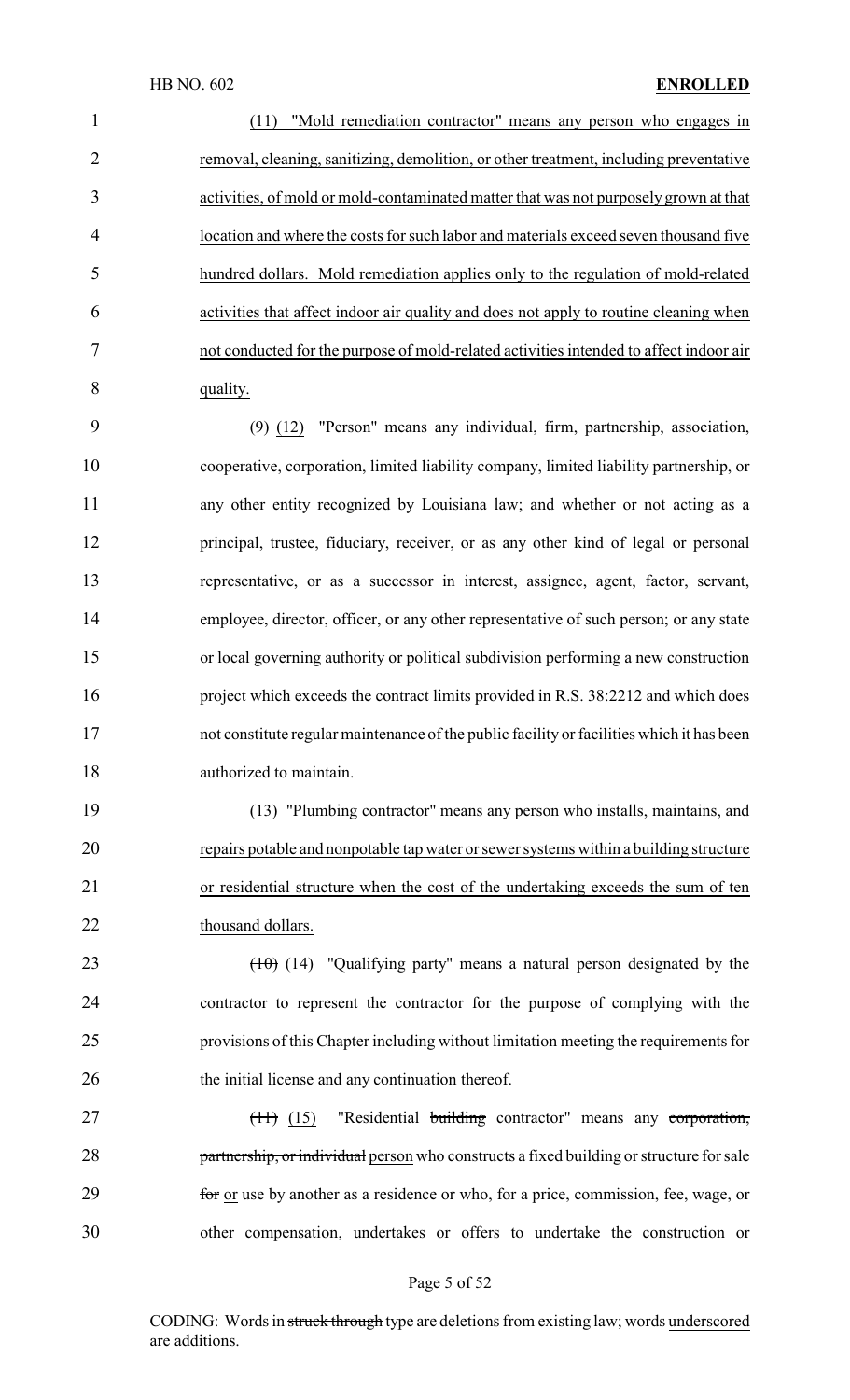1 superintending of the construction of any building or structure, with no more than 2 four incorporated or attached dwelling units, which is not more residential structure which is not more than three floors in height, to be used by another as a residence, when the cost of the undertaking exceeds seventy-five thousand dollars. The term "residential building contractor" includes all contractors, subcontractors, architects, 6 and engineers persons who receive an additional fee for the employment or direction of labor, or any other work beyond the normal architectural or engineering services. "Residential building contractor" also means any person performing home improvement contracting as provided for in Paragraph (9) of this Section when the cost of the undertaking exceeds seventy-five thousand dollars. It shall not include the manufactured housing industry or those persons engaged in building residential structures that are mounted on metal chassis and wheels.

 (16) "Residential structure" means a building or structure that is used 14 primarily for occupancy by a person as a residence. Such structures or buildings include but are not limited to single family dwellings, duplexes, triplexes, and fourplexes which are not more than three floors in height and structures that are part of or adjacent to the building or structures to be used as a residence.

18 (12) (17) "Subcontract" means an agreement to perform a portion of the 19 scope of work contained in the principal contract including the entire cost of labor 20 and materials of that part of the principal contract which is performed by the 21 subcontractor.

22  $\left(\frac{(13)}{a}\right)\left(\frac{18}{a}\right)$  "Subcontractor" means a person who contracts directly with 23 the primary contractor for the performance of a part of the principal contract or with 24 another contractor for the performance of a part of the principal contract. to perform 25 a scope of work that is a part of the scope of work contained in the principal contract.

26 (b) "Subcontractor" shall not mean include any person, supplier, or 27 manufacturer, or employee of such person who assembles, repairs, maintains, moves, 28 puts up, tears down, or disassembles any patented, or proprietary, or patented and

### Page 6 of 52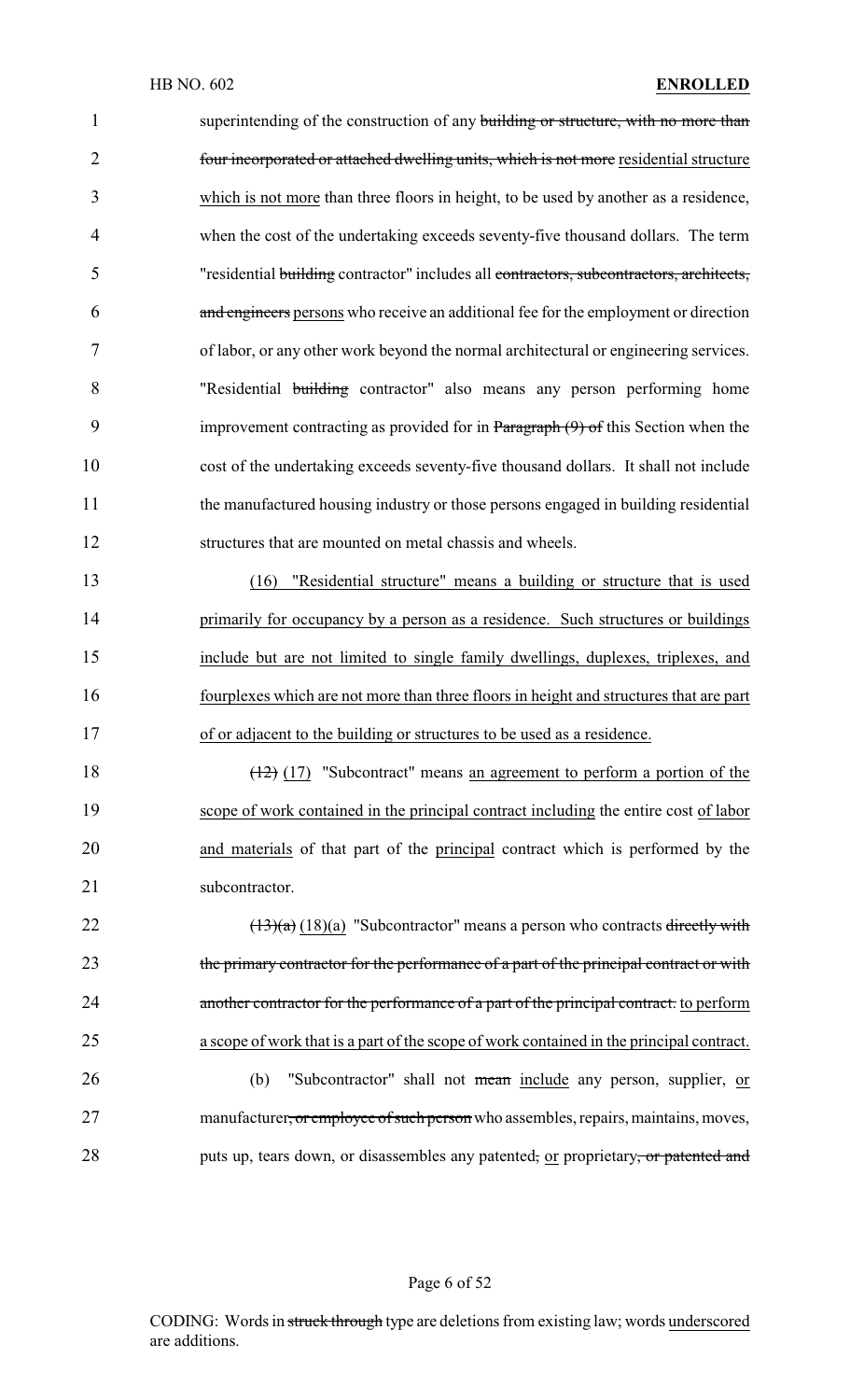| $\mathbf{1}$   | proprietary environmental equipment supplied by such person to a contractor to be         |  |  |  |  |
|----------------|-------------------------------------------------------------------------------------------|--|--|--|--|
| $\overline{2}$ | used solely by the contractor for a construction undertaking.                             |  |  |  |  |
| 3              | $\ast$<br>∗<br>*                                                                          |  |  |  |  |
| 4              | §2152. Domicile; officers; bond                                                           |  |  |  |  |
| 5              | *<br>$\ast$<br>∗                                                                          |  |  |  |  |
| 6              | §2153. Powers of the board                                                                |  |  |  |  |
| 7              | A. The board is hereby vested with the authority requisite and necessary to               |  |  |  |  |
| 8              | carry out the intent of the provisions of this Chapter. The board shall have the power    |  |  |  |  |
| 9              | to make, amend, or repeal by-laws, rules, and regulations for the proper                  |  |  |  |  |
| 10             | administration and enforcement of this Chapter <del>; to employ such administrative</del> |  |  |  |  |
| 11             | assistants as are necessary; and to fix their compensation. The board is hereby           |  |  |  |  |
| 12             | vested with the authority requisite and necessary to carry out the intent of the          |  |  |  |  |
| 13             | provisions of this Chapter. and to carry out the purposes thereof, in accordance with     |  |  |  |  |
| 14             | the Administrative Procedure Act. The enumeration of specific matters which may           |  |  |  |  |
| 15             | be made, and the subject of rules and regulations, shall not be construed to limit        |  |  |  |  |
| 16             | general powers of the board to make all rules and regulations necessary to fully          |  |  |  |  |
| 17             | effectuate the purpose of this Chapter.                                                   |  |  |  |  |
| 18             | ∗<br>*<br>∗                                                                               |  |  |  |  |
| 19             | The board may sue and be sued and shall have the right and authority to<br>Е.             |  |  |  |  |
| 20             | obtain, in the jurisdiction in which a violation of the provisions of this Chapter        |  |  |  |  |
| 21             | occurs, upon submission of an affidavit in support, a temporary restraining order and     |  |  |  |  |
| 22             | preliminary and permanent injunctions, without the necessity of posting a bond or         |  |  |  |  |
| 23             | other security, restraining and prohibiting the violation of this Chapter and the         |  |  |  |  |
| 24             | performance of any work then being performed or about to be performed.                    |  |  |  |  |
| 25             | F. In addition to any other duties and powers granted by this Chapter, the                |  |  |  |  |
| 26             | board shall:                                                                              |  |  |  |  |
| 27             | (1) Grant licenses to qualified contractors pursuant to this Chapter.                     |  |  |  |  |
| 28             | (2) Make, amend, or repeal such rules and regulations as it may deem proper               |  |  |  |  |
| 29             | fully to effectuate this Chapter and carry out the purposes thereof, in accordance with   |  |  |  |  |
| 30             | the Administrative Procedure Act. The enumeration of specific matters which may           |  |  |  |  |

Page 7 of 52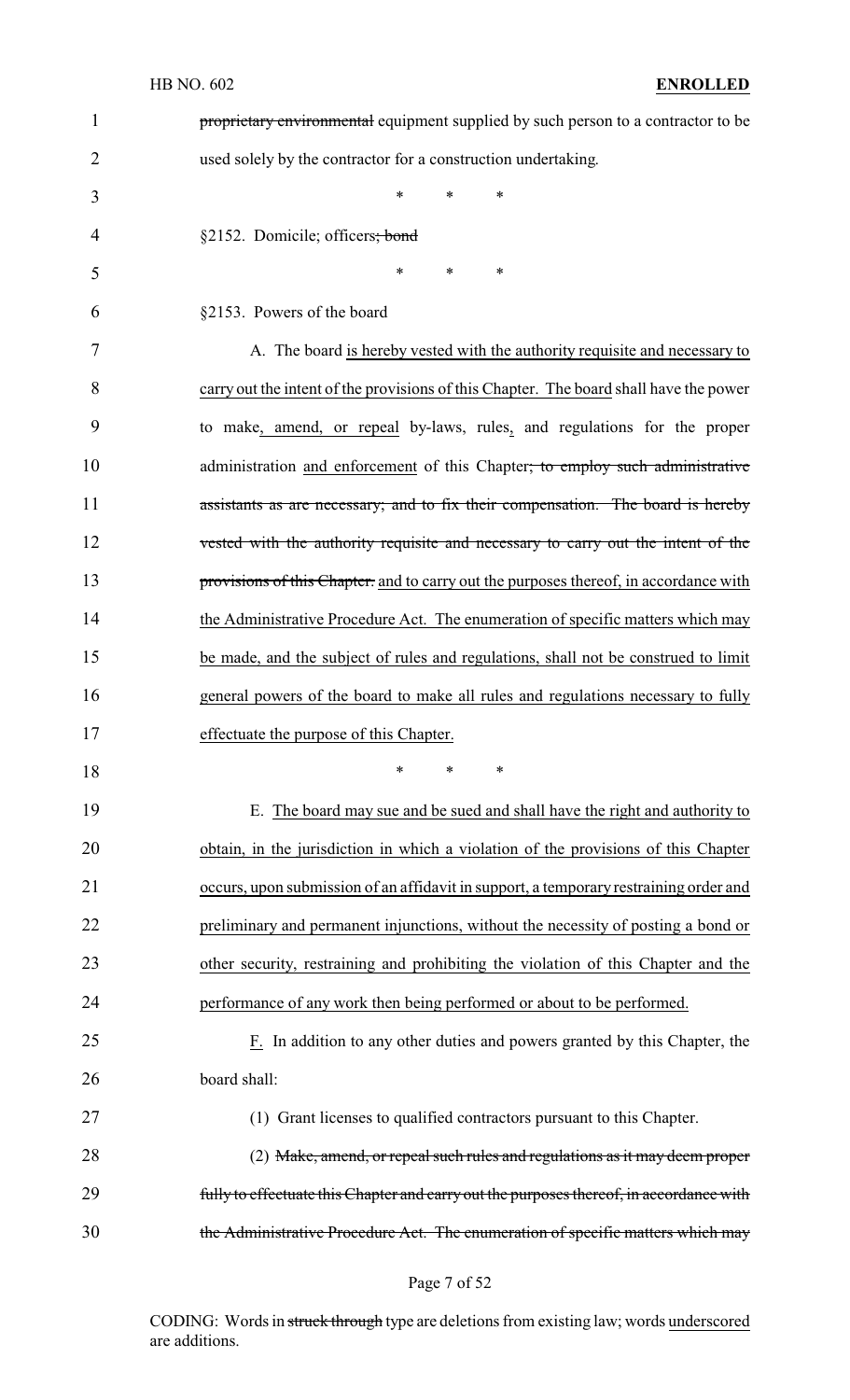| $\mathbf{1}$   | be made and the subject of rules and regulations shall not be construed to limit     |
|----------------|--------------------------------------------------------------------------------------|
| $\overline{2}$ | general powers of the board to make all rules and regulations necessary fully to     |
| 3              | effectuate the purpose of this Chapter. Hold hearings in accordance with the         |
| 4              | provisions of R.S. 49:951 through 965.1 to consider violations of the provisions of  |
| 5              | this Chapter and the rules and regulations of the board.                             |
| 6              | (3) Enforce this Chapter and rules and regulations adopted pursuant thereto.         |
| 7              | (4) Suspend or revoke any license for any cause described in this Chapter,           |
| 8              | or for any cause prescribed by the rules and regulations, and refuse to grant any    |
| 9              | license for any cause which would be grounds for revocation or suspension of a       |
| 10             | license.                                                                             |
| 11             | (4) Issue fines, penalties, and other costs for violations of the provisions of      |
| 12             | this Chapter and the rules and regulations of the board.                             |
| 13             | (5) Recognize that any applicant holding a license in good standing in a             |
| 14             | comparable classification in another state recognized by the respective agency as a  |
| 15             | reciprocity state may have the trade portion of the examination waived upon written  |
| 16             | certification from that state in which the applicant is licensed. The business law   |
| 17             | course and the provisions of R.S. 37:2156.1 shall not be waived. Applicants shall    |
| 18             | comply with all other licensing requirements of this state; however, for good cause, |
| 19             | the board may waive any other licensing requirement.                                 |
| 20             | (6) Publish and distribute materials containing such information as it deems         |
| 21             | proper to further the accomplishment of accomplish the purpose of this Chapter.      |
| 22             | Beginning on July 1, 2018, and each quarter thereafter, submit to the                |
| 23             | presiding officer of each house of the legislature, by electronic or other means, a  |
| 24             | report that contains all of the following information for the previous quarter:      |
| 25             | (a) A list of licensees whose license has been suspended or revoked.                 |
| 26             | (b) A list of any licensees whose license was reinstated.                            |
| 27             | F. G. Notwithstanding any other provisions to the contrary and to the extent         |
| 28             | deemed necessary or appropriate by the board for the efficient implementation of its |
| 29             | responsibilities under this Chapter, the board may delegate its powers and duties to |
| 30             | its staff by specific resolution of the board.                                       |

# Page 8 of 52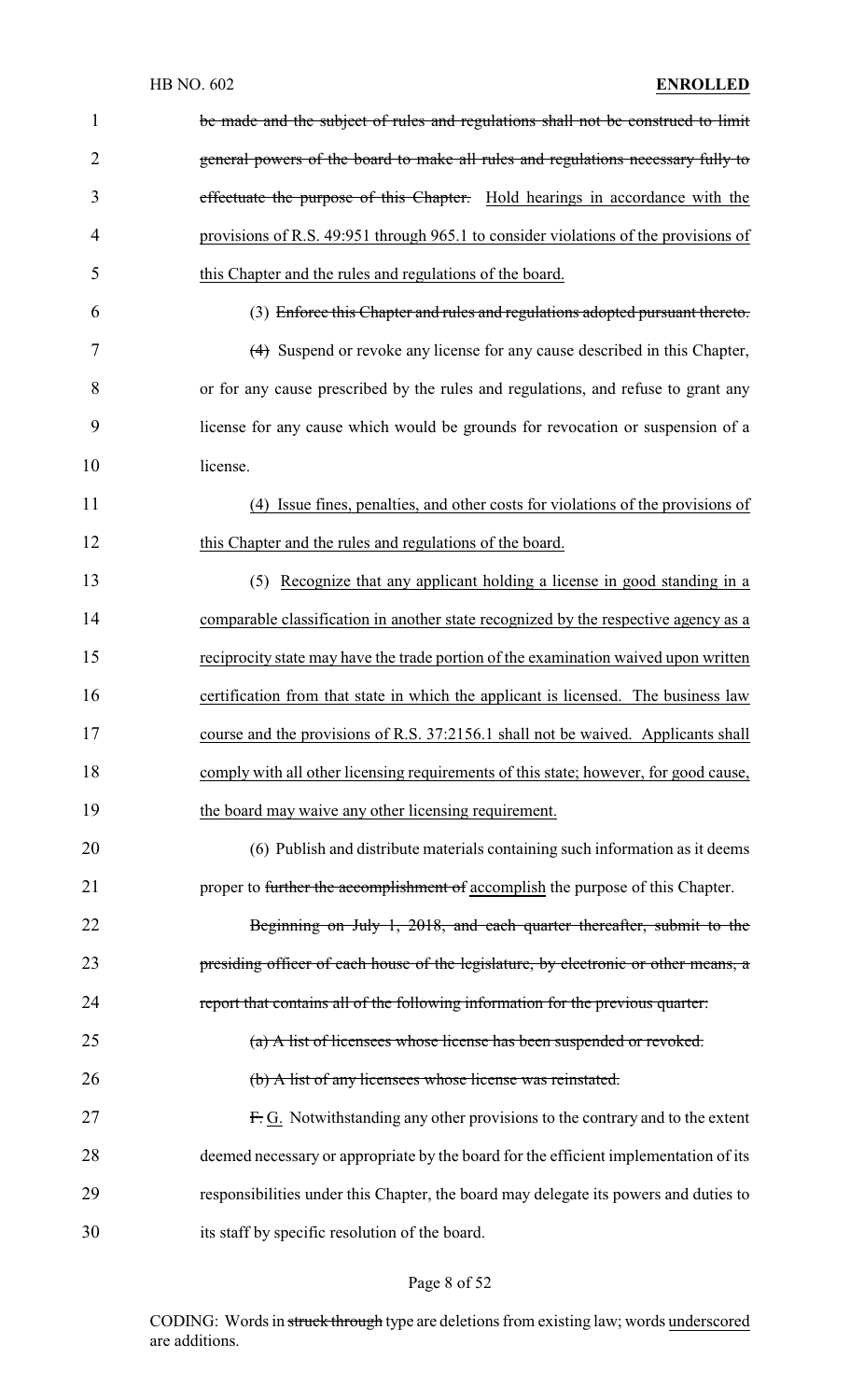| 1              | Meetings; compensation; quorum; license application and issuance<br>\$2154.             |
|----------------|-----------------------------------------------------------------------------------------|
| $\overline{2}$ | procedure books and records; audit report                                               |
| 3              | A. The board shall have at least one regular meeting per month on dates and             |
| 4              | times designated by the chairman unless, for good cause, a monthly meeting cannot       |
| 5              | be held. Notice of board meetings shall be posted on the board's official website and   |
| 6              | at the board office at least ten days prior to the date when the board is to meet.      |
| 7              | Further, any person desiring actual notice of the board meeting may request in          |
| 8              | writing that the board send notification through the United States mail at least ten    |
| 9              | days prior to the board meeting date.                                                   |
| 10             | B.(1) The board may receive applications for licenses pursuant to the                   |
| 11             | provisions of this Chapter at any time. Upon initial application, the license of a      |
| 12             | contractor domiciled in the state of Louisiana shall be issued after all requirements   |
| 13             | have been met and approved by the board. Upon the initial application of a              |
| 14             | contractor domiciled outside of the state of Louisiana, except as provided herein, a    |
| 15             | period of at least sixty days must elapse between the date the application is filed and |
| 16             | the license is issued unless waived by the board. The executive director shall          |
| 17             | compile a list of all applicants for licensure that are to be considered at a board     |
| 18             | meeting and transmit the list to each board member.                                     |
| 19             | (2) For purposes of this Subsection a contractor shall be considered to be              |
| 20             | "domiciled in the state" if he is either of the following:                              |
| 21             | (a) An individual who has been a resident of the state of Louisiana for at              |
| 22             | least one year prior to filing an application with the board of licensing.              |
| 23             | (b) Any partnership, association, corporation, or other legal entity whose              |
| 24             | majority interest is owned by and controlled by one or more residents of the state of   |
| 25             | Louisiana.                                                                              |
| 26             | (3) For purposes of this Subsection "majority interest" shall be determined             |
| 27             | in either of the following ways:                                                        |
| 28             | (a) In the case of corporations, on the basis of all stock, common and                  |
| 29             | preferred, whether voting or nonvoting, and on the basis of all debentures, warrants,   |
| 30             | or other instruments convertible into common stock, preferred stock, or both.           |

## Page 9 of 52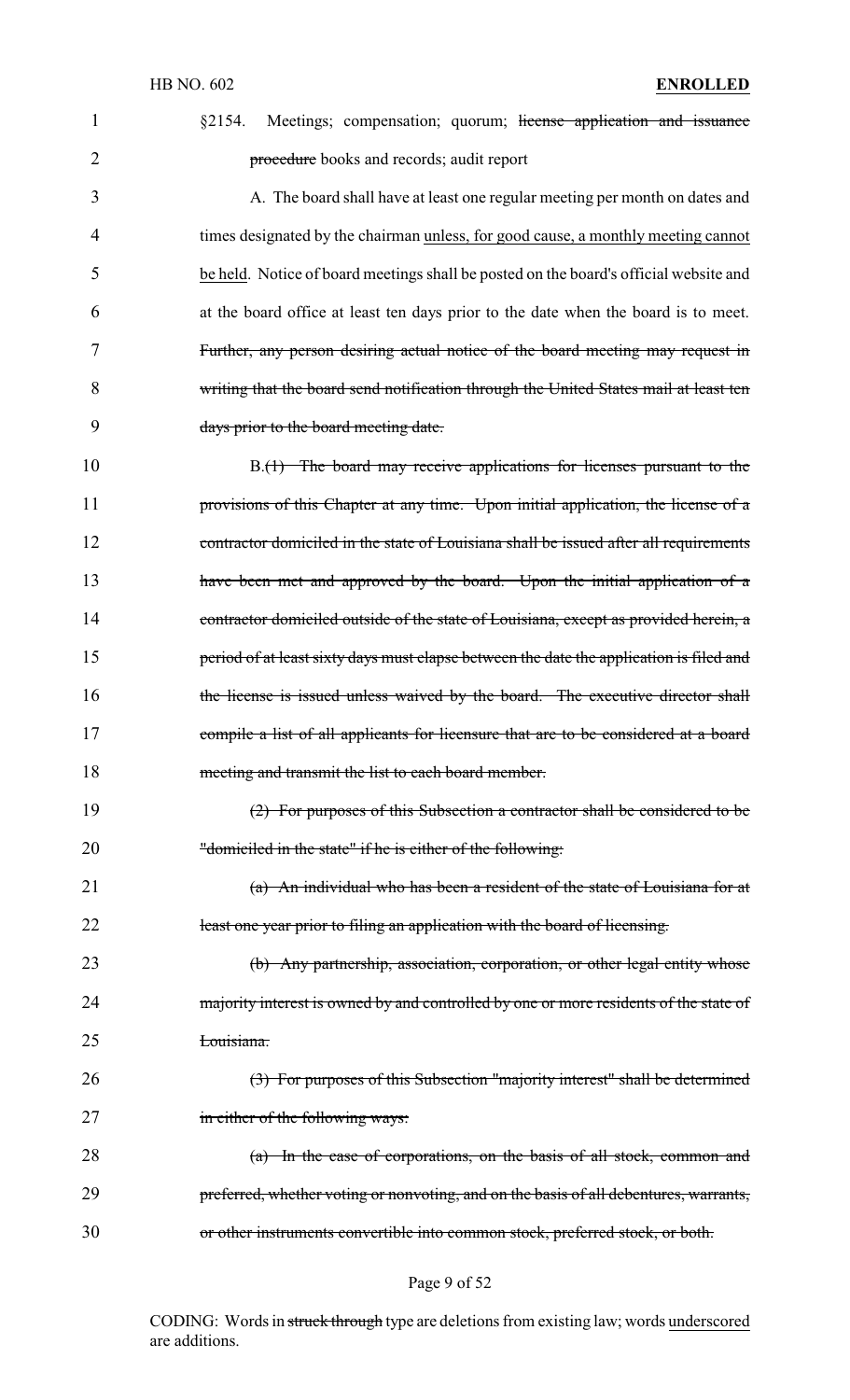HB NO. 602 **ENROLLED** (b) In the case of partnerships, on the basis of all capital accounts together 2 with any and all capital advances, loans, and debentures, whether or not convertible into capital accounts. (4) No application may be considered from any state or local governmental body including, without limitation, any agency of any state or local governmental body including any corporation or other entity owned or controlled by any state or 7 local governing body. 8 6. Before a special meeting may be held, notice stating the time, place, and purpose of the meeting shall be sent by the chairman or vice chairman of the board by electronic means to the members of the board, at least three days before the date 11 of the meeting. **D.** C. Each member of the board shall be reimbursed when actually in attendance of a board meeting or when he is required to travel for the official 14 authorized business of the board, not more than seventy-five dollars per day plus actual expenses and mileage to and from his domicile to the place of meeting at the same rate of reimbursement set by the division of administration for state employees 17 under the provisions of R.S. 39:231. 18 E.D. Ten members of the board shall constitute a quorum, which shall be sufficient for the board to conduct business, regardless of the total number of members appointed.  $F: E.$  There shall be no voting by proxy. F. The treasurer shall be responsible for receiving and accounting for all money derived from the operation of this Chapter. G. The board shall maintain a roster showing the names and places of business of all licensed contractors. The roster shall be maintained and available on 26 the board's official website. H. The secretary of the board shall oversee and attest to the minutes of each meeting. Copies shall be made available to each board member and to the public

upon adoption of the minutes at the next scheduled meeting of the board.

### Page 10 of 52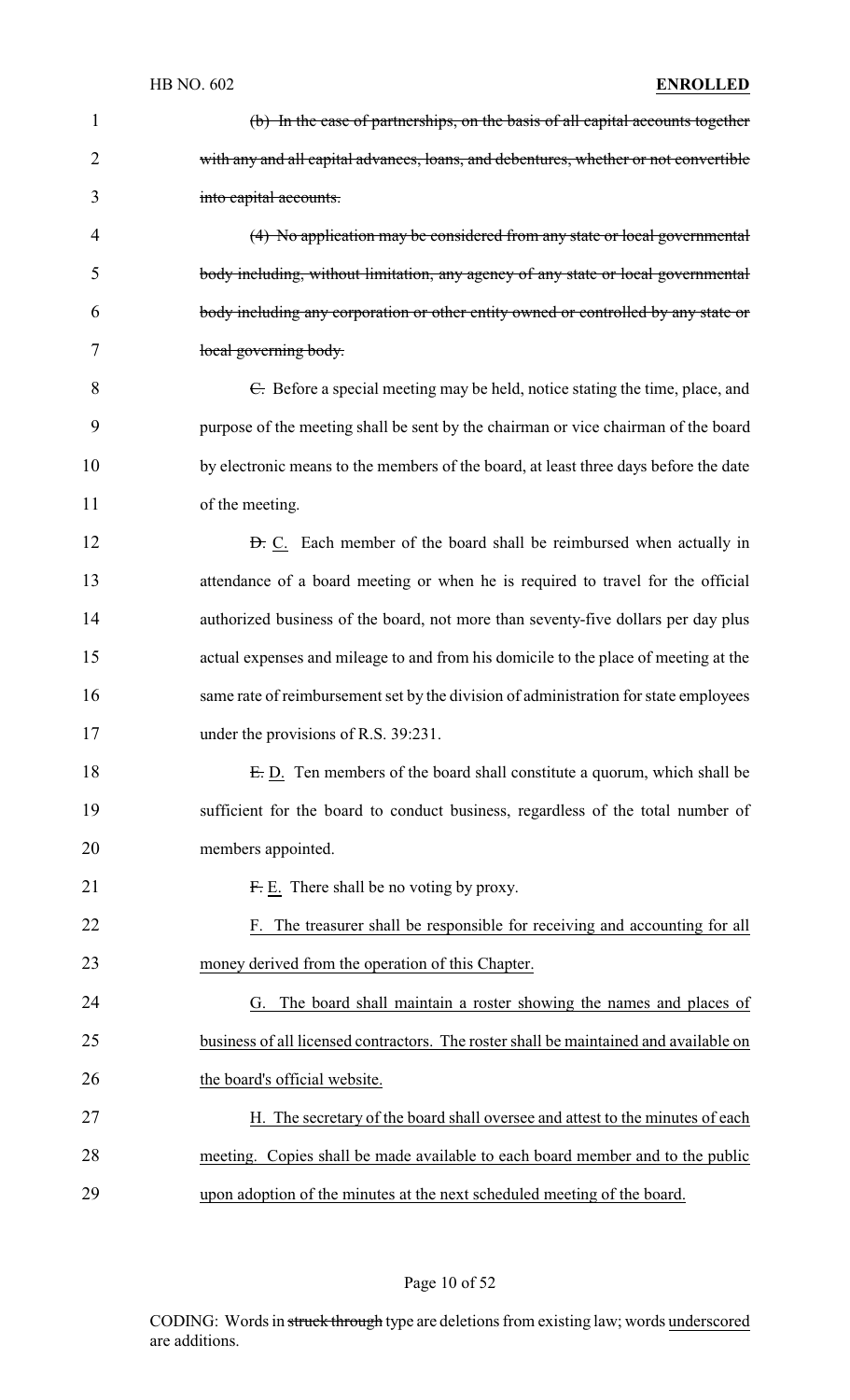| 1              | I. Within one hundred fifty days of the last day of each calendar year, a                  |
|----------------|--------------------------------------------------------------------------------------------|
| $\overline{2}$ | certified public accounting firm approved by the state official charged with the           |
| 3              | auditing of public records and accounts shall audit the financial records of the board     |
| 4              | and submit the report of his audit to the legislative auditor and shall file a copy of his |
| 5              | audit with the secretary of state to be attached to the report of the board on file.       |
| 6              | Books and records; reports Residential Contractors subcommittee;<br>§2155.                 |
| 7              | membership; terms; powers; duties                                                          |
| 8              | A. The treasurer shall be responsible for receiving and accounting for all                 |
| 9              | money derived from the operation of this Chapter. He shall register all applicants         |
| 10             | for licenses, showing for each the date of application, the name, qualifications, place    |
| 11             | of business, place of residence, and whether license was granted or refused and the        |
| 12             | date on which such license was granted or refused. There is hereby established             |
| 13             | within the board the Residential Contractors Subcommittee, hereinafter referred to         |
| 14             | as "residential subcommittee", consisting of five members who shall be residents of        |
| 15             | this state and who have been actively engaged in residential contracting for at least      |
| 16             | five years prior to appointment by the governor.<br>Three members of the                   |
| 17             | subcommittee shall be appointed by the governor from a list of not less than ten           |
| 18             | names submitted by the Louisiana Homebuilders Association as certified by its              |
| 19             | president and secretary. One member of the subcommittee shall be from and                  |
| 20             | appointed to represent the first congressional district, one member shall be from and      |
| 21             | appointed to represent the second congressional district, one member shall be from         |
| 22             | and appointed to represent the third congressional district, one member shall be from      |
| 23             | and appointed to represent the fourth and fifth congressional districts, and one           |
| 24             | member shall be from and appointed to represent the sixth congressional district.          |
| 25             | B. The board administrator shall keep a roster, showing the names and places               |
| 26             | of business of all licensed contractors. The roster shall be maintained and available      |
| 27             | on the board's official website. The terms of office of the initial members appointed      |
| 28             | to the subcommittee shall be one for a three-year term, one for a two-year term, and       |
| 29             | one for a one-year term, to be determined by the governor. Thereafter, all members         |
| 30             | shall be appointed for three-year terms. All terms shall commence thirty days after        |

# Page 11 of 52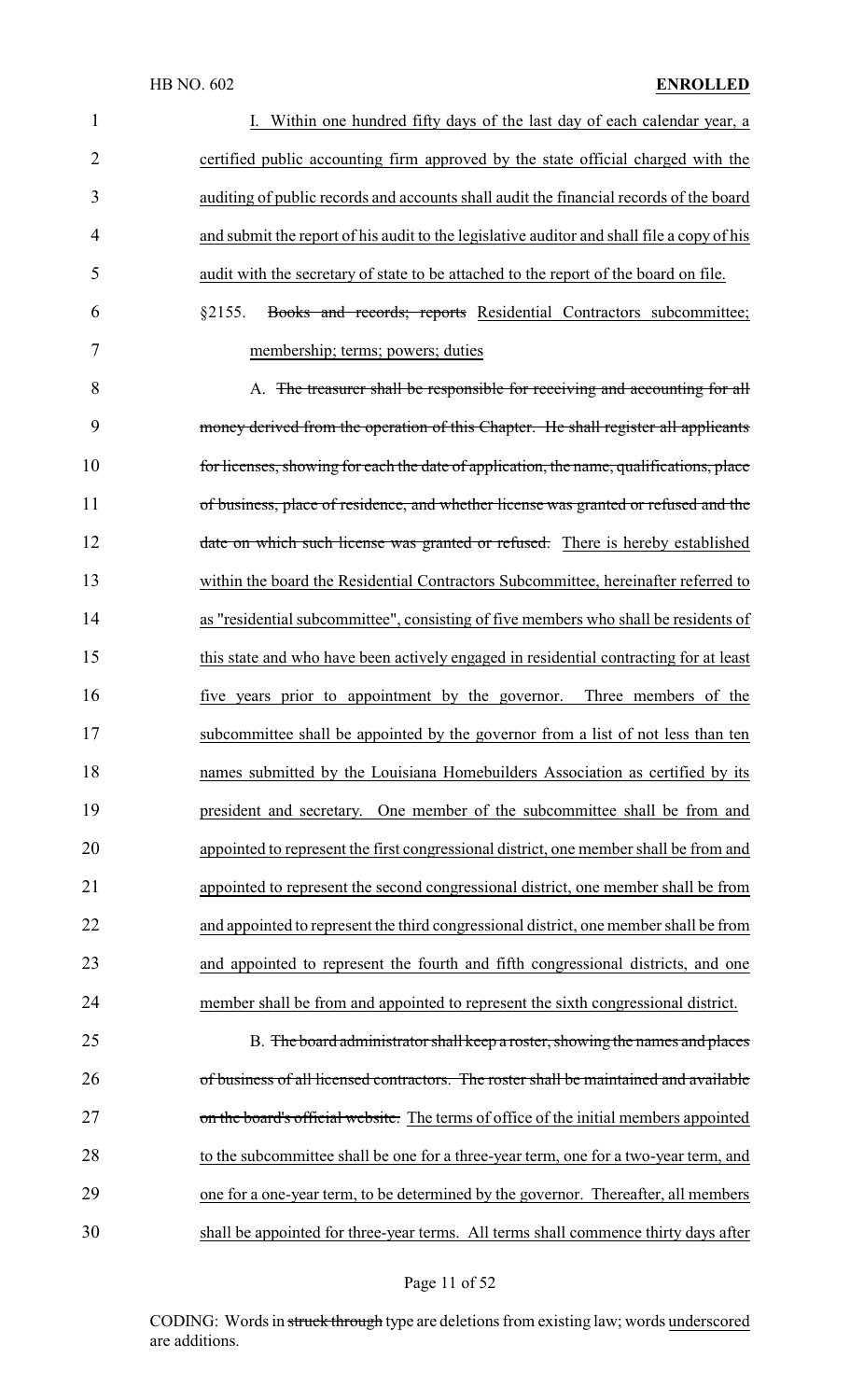| $\mathbf{1}$   | the appointment and all members shall serve until their successors have been               |
|----------------|--------------------------------------------------------------------------------------------|
| $\overline{2}$ | appointed and qualified. Vacancies occurring in the membership of the                      |
| 3              | subcommittee for any reason shall be filled by appointment by the governor for the         |
| 4              | unexpired term. No person shall be appointed for more than two consecutive terms.          |
| 5              | The governor may remove a member for cause.                                                |
| 6              | C. The secretary of the board shall keep full and complete minutes of each                 |
| 7              | board meeting whether regular or special, including full information as to each            |
| 8              | application for license considered and the board's action thereon as well as all           |
| 9              | expenditures of the board that are approved. These board minutes shall be typed and        |
| 10             | attested to by the secretary and copies shall be made available to each board member       |
| 11             | and to the public upon adoption of the minutes at the next scheduled meeting of the        |
| 12             | board. The executive director of the board shall serve as executive director of the        |
| 13             | residential subcommittee and shall not have voting privileges.                             |
| 14             | D.(1) Within one hundred fifty days of the last day of each calendar year, a               |
| 15             | certified public accounting firm approved by the state official charged with the           |
| 16             | auditing of public records and accounts shall audit the financial records of the board     |
| 17             | and submit the report of his audit to the legislative auditor and shall file a copy of his |
| 18             | audit with the secretary of state to be attached to the report of the board on file. A     |
| 19             | member of the board shall serve as an ex officio member of the residential                 |
| 20             | subcommittee and shall serve as the liaison between the residential subcommittee           |
| 21             | and the board. He shall be appointed by the chairman of the board and shall serve          |
| 22             | as the chairman of the residential subcommittee. His presence at a meeting of the          |
| 23             | residential subcommittee may be counted toward establishing a quorum of the                |
| 24             | residential subcommittee, and he shall have voting privileges only if either of the        |
| 25             | following circumstances exists:                                                            |
| 26             | His presence is necessary to establish a quorum of the residential<br>(a)                  |
| 27             | subcommittee and there is a tie vote between the appointed members of the                  |
| 28             | residential subcommittee.                                                                  |
| 29             | His presence is necessary to establish a quorum of the residential<br>(b)                  |
|                |                                                                                            |

## Page 12 of 52

30 subcommittee, only one appointed member of the residential subcommittee is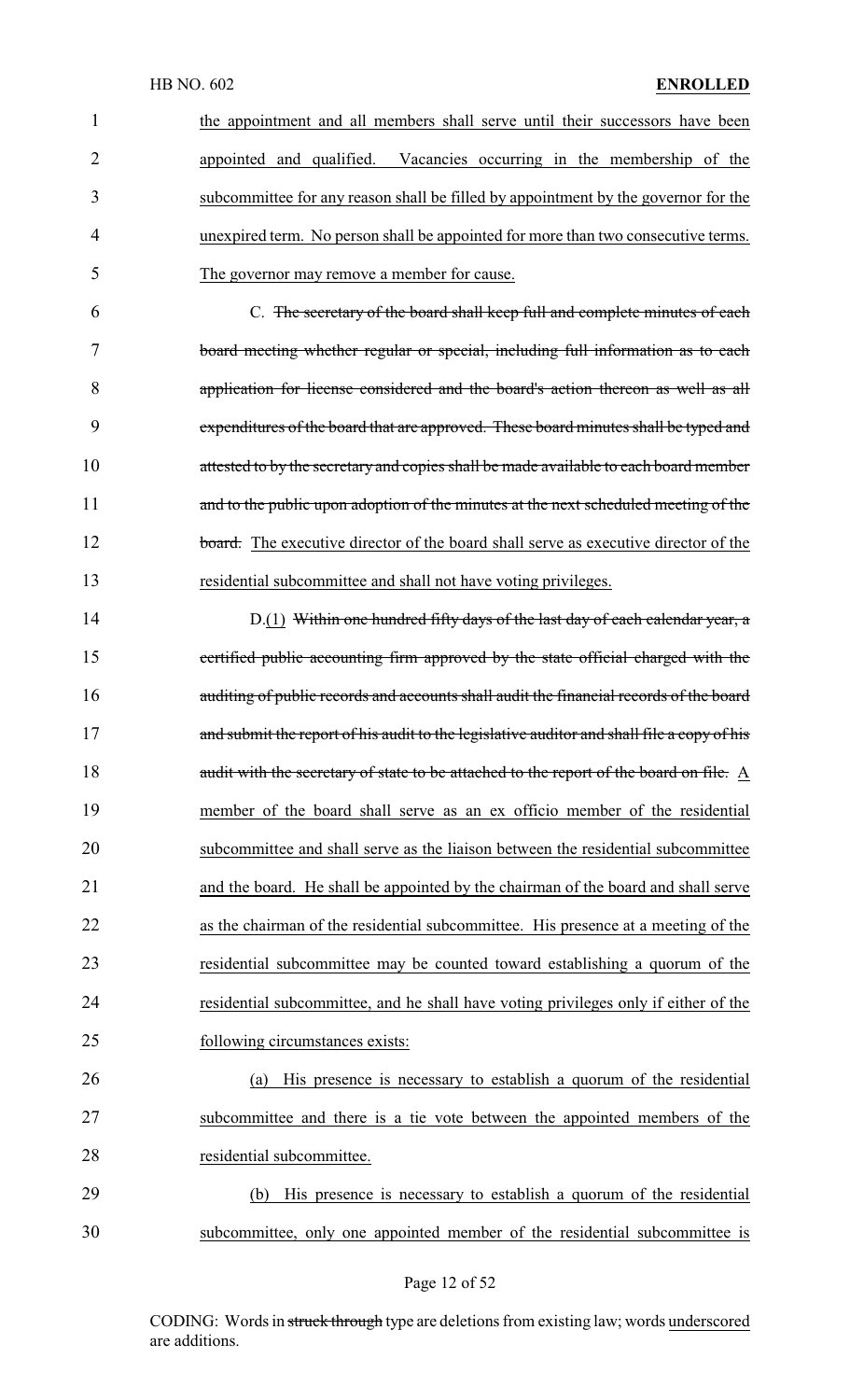| $\mathbf{1}$   | present, and an additional ex officio member has been appointed pursuant to           |
|----------------|---------------------------------------------------------------------------------------|
| $\overline{2}$ | Paragraph (2) of this Subsection.                                                     |
| 3              | An additional ex officio member of the board shall serve on the<br>(2)                |
| $\overline{4}$ | residential subcommittee only if his presence, along with the ex officio member       |
| 5              | serving pursuant to Paragraph (1) of this Subsection, is required to establish a      |
| 6              | quorum of the residential subcommittee. This additional ex officio member shall be    |
| 7              | appointed by the chairman of the board and shall serve as the vice chairman of the    |
| 8              | residential subcommittee. He shall have voting privileges only if there is a tie vote |
| 9              | between an appointed member of the residential subcommittee and the ex officio        |
| 10             | member serving as chairman of the residential subcommittee.                           |
| 11             | (3) The board shall pay per diem and travel expenses for ex officio members.          |
| 12             | E. A quorum of the residential subcommittee shall consist of a majority of            |
| 13             | its members which shall be sufficient to conduct residential subcommittee business,   |
| 14             | and the residential subcommittee shall meet at least once every other month to        |
| 15             | conduct its business unless, for good cause, a meeting cannot be held. Notice of      |
| 16             | residential subcommittee meetings shall be posted on the board's official website and |
| 17             | at the board office at least ten days prior to the date when the residential          |
| 18             | subcommittee is to meet.                                                              |
| 19             | F. Each member of the residential subcommittee shall be entitled to a per             |
| 20             | diem allowance of seventy-five dollars for each meeting he attends and be             |
| 21             | reimbursed for all travel expenses necessarily incurred in attending meetings.        |
| 22             | G. Subject to the approval of the board, the residential subcommittee shall           |
| 23             | have all of the following powers and duties:                                          |
| 24             | To adopt rules and regulations to govern residential and home<br>(1)                  |
| 25             | improvement contractors in this state.                                                |
| 26             | (2) To issue, suspend, modify, or revoke licenses to do business in this state        |
| 27             | pursuant to the provisions of R.S. 37:2158.                                           |
| 28             | (3) To prescribe and adopt regulations and policies for continuing education.         |
| 29             | However, notwithstanding any other law to the contrary, the residential               |
| 30             | subcommittee shall not approve for use by licensees any continuing education          |

Page 13 of 52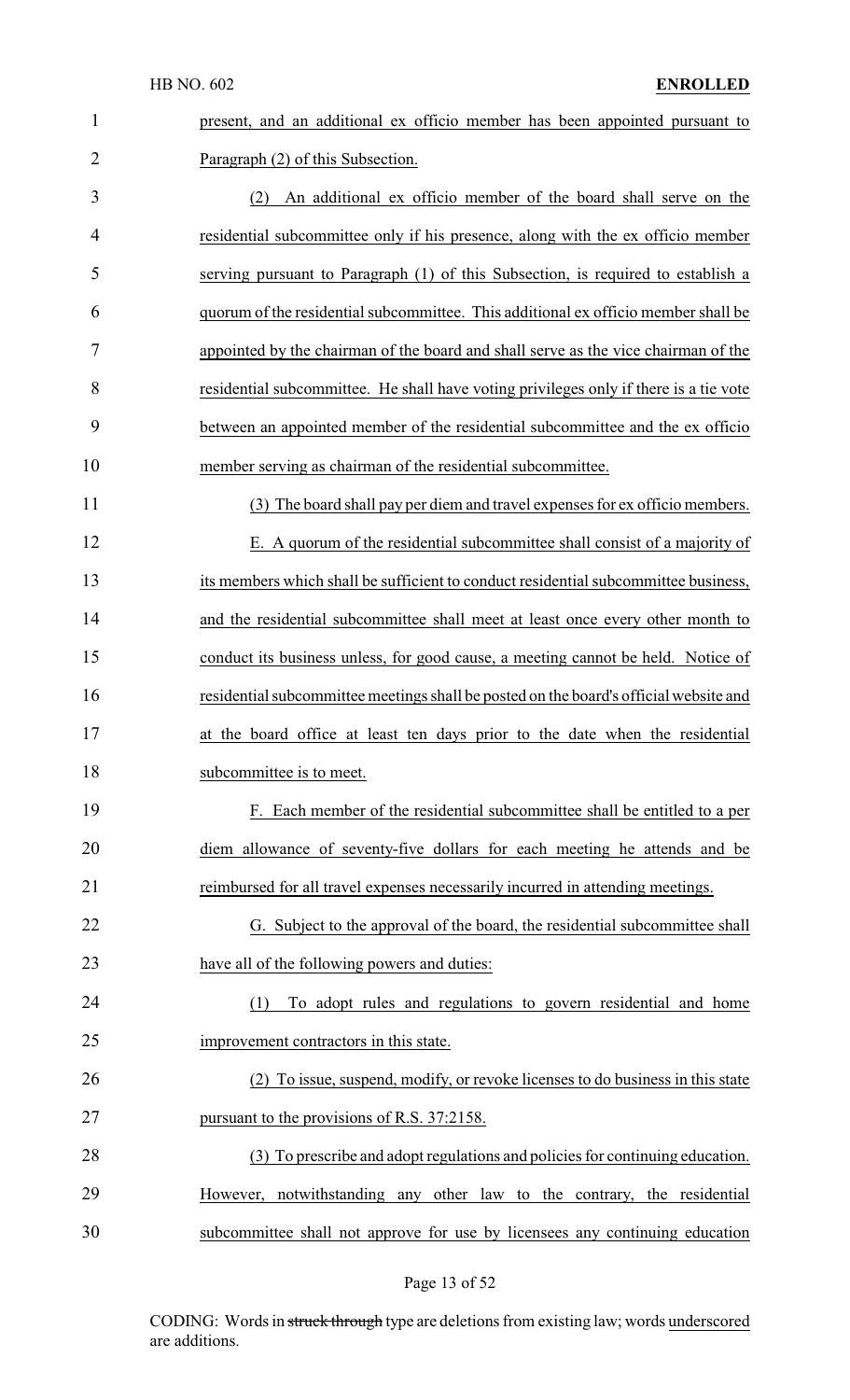|                | HB NO. 602<br><b>ENROLLED</b>                                                           |  |  |  |
|----------------|-----------------------------------------------------------------------------------------|--|--|--|
| $\mathbf{1}$   | courses or written training programs provided by a member of the residential            |  |  |  |
| $\overline{2}$ | subcommittee or legal entity in which he has a controlling interest.                    |  |  |  |
| 3              | (4) To cause the enforcement against, and the prosecution and enjoinder of,             |  |  |  |
| 4              | all persons violating provisions of this Chapter, and rules and regulations of the      |  |  |  |
| 5              | board; issue fines, penalties, and other costs for violations; and incur necessary      |  |  |  |
| 6              | expenses therefor.                                                                      |  |  |  |
| 7              | §2156. Unexpired Applications; licenses; fees; renewals                                 |  |  |  |
| 8              | A.(1) The board may receive an application from a person pursuant to the                |  |  |  |
| 9              | provisions of this Chapter at any time. Upon initial application, the license of a      |  |  |  |
| 10             | person shall be issued after all requirements have been met and approved by the         |  |  |  |
| 11             | board. The executive director shall compile a list of all applicants for licensure for  |  |  |  |
| 12             | inclusion in the agenda that are to be considered at a board meeting.                   |  |  |  |
| 13             | (2) No application may be considered from any state or local governmental               |  |  |  |
| 14             | body including, without limitation, any agency of any state or local governmental       |  |  |  |
| 15             | body including any corporation or other entity owned or controlled by any state or      |  |  |  |
| 16             | <u>local</u> governing body.                                                            |  |  |  |
| 17             | To defray the cost of issuing licenses and of administering the<br>B(1)                 |  |  |  |
| 18             | provisions of this Chapter, the board shall fix reasonable fees to be assessed pursuant |  |  |  |
| 19             | to the provisions of this Chapter, and reasonable penalties to be assessed for late     |  |  |  |
| 20             | applications for renewal of licenses and other administrative infractions; however,     |  |  |  |
| 21             | the basic license fee shall be the sum of not more than one hundred dollars and the     |  |  |  |
| 22             | fee for additional classifications shall be a lesser amount as set by the board.        |  |  |  |
| 23             | All fees received by the board in accordance with this Chapter shall be                 |  |  |  |
| 24             | solely used to effectuate the provisions of this Chapter.                               |  |  |  |
| 25             | (3) All fees shall be paid prior to the issuance of a license or other changes          |  |  |  |
| 26             | or additions to an existing license.                                                    |  |  |  |
| 27             | C. Fees for licenses shall not exceed the following amounts:                            |  |  |  |
| 28             | $\frac{1}{2}$<br><b>Examination</b> fee<br>50.00<br>(1)                                 |  |  |  |
| 29             | \$<br>License fee<br>100.00<br>(2)                                                      |  |  |  |
| 30             | (3) Renewal fee<br>100.00<br>\$                                                         |  |  |  |

# Page 14 of 52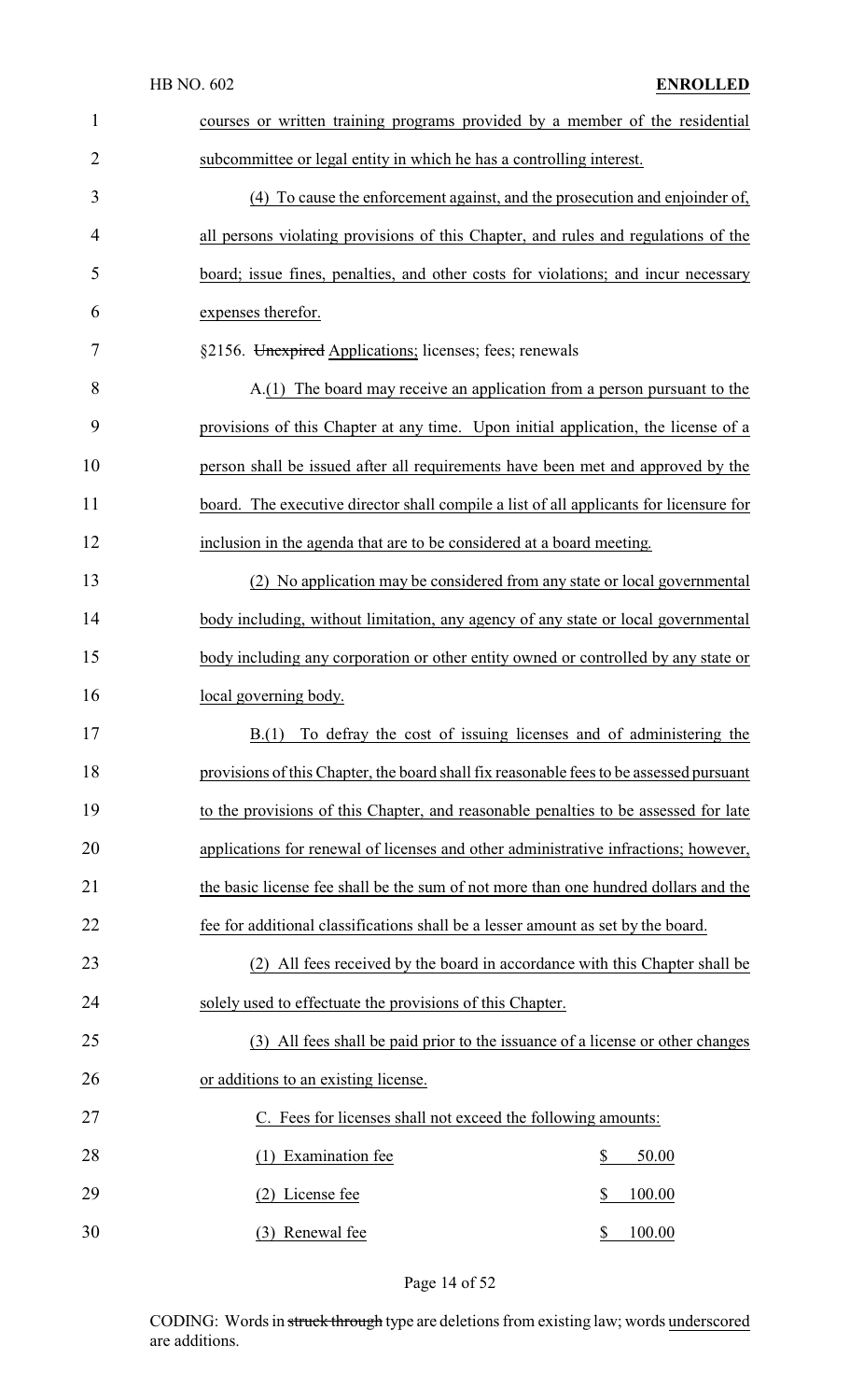|                | (4) Delinquent fee       | 50.00 |
|----------------|--------------------------|-------|
| $\overline{2}$ | (5) Home Improvement fee | 50.00 |

 D. The board may assess an additional surcharge of not more than four hundred dollars in connection with the application for and issuance of a contractor's license to a contractor not domiciled in this state, to be utilized to defray the additional cost of the investigation of the application of the non-Louisiana contractor.

 E. When issuing a license to any contractor, the board shall state the contractor's classification on the license, according to the classification requested by the contractor and for which he has completed all of the requirements.

 F. The licensee shall not be permitted to bid or perform any type of work not included in the classification under which his license was issued.

 G. The licensee may apply for and receive additions to or changes in his classification by applying, successfully completing the written examination, and paying the required fees. Additions or changes to an existing license shall become effective after completion of the requirements and upon board approval.

17 H. Licenses and renewals issued pursuant to the provisions of this Chapter shall expire on the anniversaryof the date on which the license was originally issued. Licensees shall elect upon renewal one-, two-, or three-year license renewal terms, and licenses may be issued by the board on a multiple-year basis, not to exceed a 21 three-year renewal term for any license. The license becomes invalid on the last day of the term for which it was issued unless renewed; however, after a license has expired, the person to whom the license was issued shall have fifteen days following the expiration date to file an application for the renewal of the license without the 25 payment of a penalty and without further examination. Any person who makes an application for the renewal of a license after fifteen days following the expiration 27 date of the license may, at the discretion of the board, have his license renewed after 28 paying the required license fees and a penalty, not exceeding the sum of fifty dollars, 29 that the board may impose. New applicants for licensing may elect upon application the renewal term of their license.

### Page 15 of 52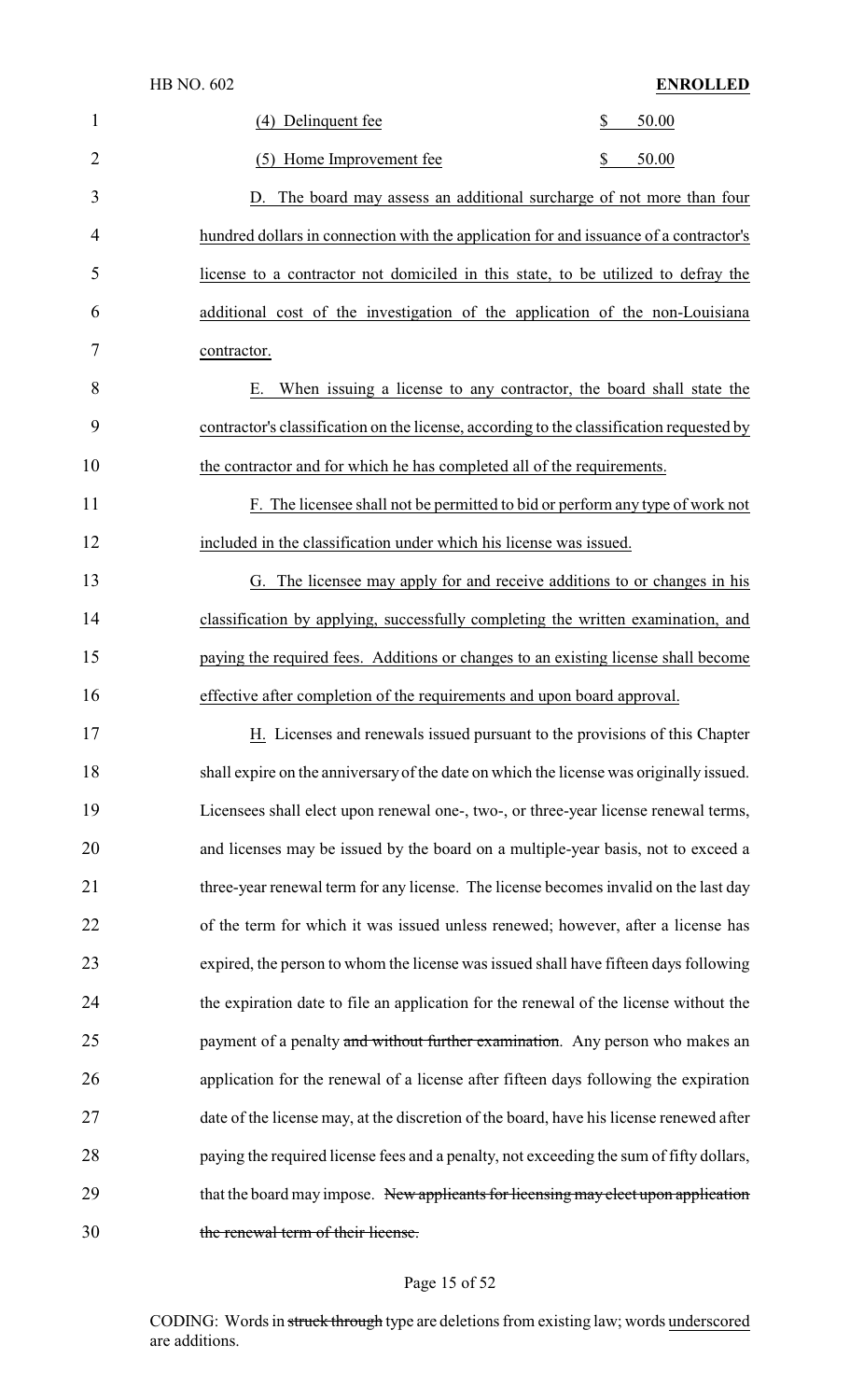**B.** I. If a license is not renewed within a period of one year from the date of 2 its expiration, any application for renewal shall be considered and treated as a new application.

 C.(1) To defray the cost of issuing licenses and of administering the provisions of this Chapter, the board shall fix reasonable fees to be assessed pursuant to the provisions of this Chapter, and reasonable penalties to be assessed for late applications for renewal of licenses and other administrative infractions; however, the basic license fee shall be the sum of not more than one hundred dollars and the fee for additional classifications shall be a lesser amount as set by the board.

 (2) The board may assess an additional surcharge of no more than four 11 hundred dollars in connection with the application for and issuance of a contractor's 12 license to a contractor not domiciled in the state of Louisiana, to be utilized to defray the additional cost of the investigation of the application of the non-Louisiana 14 contractor, including references supplied by the contractor, work history supplied by 15 the work contractor, and other pertinent information required by the board in 16 connection with an application for a contractor's license.

17 (3)(a) J.(1) The board shall assess on each license renewal issued to a contractor an additional fee of one hundred dollars per year to be dedicated and allocated as provided in this Paragraph to any public university in this state or any community college school of construction management or construction technology in this state that is accredited by either the American Council for Construction Education or the Accreditation Board for Engineering and Technology. The board shall include on each license renewal form issued to a contractor an optional election whereby the contractor may choose to not participate in the remission of the additional one hundred dollar dedication fee.

 (b) (2) Each January, each accredited public university or community college school of construction management or construction technology shall report to the board the number of graduates from its school of construction management or construction technology from the previous calendar year.

#### Page 16 of 52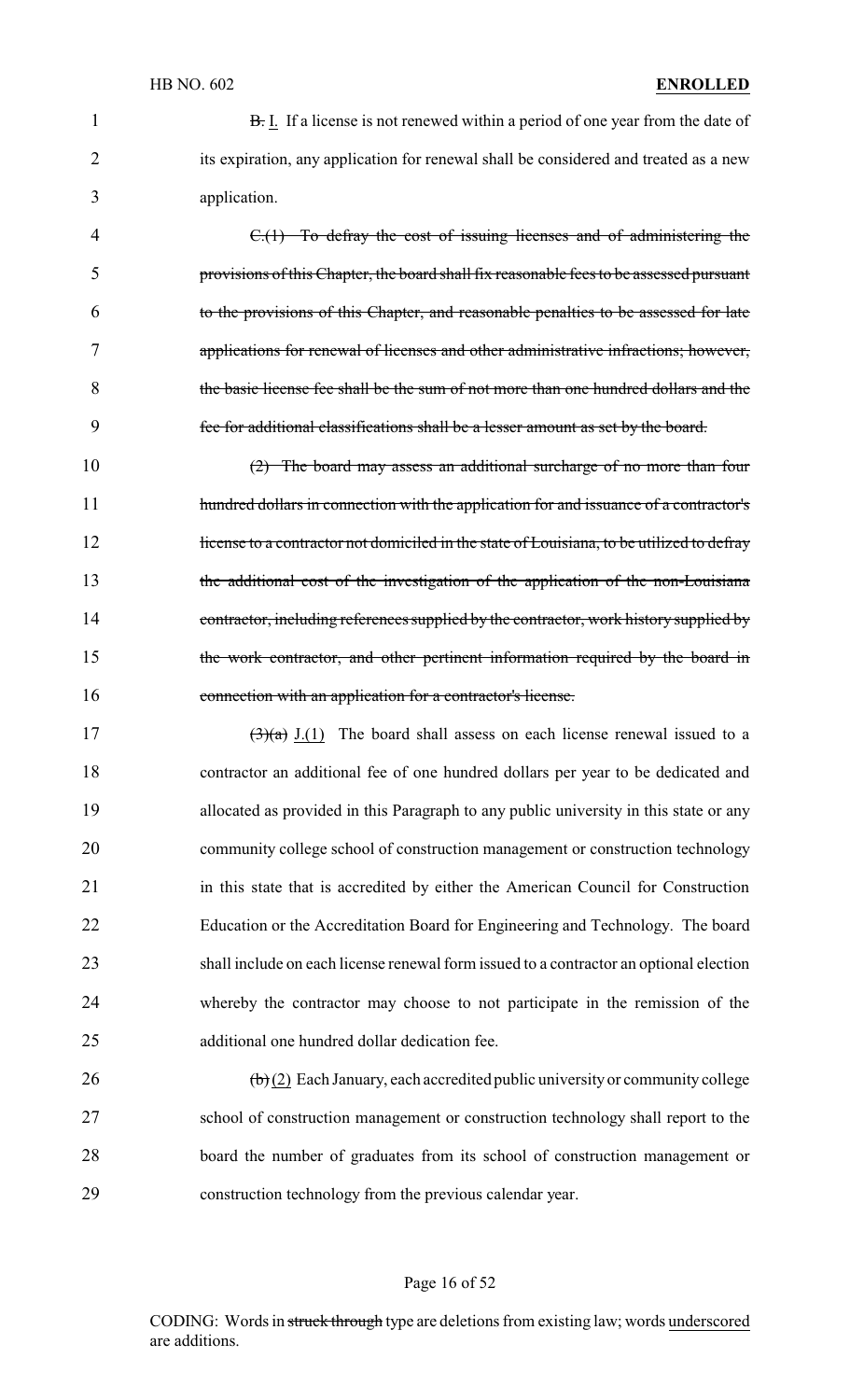$\left(\frac{c}{c}\right)$  (3) Any and all funds collected pursuant to this Paragraph shall be disbursed to the accredited public university or community college schools of construction management or construction technology by August first of each year upon completion of the annual audit of the board. The funds shall be used by the accredited public university or community college schools of construction management or construction technology solely for the benefit of their program and the expenditure of such funds shall be approved by the industry advisory council or board for the program. The funds collected pursuant to this Paragraph shall be in addition to any other monies received by such schools and are intended to supplement and not replace, displace, or supplant any other funds received from the state or from any other source. Any school of construction management or construction technology that experiences a decrease in the funding appropriated to them by the accredited public university or community college as determined by the industry advisory council or board for the program shall be ineligible for participation under the provisions of this Paragraph, and the monies from the fund for such school of construction management or construction technology shall be redistributed on a pro rata basis to all other accredited and eligible schools.

18 (d) (4) The funds collected pursuant to this Subsection shall be distributed as follows:

 $\left(\frac{1}{1}\right)$  (a) One-half on a pro rata basis to each accredited public university's or community college's schools of construction management or construction 22 technology. However, each accredited public university shall receive twice as much funds as each community college.

 (iii) (b) One-half pro rata to each accredited public university school of construction management or construction technology based on the total number of graduates from the previous calendar year from each school as reported to the board. 27 (e) (5) No funds shall be allocated to any public university or community

 college school of construction management or construction technology that does not maintain current and active accreditation as required by this Paragraph.

#### Page 17 of 52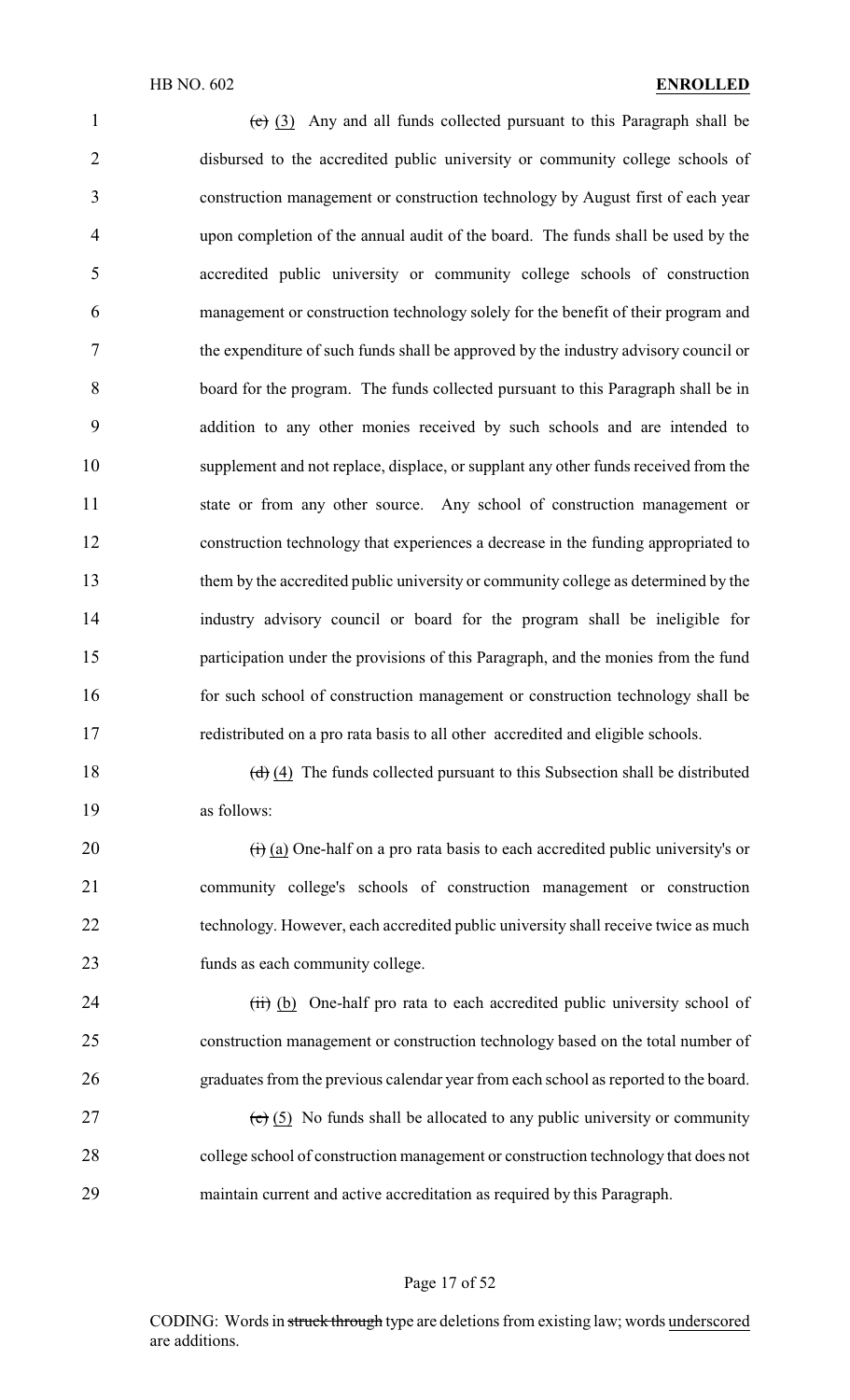|               | <b>D.</b> K. The licenses issued pursuant to the provisions of this Chapter are not |
|---------------|-------------------------------------------------------------------------------------|
| transferable. |                                                                                     |

3 E. L. Any other provisions of this Chapter notwithstanding, no license shall be issued to any foreign corporation which has not obtained from the secretary of state a certificate of authority to do business, as provided in Chapter 3 of Title 12 of the Louisiana Revised Statutes of 1950.

 F. M. Except for the licenses, fees, and assessments authorized by this Chapter, and except for the occupational license taxes authorized by the constitution and laws of this state, and except for permit fees charged by parishes and municipalities for inspection purposes, and except for licenses required by parishes and municipalities for the purpose of determining the competency of mechanical or plumbing contractors, or both, and electrical contractors, no contractor shall be liable for any fee or license as a condition of engaging in the contracting business.

14 G. No license shall be issued for the subclassification of asbestos removal 15 and abatement under the major classification of hazardous materials as provided in 16 R.S. 37:2156.2(A)(VII) until the applicant furnishes satisfactory evidence that he or 17 his qualifying party has received certification from the Department of Environmental 18 Quality to perform asbestos removal and abatement work.

19 §2156.1. Requirements for issuance of a license

20 A. To become licensed as a contractor in accordance with the provisions of 21 this Chapter, an applicant shall make application to the board on a form adopted by 22 the board and shall state the classification of work the applicant desires to perform 23 from a list of major classifications as follows:

- 24 (1) Building construction.
- 25 (2) Highway, street, and bridge construction.
- 26 (3) Heavy construction.

27 (4) Municipal and public works construction.

- 28 (5) Electrical work.
- 29 (6) Mechanical work.
- $30$  (7) Plumbing work.

#### Page 18 of 52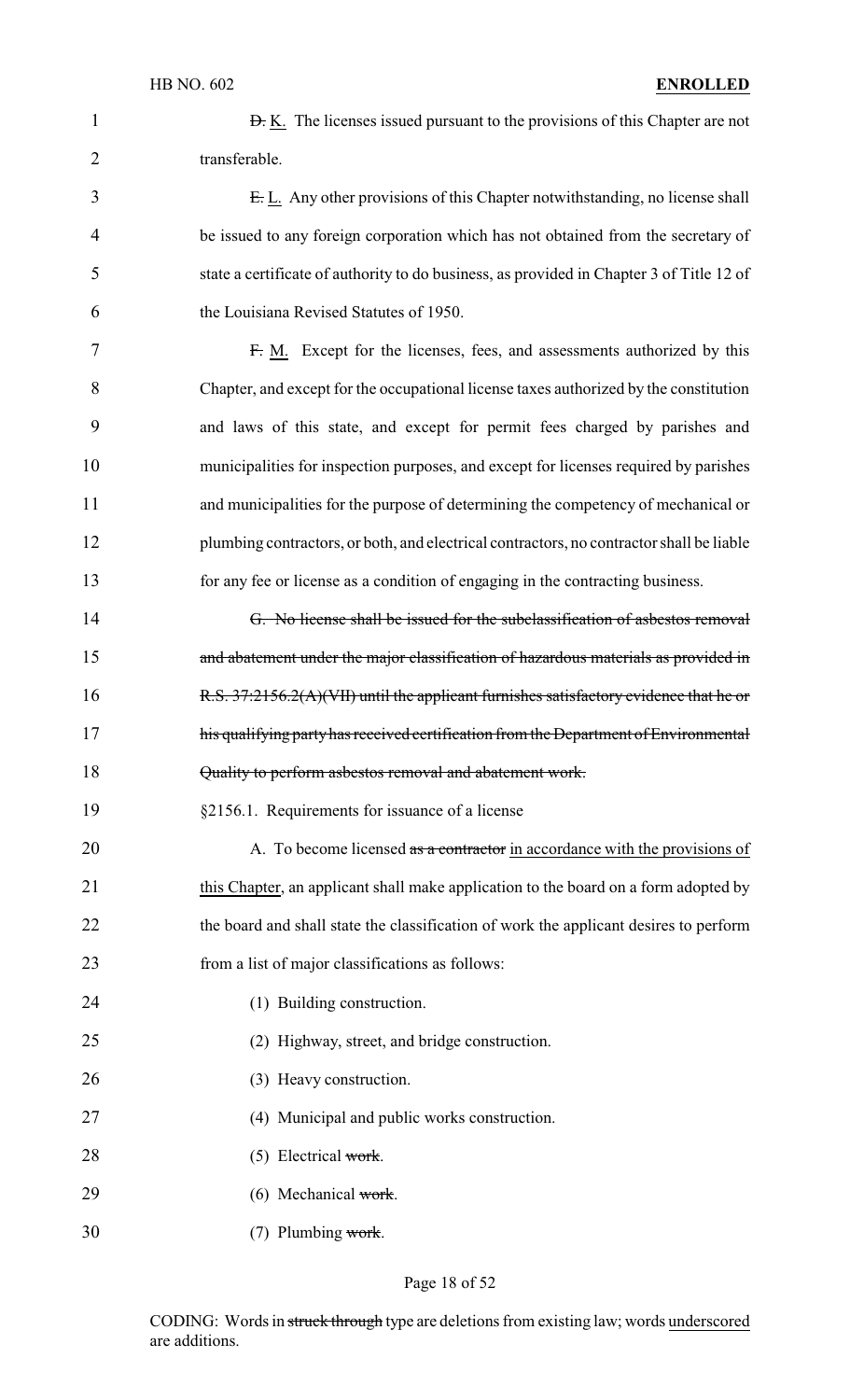| $\mathbf{1}$   | (8) Hazardous materials.                                                                |
|----------------|-----------------------------------------------------------------------------------------|
| $\overline{2}$ | (9) Specialty classifications.                                                          |
| 3              | $(10)$ Residential construction.                                                        |
| 4              | B. The board shall classify contractors according to the type or types of               |
| 5              | work or contracts which they may perform.                                               |
| 6              | C.(1)<br>The applicant Commercial, residential, and mold remediation                    |
| 7              | applicants shall furnish the board with a financial statement, current to within twelve |
| 8              | months of the date of filing, prepared by an accountant, bookkeeper, or certified       |
| 9              | public accountant and signed by the applicant before a notary public, stating that the  |
| 10             | statement of applicant's assets and financial condition is true and correct. The assets |
| 11             | shall include a net worth of at least ten thousand dollars. An applicant without the    |
| 12             | net worth required herein may also furnish the board a bond, letter of credit, or other |
| 13             | security acceptable to the board in the amount of the net worth requirement plus the    |
| 14             | amount of the applicant's negative net worth if any, and the furnishing of the bond,    |
| 15             | letter of credit, or other security shall be deemed satisfaction of the net worth       |
| 16             | requirement for all purposes. The financial statement and any information contained     |
| 17             | therein, as well as any other financial information required to be submitted by a       |
| 18             | contractor, shall be confidential and not subject to the provisions of R.S. 44:1        |
| 19             | through 57.                                                                             |
|                |                                                                                         |

(2) No financial statement is required for a license renewal.

21 D.(1) An applicant for commercial, residential, or mold remediation contractor licensure shall designate a qualifying party who shall be the legal representative for the contractor relative to the provisions of this Chapter. The designated qualifying party shall complete an application supplied by the board and pass any mandatory examination required by the board or present any credential required. The board may deny approval of the qualifying party for good cause, which may include the ability of the proposed principal owner or owners, principal shareholder or shareholders, or qualifying party to engage in the business of contracting as demonstrated by his prior contracting business experience. Evidence which may be considered by the board shall be limited to any legal proceedings

#### Page 19 of 52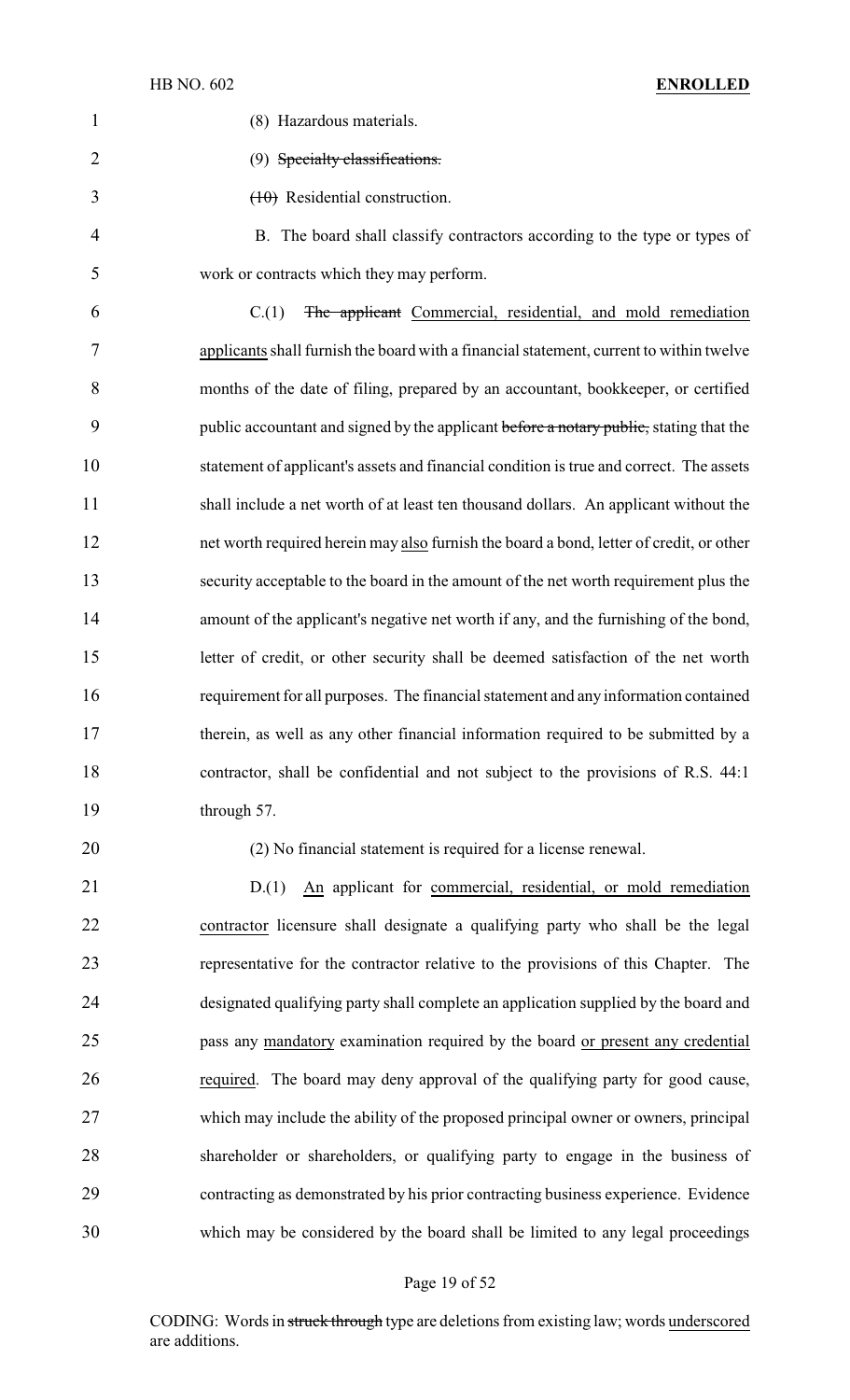| $\mathbf{1}$   | against the qualifying party or businesses where the qualifying party was in a               |
|----------------|----------------------------------------------------------------------------------------------|
| $\overline{2}$ | position of control at the time a problem arose and the ultimate disposition of the          |
| 3              | proceedings, any financial history of bankruptcies, unpaid judgments, insolvencies,          |
| 4              | or any similar evidence. When the qualifying party terminates employment with the            |
| 5              | licensee, the board shall be notified in writing within thirty days of the disassociation    |
| 6              | and another qualifying party must qualify within sixty days. The persons who may             |
| 7              | be a qualifying party or parties are:                                                        |
| 8              | (a) A sole proprietor or spouse of a sole proprietor.                                        |
| 9              | (b) Any employee of an applicant who has been in full-time employment for                    |
| 10             | one hundred twenty consecutive days immediately preceding the application. The               |
| 11             | employee may be allowed to be the qualifying party for the licensed company and              |
| 12             | related entities.                                                                            |
| 13             | (c) Any stockholder, officer, or incorporator of a corporation.                              |
| 14             | (d) Any partner of a partnership.                                                            |
| 15             | (e) Any member or manager of a limited liability company.                                    |
| 16             | (2) A qualifying party for a licensed contractor may be a qualifying party for               |
| 17             | any affiliated entities to the licensed contractor.                                          |
| 18             | (3) Upon good showing, the board may exempt any qualifying party from                        |
| 19             | the required examinations. The board shall exempt from testing for a residential             |
| 20             | construction license any person working in the residential industry who holds a              |
| 21             | building construction license that was issued by the board if requested by the               |
| 22             | building contractor.                                                                         |
| 23             | $\left(\frac{1}{2}\right)$ (4) Upon the determination that a person has engaged in deceptive |
| 24             | practices when taking or attempting to take any board examination, the person shall          |
| 25             | be ineligible to serve as a qualifying party for a licensee for a period of one year.        |
| 26             | E. Notwithstanding any other law of this state to the contrary, a mechanical,                |
| 27             | plumbing, or electrical contractor may obtain a license to bid and perform work              |
| 28             | statewide provided the contractor has successfully passed a standardized, nationally         |
| 29             | recognized, written examination administered or approved by the State Licensing              |
| 30             | Board for Contractors. Residential construction and home improvement construction            |
|                |                                                                                              |

# Page 20 of 52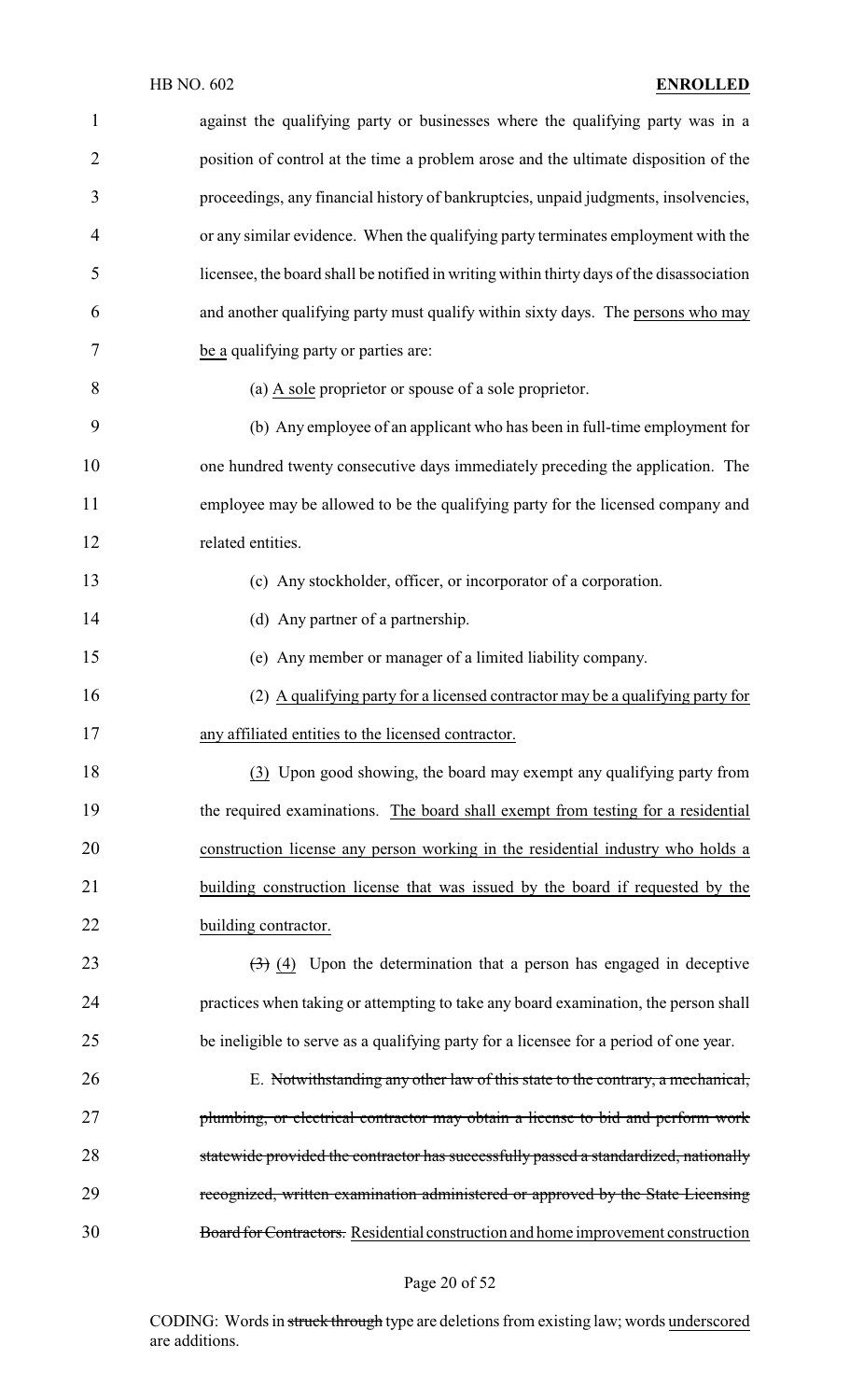| $\mathbf{1}$   | applicants for licensure shall be required to submit certificates evidencing workers'     |
|----------------|-------------------------------------------------------------------------------------------|
| $\overline{2}$ | compensation coverage in compliance with Title 23 of the Louisiana Revised                |
| 3              | Statutes of 1950, and liability insurance in a minimum amount of one hundred              |
| 4              | thousand dollars or liability protection provided by a liability trust fund as authorized |
| 5              | by R.S. $22:46(9)(d)$ in a minimum amount of one hundred thousand dollars.                |
| 6              | $F(1)$ Notwithstanding any other provision of law to the contrary, any                    |
| 7              | residential contractor in good standing with the board who has held a license to          |
| 8              | engage in residential construction issued pursuant to this Chapter for not less than      |
| 9              | one consecutive year may elect to place his license in an inactive license status with    |
| 10             | the board, if he applies for a transfer to inactive status.                               |
| 11             | (a) During the period a license is in inactive status, the licensee shall be              |
| 12             | prohibited from engaging in any activity requiring a residential contractor license.      |
| 13             | (b) An inactive licensee shall be required to renew his inactive license in the           |
| 14             | same manner as provided in R.S. 37:2156(H) and by paying a renewal fee, which             |
| 15             | shall not exceed the renewal fee paid by active licensees. However, an inactive           |
| 16             | licensee shall not be required to submit insurance certificates pursuant to Subsection    |
| 17             | E of this Section or fulfill any other additional requirements that an active licensee    |
| 18             | would not be required to fulfill when renewing his license.                               |
| 19             | (c) An inactive licensee shall be required to fulfill all prescribed continuing           |
| 20             | education requirements established for active licensees.                                  |
| 21             | (d) A licensee may request transfer from inactive status to active status at              |
| 22             | any time, if all of the following conditions exist:                                       |
| 23             | The inactive license has been renewed as provided for in this Section.<br>(i)             |
| 24             | The inactive license is current at the time the request is received by the<br>(ii)        |
| 25             | board.                                                                                    |
| 26             | The licensee submits the required insurance certificates as provided in<br>(111)          |
| 27             | Subsection E of this Section.                                                             |
| 28             | G. Mold remediation license applicants shall be required to furnish all of the            |
| 29             | following before a license is issued:                                                     |

# Page 21 of 52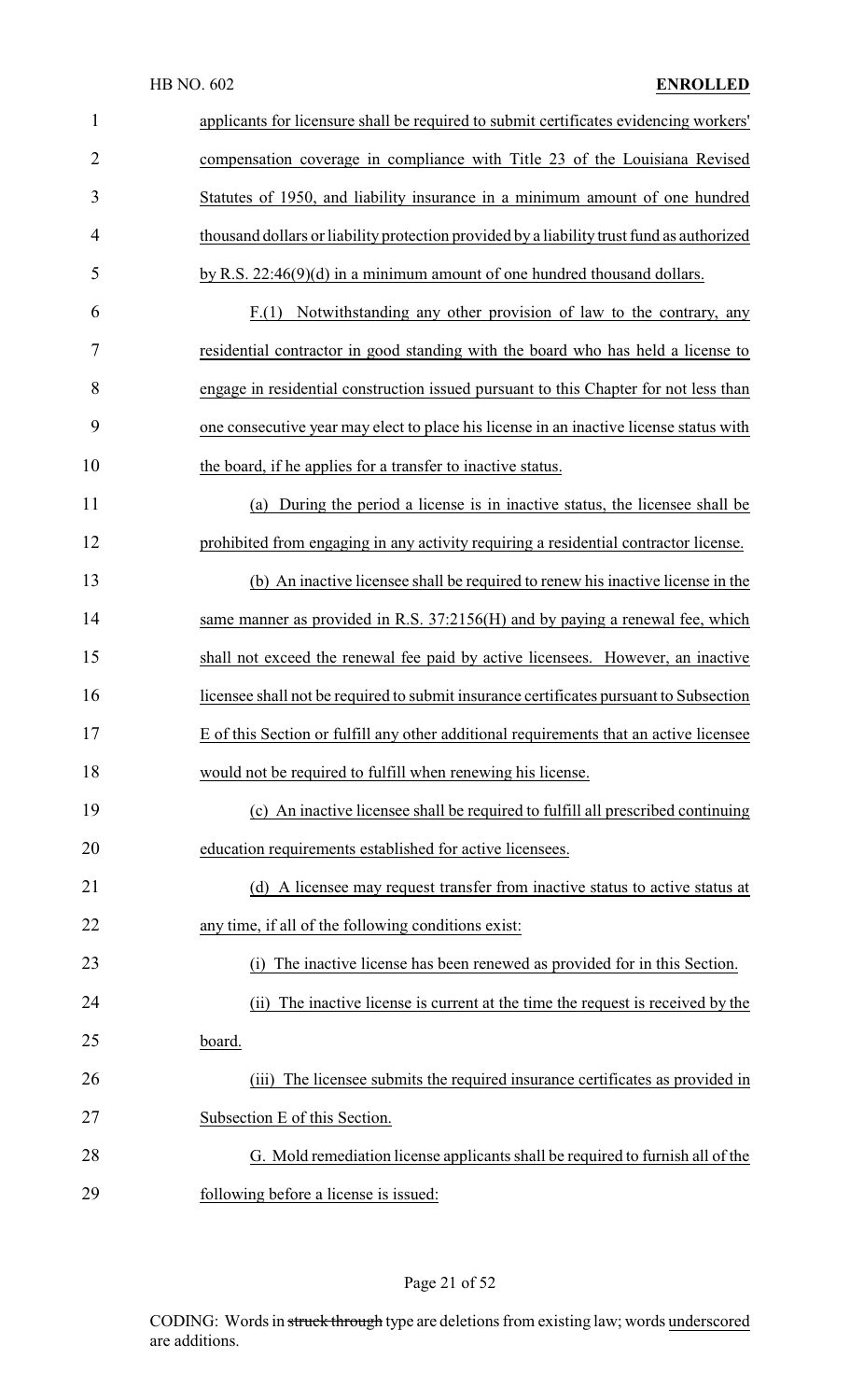| $\mathbf{1}$   | (1) Evidence to the board that he has satisfactorily completed at least twenty-         |
|----------------|-----------------------------------------------------------------------------------------|
| $\overline{2}$ | four hours of training in mold remediation and basic mold assessment.                   |
| 3              | Insurance certificates evidencing workers' compensation coverage in<br>(2)              |
| $\overline{4}$ | compliance with Title 23 of the Louisiana Revised Statutes of 1950 and liability        |
| 5              | insurance in a minimum amount of fifty thousand dollars.                                |
| 6              | $F1(1)$ $H2(1)$ Upon completion of the requirements for licensure and issuance          |
| 7              | of a state license for the classification of work for which the contractor has applied; |
| 8              | mechanical, plumbing, or electrical contractors licensed pursuant to the provisions     |
| 9              | of this Section are excluded from local, municipal, or parish regulatory authority      |
| 10             | examination procedures and may bid and perform work within any local jurisdiction       |
| 11             | upon paying all appropriate fees.                                                       |
| 12             | (2) The purpose of this Subsection is to preempt local, municipal, or parish            |
| 13             | regulatory examination authority for statewide-licensed mechanical, plumbing, or        |
| 14             | electrical contractors bidding and performing work in multiple jurisdictions. This      |
| 15             | preemption shall further exclude the employees of statewide-licensed electrical and     |
| 16             | mechanical contractors from local, municipal, or parish regulatory examination or       |
| 17             | certification authority as a condition to performing work for the statewide-licensed    |
| 18             | electrical or mechanical contractor.                                                    |
| 19             | G. Any mechanical or electrical contractor who has, prior to July 1, 1985,              |
| 20             | successfully passed both a state licensing examination administered or approved by      |
| 21             | the board and a local licensing examination in the same license classification, and     |
| 22             | who has continuously held such state and local licenses since July 1, 1985, shall be    |
| 23             | exempted from any requirement for passage of an additional test in that license         |
| 24             | elassification. A mechanical or electrical contractor shall make application to the     |
| 25             | board for an exemption on a form prepared by the board. The board shall provide         |
| 26             | a date by which application for exemption forms must be filed.                          |
| 27             | H. I.(1) Any plumbing contractor who currently holds a state license Master             |
| 28             | Plumber License from the State Plumbing Board of Louisiana shall be exempt from         |
| 29             | any requirement for passage of an additional examination in that license                |
| 30             | classification and may bid and perform plumbing work statewide after applying to        |

# Page 22 of 52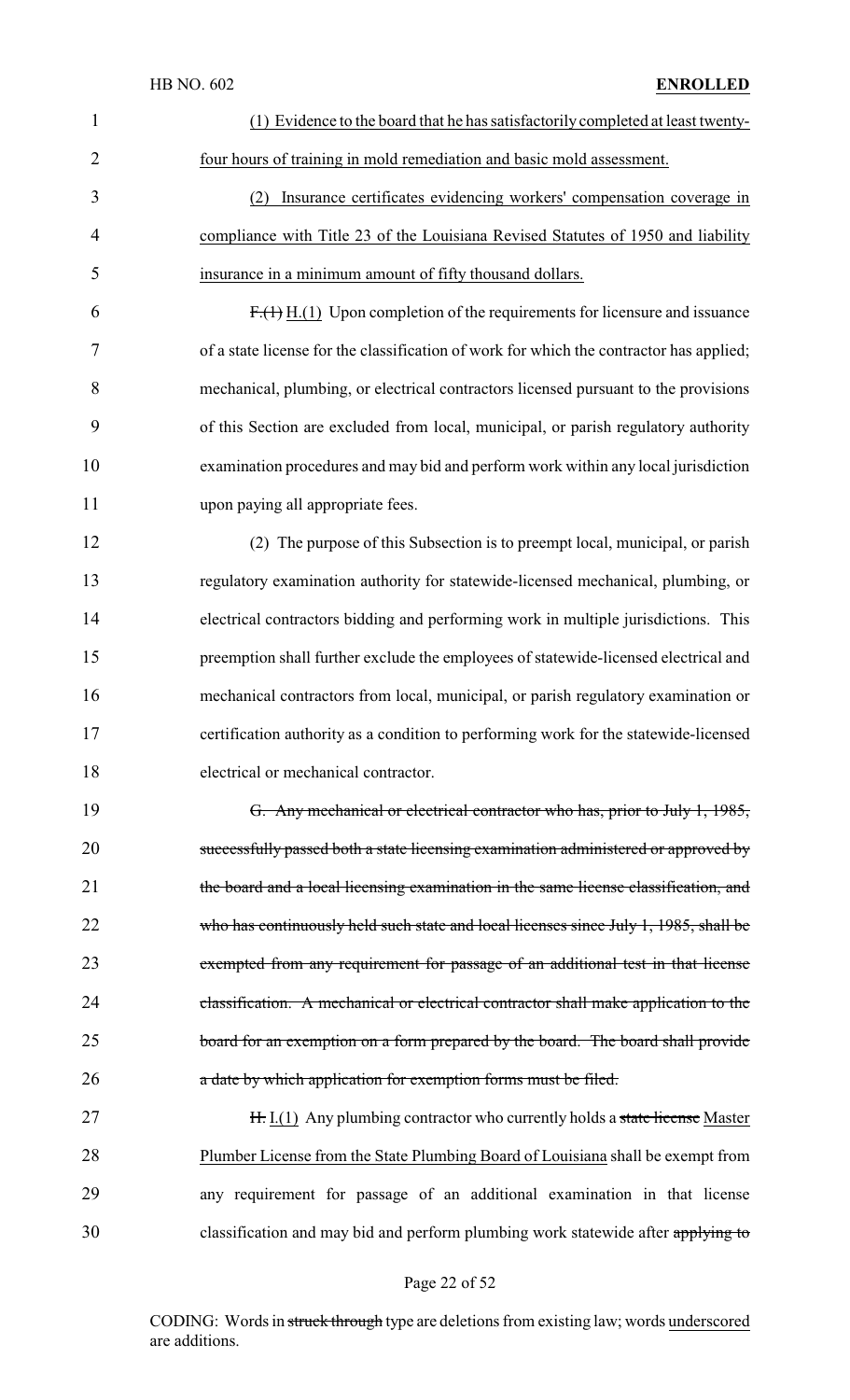| 1              | the board for an exemption on a form prepared by the board receiving a license from      |
|----------------|------------------------------------------------------------------------------------------|
| $\overline{2}$ | this board.                                                                              |
| 3              | E. (2) Nothing in this Section Subsection shall be construed to permit                   |
| 4              | plumbing contractors to perform plumbing work without first complying with the           |
| 5              | licensure provisions of Chapter 16 of this Title, R.S. 37:1361 et seq.                   |
| 6              | J. Each applicant shall pay all fees required for issuance of the license as             |
| 7              | provided for in this Chapter.                                                            |
| 8              | K. Upon completion of the requirements for licensure, the application shall              |
| 9              | be submitted to the board for review.                                                    |
| 10             | J. No license shall be issued for the subclassification of asbestos removal and          |
| 11             | abatement under the major classification of hazardous materials as provided in R.S.      |
| 12             | 37:2156.2(VIII) until the applicant furnishes satisfactory evidence that he or his       |
| 13             | qualifying party has received certification from the Department of Environmental         |
| 14             | Quality to perform asbestos removal and abatement work.                                  |
| 15             | $E_{\cdot}(1)$ K.(1) The examination requirement of this Chapter shall not apply to      |
| 16             | any arborist who currently holds a valid state license issued pursuant to R.S. 3:3804    |
| 17             | in the landscaping, grading, and beautification subclassification. The arborist may      |
| 18             | bid and perform the arborist work described in R.S. $3:3808(A)(1)(a)$ , statewide, after |
| 19             | applying to the board for an exemption on a form prepared by the board.                  |
| 20             | Nothing in this Subsection shall be construed to permit arborists to<br>(2)              |
| 21             | recommend or execute arborist work without first complying with the licensure            |
| 22             | provisions of Chapter 24 of Title 3 of the Louisiana Revised Statutes of 1950, R.S.      |
| 23             | 3:3801 et seq.                                                                           |
| 24             | M. L. The board may consolidate, add, or remove subclassifications or                    |
| 25             | specialties by rule as it deems appropriate.                                             |
| 26             | §2156.2. Major categories; subclassifications; specialty classifications; requirements   |
| 27             | for contractors holding major classification to perform mechanical, electric,            |
| 28             | or plumbing work                                                                         |
| 29             | A. Any contractor possessing a major classification is permitted to bid or               |
| 30             | perform any of the specialty type work required to perform its scope of work for its     |

# Page 23 of 52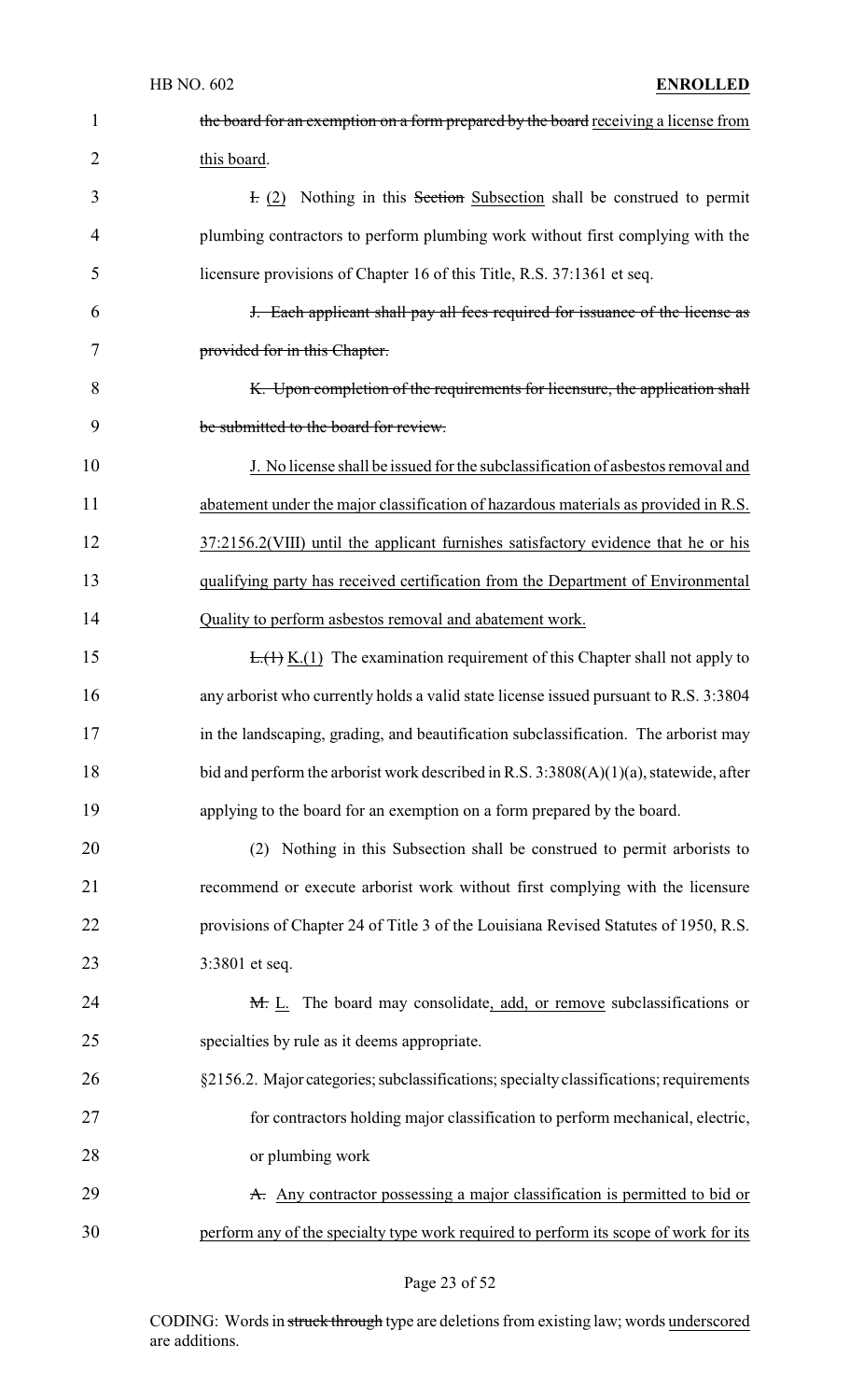| $\mathbf{1}$ | respective classification. Under each major category listed in this Subsection is a list |
|--------------|------------------------------------------------------------------------------------------|
| 2            | of subclassifications that a specialty contractor may obtain, as follows:                |
| 3            | I. Building construction                                                                 |
| 4            | Subclassifications:                                                                      |
| 5            | 1. Acoustical treatments                                                                 |
| 6            | 2. Air conditioning work, ventilation, refrigeration, and duct work                      |
| 7            | 3. Electrical construction for structures                                                |
| 8            | 4. Fire sprinkler work                                                                   |
| 9            | 5.3. Foundations for buildings, equipment, or machinery                                  |
| 10           | $6.4$ . Incinerator construction                                                         |
| 11           | 7.5. Installation of equipment, machinery, and engines                                   |
| 12           | 8. 6. Installation of pneumatic tubes and conveyors                                      |
| 13           | 9. 7. Insulation for cold storage and buildings                                          |
| 14           | $\frac{10}{10}$ . 8. Insulation for pipes and boilers                                    |
| 15           | 11.9. Landscaping, grading, and beautification                                           |
| 16           | $\frac{12}{2}$ . 10. Lathing, plastering, and stuccoing                                  |
| 17           | 13. 11. Masonry, brick, stone                                                            |
| 18           | 14. Ornamental iron and structural steel erection, steel buildings                       |
| 19           | 15. 12. Painting and interior decorating, carpeting flooring                             |
| 20           | $\frac{16}{16}$ 13. Pile driving                                                         |
| 21           | 17. Plumbing                                                                             |
| 22           | 18. Residential construction                                                             |
| 23           | 19. 14. Rigging, house moving, wrecking, and dismantling                                 |
| 24           | $20.15$ . Roof decks                                                                     |
| 25           | 21. 16. Roofing and sheet metal, siding                                                  |
| 26           | $22.17$ . Sheet metal duct work                                                          |
| 27           | 23. 18. Steam and hot water heating in buildings or plants                               |
| 28           | 19. Steel erection and installation                                                      |
| 29           | 24. 20. Stone, granite, slate, resilient floor installations                             |
| 30           | $25.21$ . Swimming pools                                                                 |

Page 24 of 52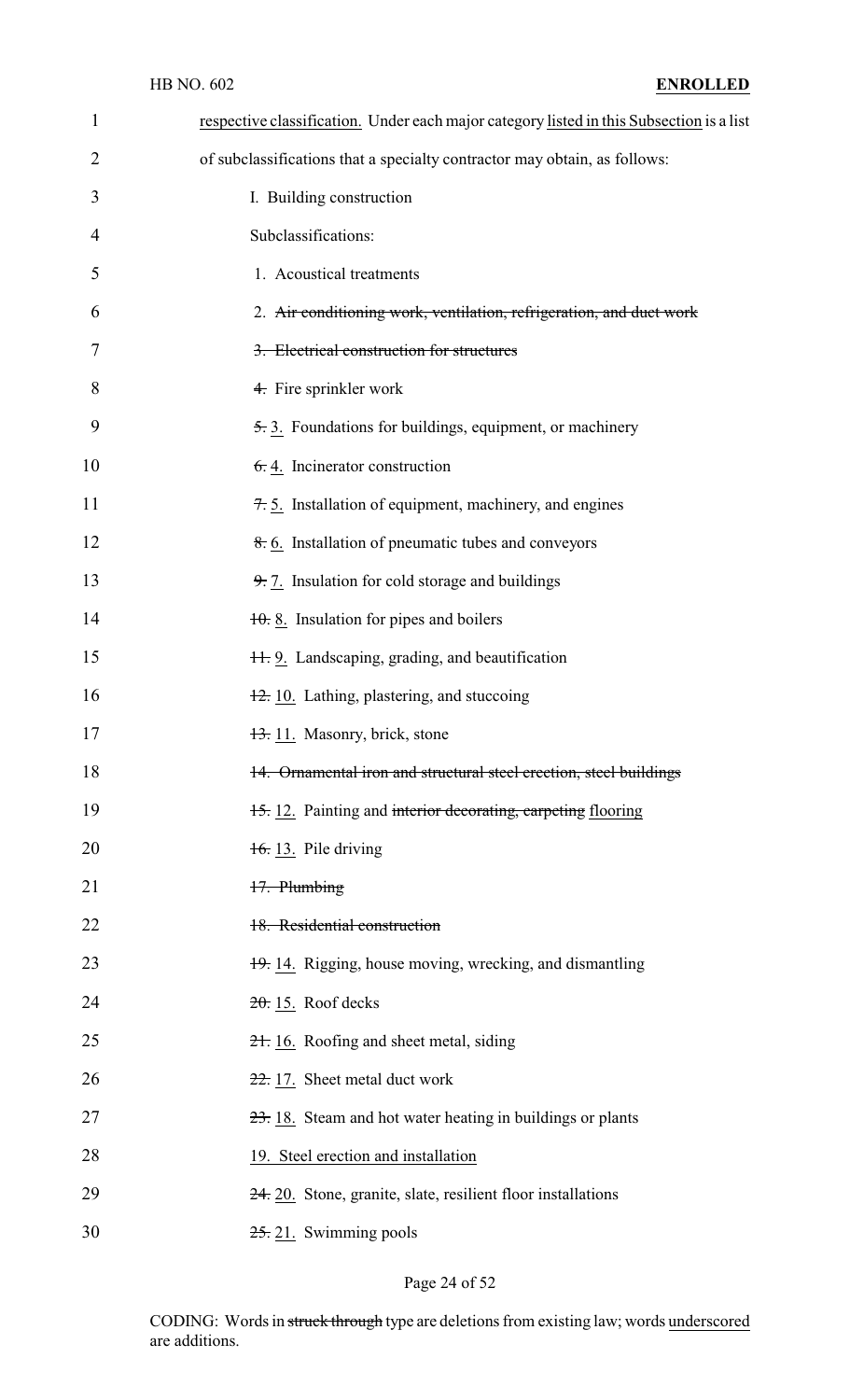| $\mathbf{1}$ | $26$ , 22. Tile, terrazzo, and marble                                       |
|--------------|-----------------------------------------------------------------------------|
| 2            | $27.23$ . Water cooling towers and accessories                              |
| 3            | 28. 24. Drywalls Drywall                                                    |
| 4            | 29. 25. Driveways, parking areas, asphalt, and concrete, exclusive of       |
| 5            | highway and street work                                                     |
| 6            | 30. 26. Fencing                                                             |
| 7            | 27. Labor only                                                              |
| 8            | II. Highway, street, and bridge construction                                |
| 9            | Subclassifications:                                                         |
| 10           | 1. Driveways, parking areas, asphalt, and concrete                          |
| 11           | 2. Highway and street subsurface drainage and sewer work                    |
| 12           | 3. Permanent or paved highways and streets (asphalt hot and cold plant mix) |
| 13           | 4. Permanent or paved highways and streets (asphalt surface treatment)      |
| 14           | 5. Permanent or paved highways and streets (concrete)                       |
| 15           | 6. Permanent or paved highways and streets (soil cement)                    |
| 16           | 7. Secondary roads                                                          |
| 17           | 8. Undersealing or leveling of roads                                        |
| 18           | 9. Earthwork, drainage, and levees                                          |
| 19           | 10. Clearing, grubbing, and snagging                                        |
| 20           | 11. Culverts and drainage structures                                        |
| 21           | 12. Concrete bridges Bridges, over and underpasses                          |
| 22           | 13. Steel bridges, over and underpasses                                     |
| 23           | 14. Wood bridges, over and underpasses                                      |
| 24           | 15. Landscaping, grading, and beautification                                |
| 25           | 16.14. Fencing                                                              |
| 26           | 17. 15. Furnishing and installation of movable structures or machinery,     |
| 27           | excluding electrical and mechanical work                                    |
| 28           | 16. Labor only                                                              |
| 29           | III. Heavy construction                                                     |
| 30           | Subclassifications:                                                         |

Page 25 of 52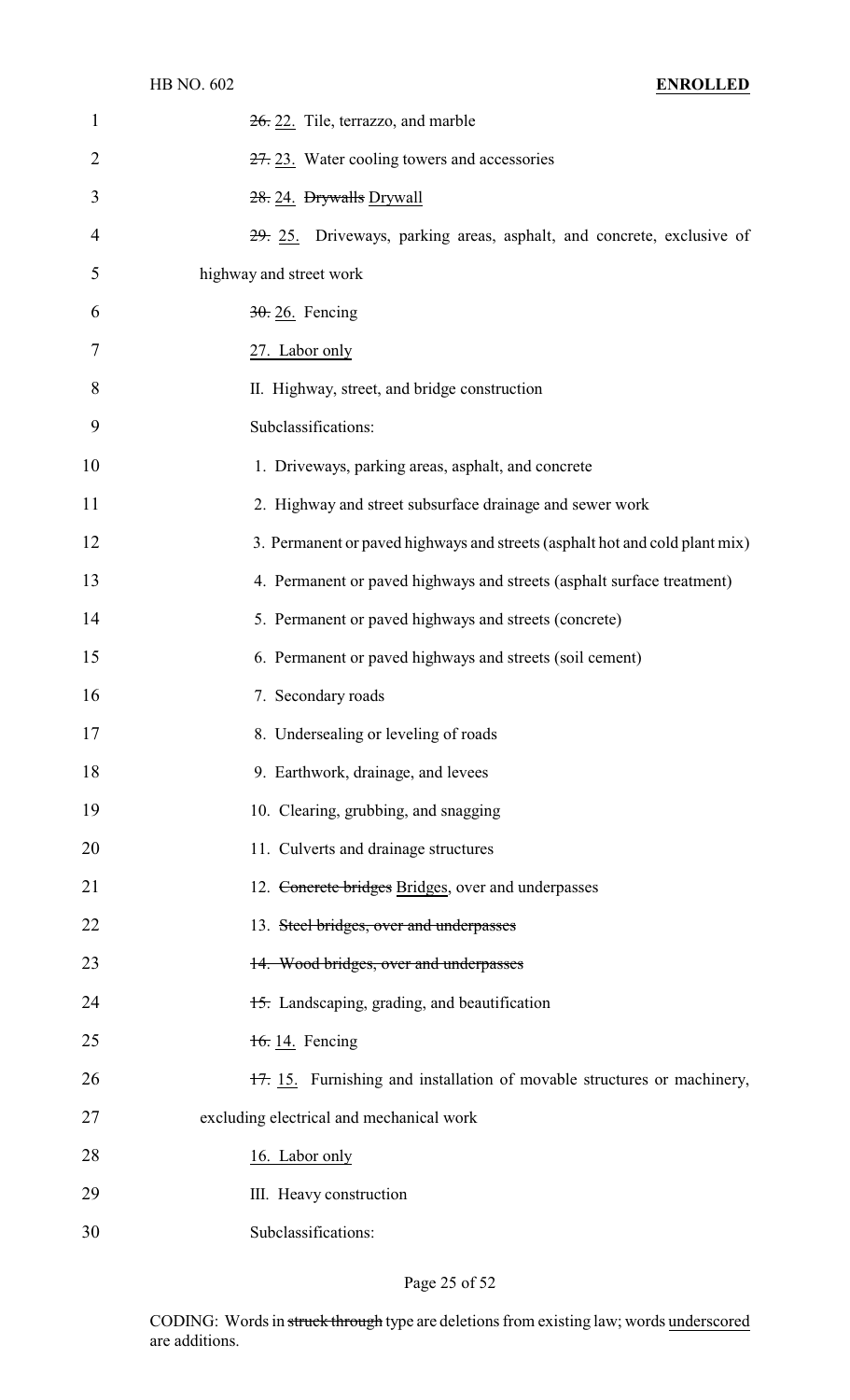| 1              | 1. Clearing, grubbing, and snagging                           |
|----------------|---------------------------------------------------------------|
| $\overline{2}$ | 2. Dams, reservoirs, and flood control work other than levees |
| 3              | 3. Dredging                                                   |
| $\overline{4}$ | 4. Electrical transmission lines                              |
| 5              | 5. Foundations and pile driving                               |
| 6              | 6. Industrial piping                                          |
| 7              | 7. Industrial plants                                          |
| 8              | 8. Industrial ventilation                                     |
| 9              | 9. Oil field construction                                     |
| 10             | 10. Oil refineries                                            |
| 11             | 11. Railroads                                                 |
| 12             | 12. 11. Transmission pipeline construction                    |
| 13             | $13.12$ . Tunnels                                             |
| 14             | 14. 13. Wharves, docks, harbor improvements, and terminals    |
| 15             | 15.14. Landscaping, grading, and beautification               |
| 16             | $\frac{16}{15}$ . Fencing                                     |
| 17             | 16. Labor only                                                |
| 18             | IV. Municipal and public works construction                   |
| 19             | Subclassifications:                                           |
| 20             | 1. Filter plants and water purification                       |
| 21             | 2. Pipe work (gas lines)                                      |
| 22             | 3. Pipe work (sewer)                                          |
| 23             | 4. Pipe work (storm drains)                                   |
| 24             | 5. Pipe work (waterlines)                                     |
| 25             | 6. Power plants                                               |
| 26             | 7. Sewer plant or sewer disposal                              |
| 27             | 8. Underground electrical conduit installation                |
| 28             | 9. Landscaping, grading, and beautification                   |
| 29             | 10. Fencing                                                   |
| 30             | 11. Labor only                                                |

Page 26 of 52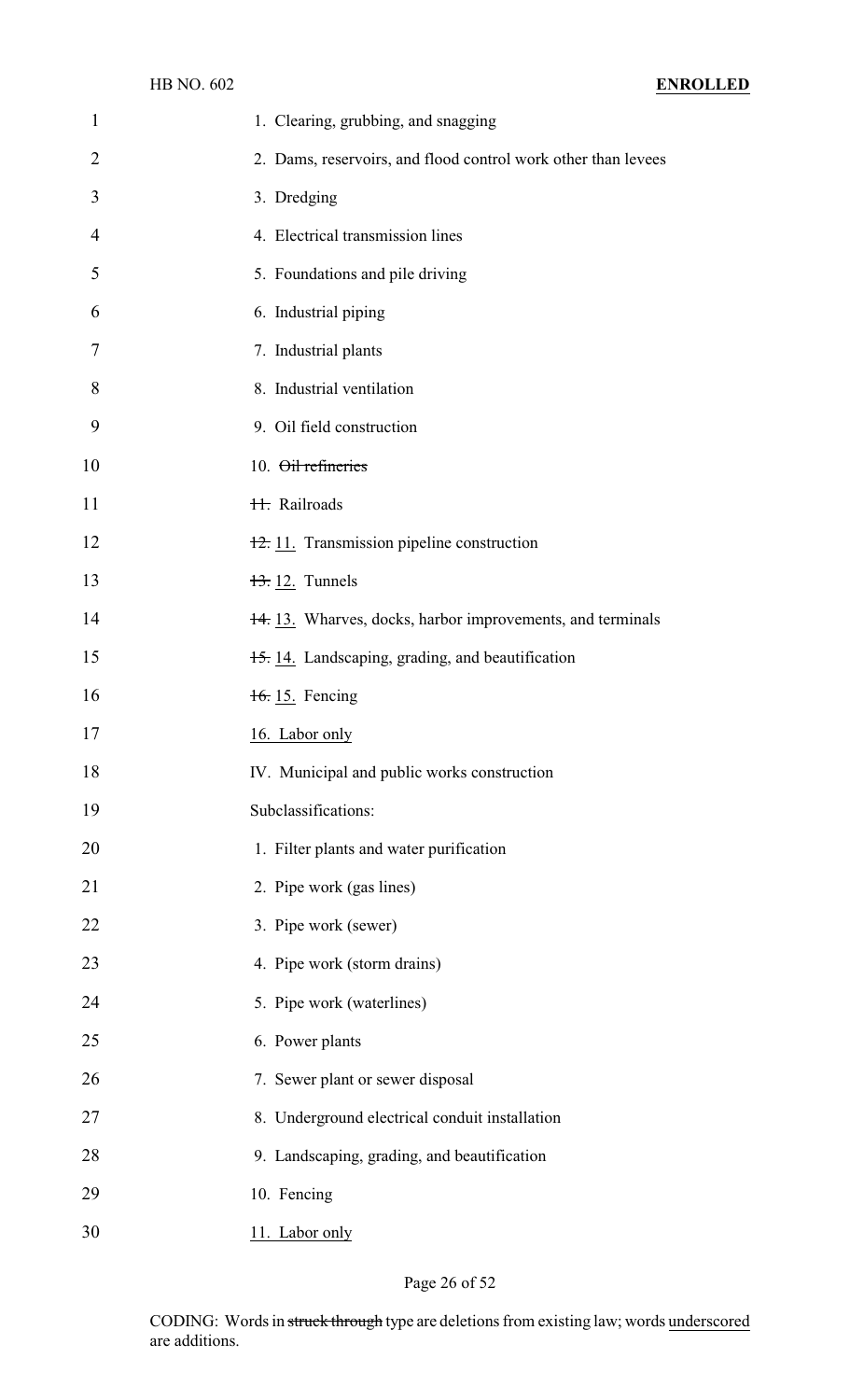| 1              | V. Electrical work                                                          |
|----------------|-----------------------------------------------------------------------------|
| $\overline{2}$ | Subclassifications:                                                         |
| 3              | 1. Electrical transmission lines                                            |
| 4              | 2. Electrical work for structures                                           |
| 5              | 3. Underground electrical conduit installation                              |
| 6              | 4.3. Electrical controls                                                    |
| 7              | VI. Mechanical Work                                                         |
| 8              | Subclassifications:                                                         |
| 9              | 1. Heat, air conditioning, ventilation, duct work, and refrigeration        |
| 10             | 2. Industrial pipe work and insulation                                      |
| 11             | 3. Plumbing                                                                 |
| 12             | 4. Controls for mechanical work                                             |
| 13             | VII. Plumbing                                                               |
| 14             | Subclassifications:                                                         |
| 15             | 1. Potable and nonpotable water systems; construction, removal, repair, and |
| 16             | maintenance for buildings and premises.                                     |
| 17             | 2. Sanitary and nonsanitary waste and sewerage construction; removal,       |
| 18             | repair, and maintenance for buildings and premises.                         |
| 19             | VII. Hazardous materials                                                    |
| 20             | Subclassifications:                                                         |
| 21             | 1. Asbestos removal and abatement                                           |
| 22             | 2. Hazardous materials cleanup and waste treatment or removal               |
| 23             | 3. Hazardous materials site remediation                                     |
| 24             | 4. Any other classification for which the Department of Environmental       |
| 25             | Quality requires certification pursuant to law or regulation.               |
| 26             | VIII. Plumbing                                                              |
| 27             | Subclassifications:                                                         |
| 28             | 1. Potable and nonpotable water systems; construction, removal, repair, and |
| 29             | maintenance for buildings and premises.                                     |

# Page 27 of 52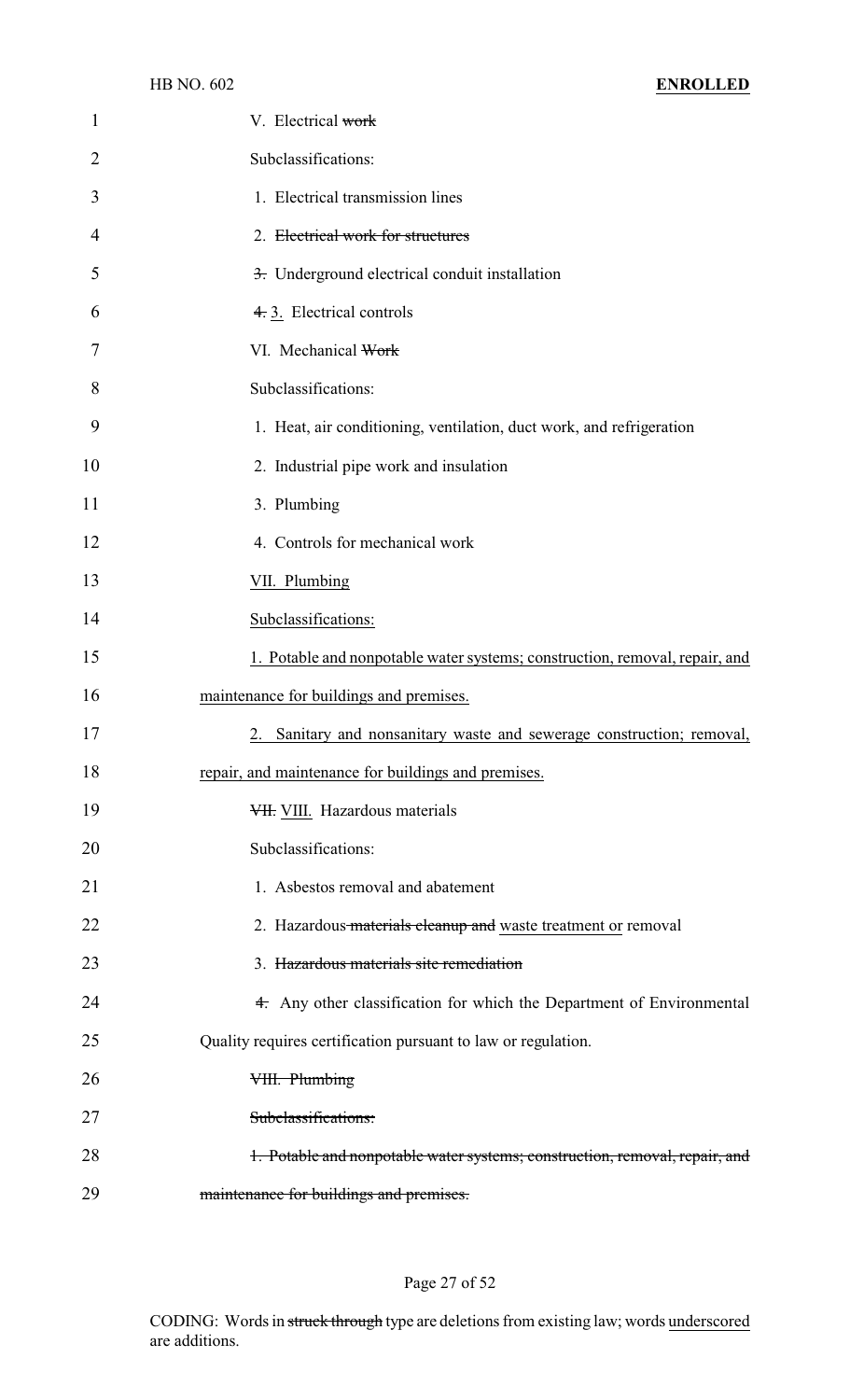| 1  | 2. Sanitary and nonsanitary waste and sewerage construction; removal,                  |
|----|----------------------------------------------------------------------------------------|
| 2  | repair, and maintenance for buildings and premises.                                    |
| 3  | IX. Residential construction                                                           |
| 4  | B. Any contractor who holds a major classification which permits that                  |
| 5  | contractor to bid mechanical or electrical work, prior to the performance of such      |
| 6  | work under his license, shall designate a qualifying party to successfully pass the    |
| 7  | standardized nationally recognized test administered by the board for the work to be   |
| 8  | performed. All time limitations shall be waived and any designated qualifying party    |
| 9  | who has successfully completed the examination shall not be required to retake the     |
| 10 | examination.                                                                           |
| 11 | C. Any contractor who holds a major classification which permits the                   |
| 12 | contractor to bid and perform plumbing work, prior to the performance of such work,    |
| 13 | shall comply with the provisions of Chapter 16 of this Title, R.S. 37:1361 et seq. All |
| 14 | time limitations shall be waived.                                                      |
| 15 | D. The board may grant or renew licenses for mechanical, electrical, or                |
| 16 | plumbing contractors and restrict such licenses to the bidding and performance of      |
| 17 | work within specified areas of this state as the board shall designate. Such license   |
| 18 | shall be issued with a notation of the applicable restriction.                         |
| 19 | §2156.3. Installation of solar energy equipment and systems                            |
| 20 | A. No licensed contractor shall install solar energy equipment or solar                |
| 21 | energy systems on or after February 1, 2015, unless he is in compliance with the       |
| 22 | provisions of this Section and any rules adopted by the board in accordance with the   |
| 23 | provisions of this Section.                                                            |
| 24 | B.(1) Notwithstanding any provision of law to the contrary, no later than              |
| 25 | January 1, 2015, the board shall adopt rules in accordance with the Administrative     |
| 26 | Procedure Act regulating the installation of solar energy equipment or solar energy    |
| 27 | systems by licensed contractors. Such rules shall, at a minimum, include the           |
| 28 | requirement of passage of a separate written examination that evidences the            |
| 29 | contractor's knowledge and understanding of best practices as related to the           |
| 30 | installation and maintenance of solar energy equipment or solar energy systems by      |

# Page 28 of 52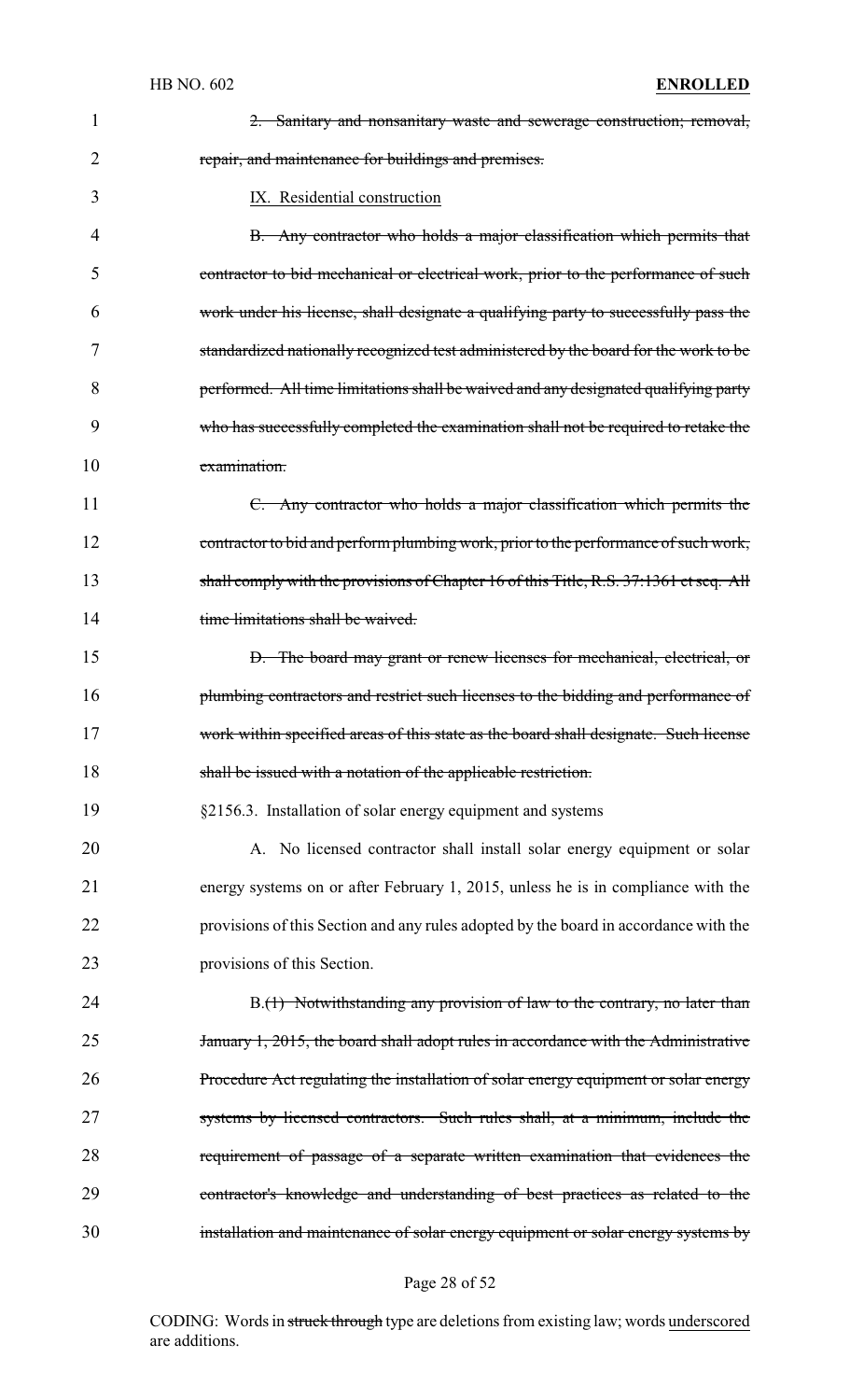| 1  | any contractor who does not hold a current Solar PV Installer certification for solar    |
|----|------------------------------------------------------------------------------------------|
| 2  | electric systems, or a current Solar Heating Installer certification for solar thermal   |
| 3  | hot water systems as issued by the North American Board of Certified Energy              |
| 4  | Practitioners.                                                                           |
| 5  | $(2)$ Any contractor licensed in this state as of August 1, 2014, holding the            |
| 6  | major classification of Building Construction, Electrical Work (Statewide), or           |
| 7  | Mechanical Work (Statewide), shall be deemed to have met the examination                 |
| 8  | requirement pursuant to this Subsection.                                                 |
| 9  | E. Contractors applying for the classification of Solar Energy Equipment,                |
| 10 | shall, in addition to all other application or licensing requirements, meet the          |
| 11 | following requirements prior to issuance of this classification.                         |
| 12 | (1) Hold hold one or more of the following major classifications:                        |
| 13 | $(a)$ (1) Building Construction.                                                         |
| 14 | $\left(\frac{b}{c}\right)$ (2) Electrical Work.                                          |
| 15 | $(e)$ (3) Mechanical Work.                                                               |
| 16 | (d) (4) Residential Building Contractor Construction.                                    |
| 17 | (2) Complete training in the design of solar energy systems by an entity and             |
| 18 | course approved by the board.                                                            |
| 19 | <b>B.</b> C. Any work performed to connect wiring or hookups for any                     |
| 20 | photovoltaic panel or system wherein the panel or system is of a value, including        |
| 21 | labor, materials, rentals, and all direct and indirect project expenses, of ten thousand |
| 22 | dollars or more shall be performed only by a contractor or subcontractor who holds       |
| 23 | the classification of to perform Electrical Work or who may perform electrical work      |
| 24 | pursuant to the provisions of R.S. 37:2156.2(B).                                         |
| 25 | E. D. Any work performed to connect piping or equipment for any solar                    |
| 26 | thermal system wherein the system is of a value, including labor, materials, rentals,    |
| 27 | and all direct and indirect project expenses, of ten thousand dollars or more shall be   |
| 28 | performed only by a contractor or subcontractor who holds the classification of to       |
| 29 | perform Mechanical Work or who may perform mechanical work pursuant to the               |
| 30 | provisions of R.S. $37:2156.2(B)$ .                                                      |

# Page 29 of 52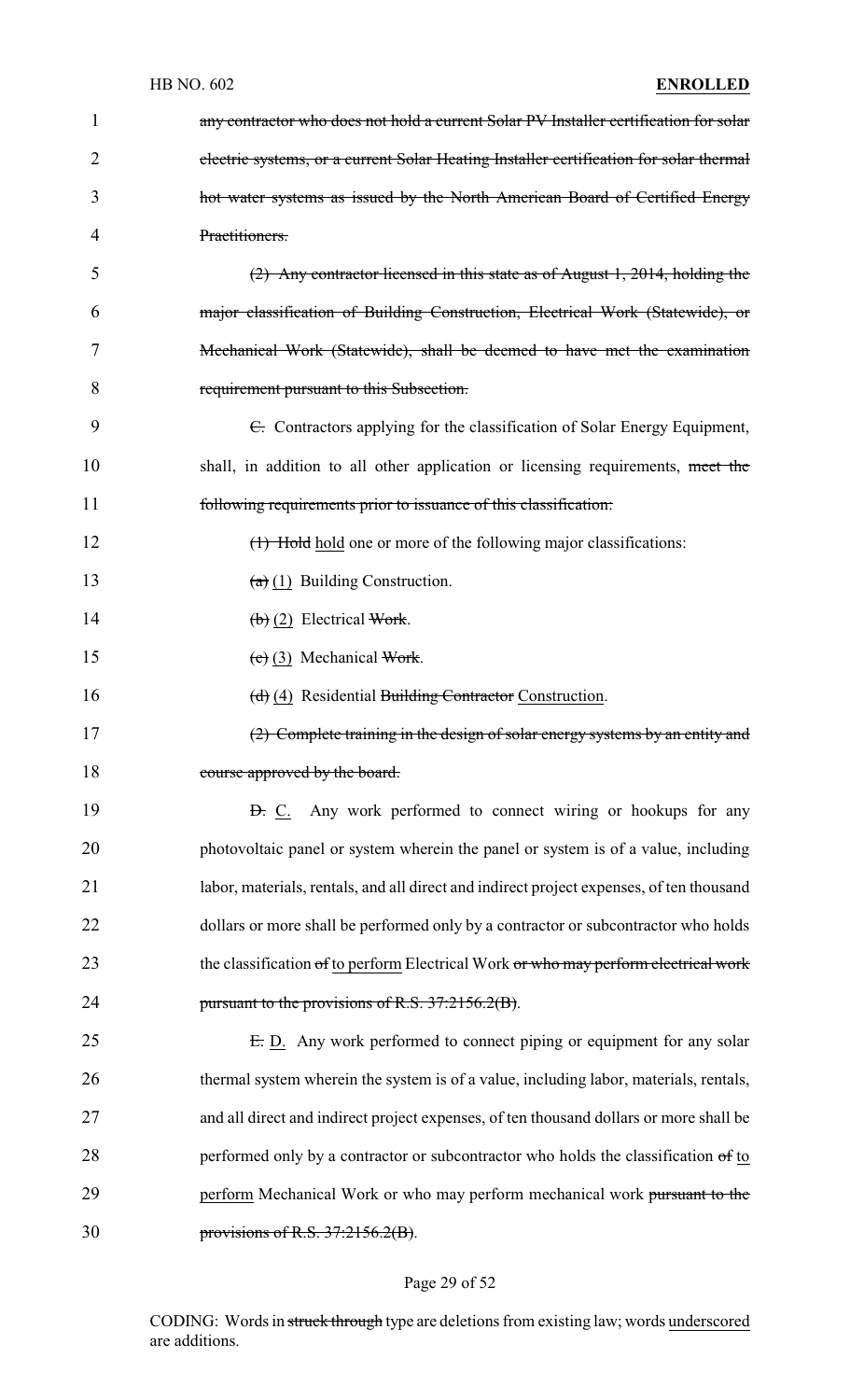| $\mathbf{1}$   | F. E. The provisions of this Section shall be applicable to entities engaging                     |
|----------------|---------------------------------------------------------------------------------------------------|
| $\overline{2}$ | in the business of selling, leasing, installing, servicing, or monitoring solar energy            |
| 3              | equipment. Nothing in this Section shall be construed to impose civil or criminal                 |
| 4              | liability on homeowners or on any third party whose involvement is financing to the               |
| 5              | homeowner, financing for installation, or purchasing the tax credits described in this            |
| 6              | Section from any homeowner or contractor. Entities engaged in the business of                     |
| 7              | arranging agreements for the lease or sale of solar energy systems or acquiring                   |
| 8              | customers for financing entities shall not be exempt from the provisions of this                  |
| 9              | Section.                                                                                          |
| 10             | §2157. Exemptions                                                                                 |
| 11             | A. The provisions of this Part shall not apply to any of the following:                           |
| 12             | (1) The state or any of its political subdivisions.                                               |
| 13             | (2) Any public utility providing gas, electric, or telephone service which is                     |
| 14             | subject to regulation by the Louisiana Public Service Commission or the council of                |
| 15             | the city of New Orleans, or to any work performed by the public utility in furnishing             |
| 16             | its authorized service.                                                                           |
| 17             | $\left(\frac{2}{2}\right)$ (3) Owners of property who supervise, superintend, oversee, direct, or |
| 18             | in any manner assume charge of the construction, alteration, repair, improvement,                 |
| 19             | movement, demolition, putting up, tearing down, or maintenance of any building,                   |
| 20             | railroad excavation, project, development, improvement, plant facility, or any other              |
| 21             | construction undertaking, on that property, for use by the owner, and which will not              |
| 22             | be for sale or rent, and the control of access to which shall be controlled by the                |
| 23             | owner so that only employees and nonpublic invitees are allowed access.                           |
| 24             | $\left(\frac{1}{2}\right)$ (4) Any person donating labor and services for the supervision and     |
| 25             | construction of or for the maintenance and repair of churches.                                    |
| 26             | $\left(\frac{4}{5}\right)$ Any farmer doing construction for agricultural purposes on leased      |
| 27             | or owned land.                                                                                    |
| 28             | $\left(\frac{5}{2}\right)$ (6) Any person bidding or performing work on any project totally owned |
| 29             | by the federal government.                                                                        |

# Page 30 of 52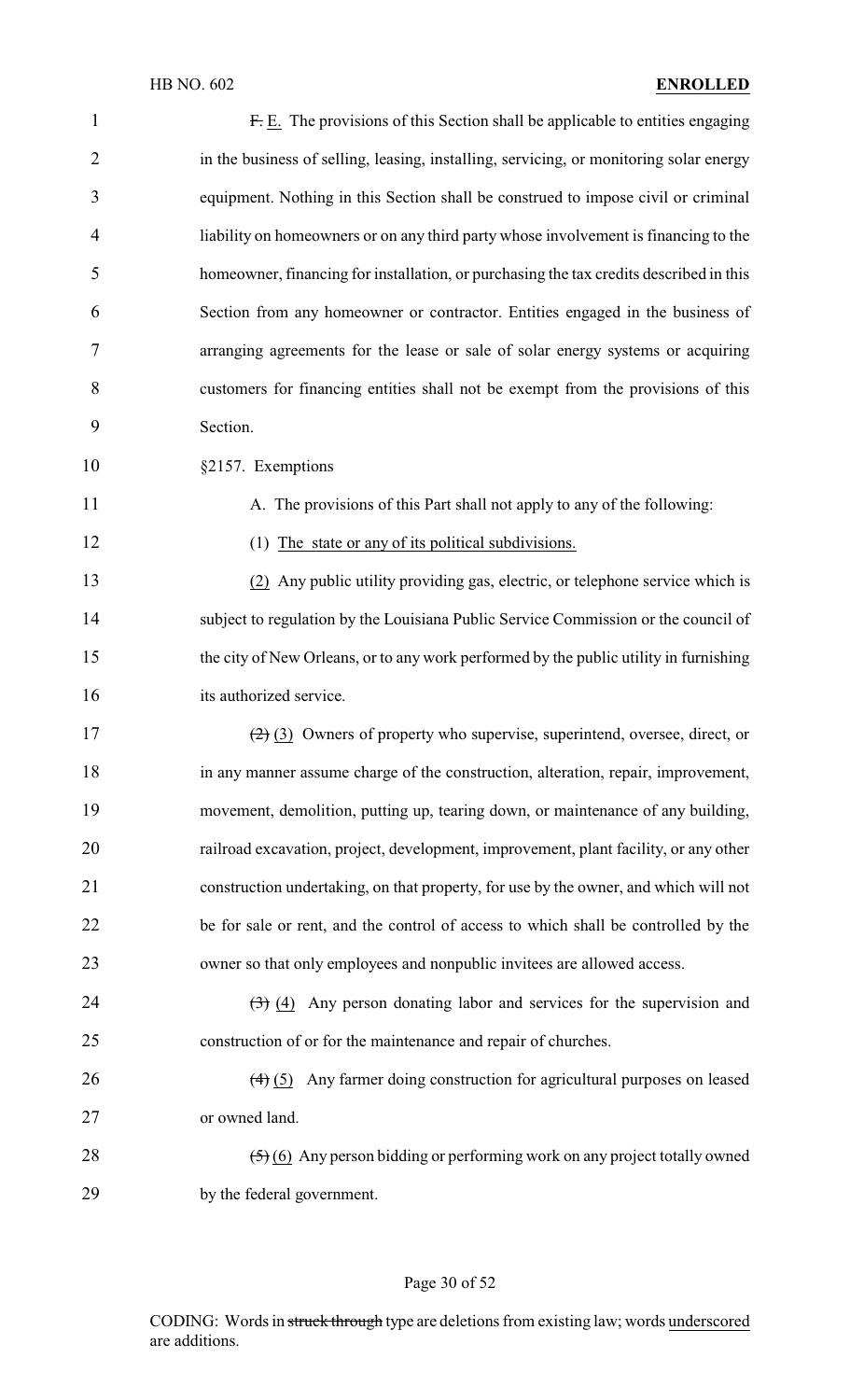| $\mathbf{1}$   | $(6)$ (7) Any person engaged in rail or pipeline construction activities                 |
|----------------|------------------------------------------------------------------------------------------|
| $\overline{2}$ | performed on property he owns or leases.                                                 |
| 3              | $(7)$ (8) Any citizen volunteering labor for the construction of a project which         |
| 4              | is funded by the Louisiana Community Development Block Grant, Louisiana Small            |
| 5              | Towns Environment Program.                                                               |
| 6              | $(8)(9)$ Any person, supplier, or manufacturer, or the employee of the person,           |
| 7              | supplier, or manufacturer who assembles, repairs, maintains, moves, puts up, tears       |
| 8              | down, or disassembles any patented or proprietary environmental equipment he             |
| 9              | supplies supplied to a contractor to be used solely by the contractor for a construction |
| 10             | undertaking project.                                                                     |
| 11             | $(9)$ (10) The manufactured housing industry or any person engaged in any                |
| 12             | type of service, warranty, repair, or home improvement work on factory-built,            |
| 13             | residential dwellings that are mounted on chassis and wheels.                            |
| 14             | $(\pm 0)$ (11) Any person bidding or performing work on any project paid for by          |
| 15             | monies from the Oilfield Site Restoration Fund or Coronavirus Aid, Relief, and           |
| 16             | Economic Security (CARES) Act.                                                           |
| 17             | (12) Any work covering dewatering or water mitigation.                                   |
| 18             | (13) Any employee of any contractor.                                                     |
| 19             | (14) Owners of property who supervise, superintend, oversee, direct, or in               |
| 20             | any manner assume charge of the construction, alteration, repair, improvement,           |
| 21             | movement, demolition, putting up, tearing down, or maintenance of their personal         |
| 22             | residences, if the homeowner does not build more than one residence per year. The        |
| 23             | one-year period shall commence on the date of occupancy of the residence.                |
| 24             | However, an owner of property may build more than one single-family dwelling in          |
| 25             | a one-year period if the construction of an additional residence occurs as a result of   |
| 26             | a change in the legal marital status of the owner or change in the employment status     |
| 27             | of the owner whereby the owner must relocate to another employment location,             |
| 28             | which is located in excess of fifty miles from his personal residence.                   |
| 29             | (15) Persons performing the work of a residential contractor in areas or                 |
| 30             |                                                                                          |

# Page 31 of 52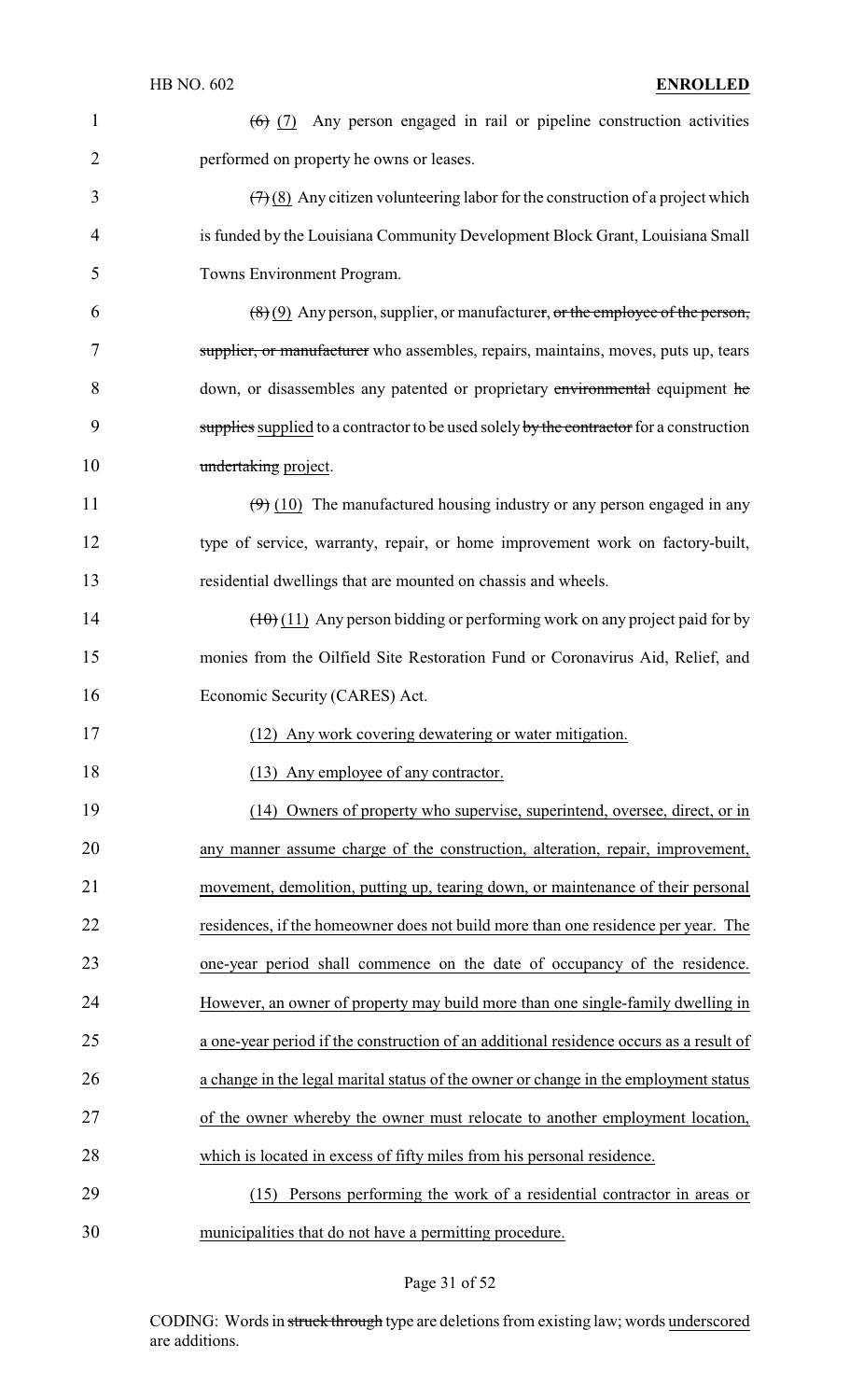|                | HB NO. 602<br><b>ENROLLED</b>                                                            |
|----------------|------------------------------------------------------------------------------------------|
| $\mathbf{1}$   | (16) The following persons are exempt from home improvement licensure:                   |
| $\overline{2}$ | A residential property owner who physically performs the home<br>(a)                     |
| 3              | improvement work on his personal residence.                                              |
| 4              | Persons licensed as a building construction contractor or residential<br>(b)             |
| 5              | contractor.                                                                              |
| 6              | Any person who works exclusively in any of the following home<br>(c)                     |
| 7              | improvement areas:                                                                       |
| 8              | (i) Landscaping.                                                                         |
| 9              | (ii) Interior painting or wall covering.                                                 |
| 10             | The following persons are exempt from mold remediation licensure:<br>(17)                |
| 11             | (a) A residential property owner who performs mold remediation on his own                |
| 12             | property.                                                                                |
| 13             | An owner or tenant, or a managing agent or employee of an owner or<br>(b)                |
| 14             | tenant, who performs mold remediation on property owned or leased by the owner           |
| 15             | This exemption does not apply if the managing agent or employee<br>or tenant.            |
| 16             | engages in the business of performing mold remediation for the public.                   |
| 17             | B. However, the provisions of this Chapter shall apply to any contractor                 |
| 18             | employed by any party exempted by this Section. The provisions of this Section           |
| 19             | shall not be construed to waive local and state health and life safety code              |
| 20             | requirements.                                                                            |
| 21             | §2158. Revocation, suspension, and renewal and suspension of licenses; issuance          |
| 22             | of cease and desist orders; debarment; violations; penalty; criminal penalty             |
| 23             | No person may engage in the business of contracting, or act as a<br>А.                   |
| 24             | contractor as defined in this Chapter, unless he holds an active license as a contractor |
| 25             | in accordance with the provisions of this Chapter. The board and residential             |
| 26             | subcommittee may revoke, suspend, or refuse to renew a license; issue cease and          |
| 27             | desist orders to stop work; issue fines and penalties; or debar any person or licensee   |
| 28             | licensed pursuant to the provisions of this Chapter for any of the following causes      |
| 29             | violations:                                                                              |

# Page 32 of 52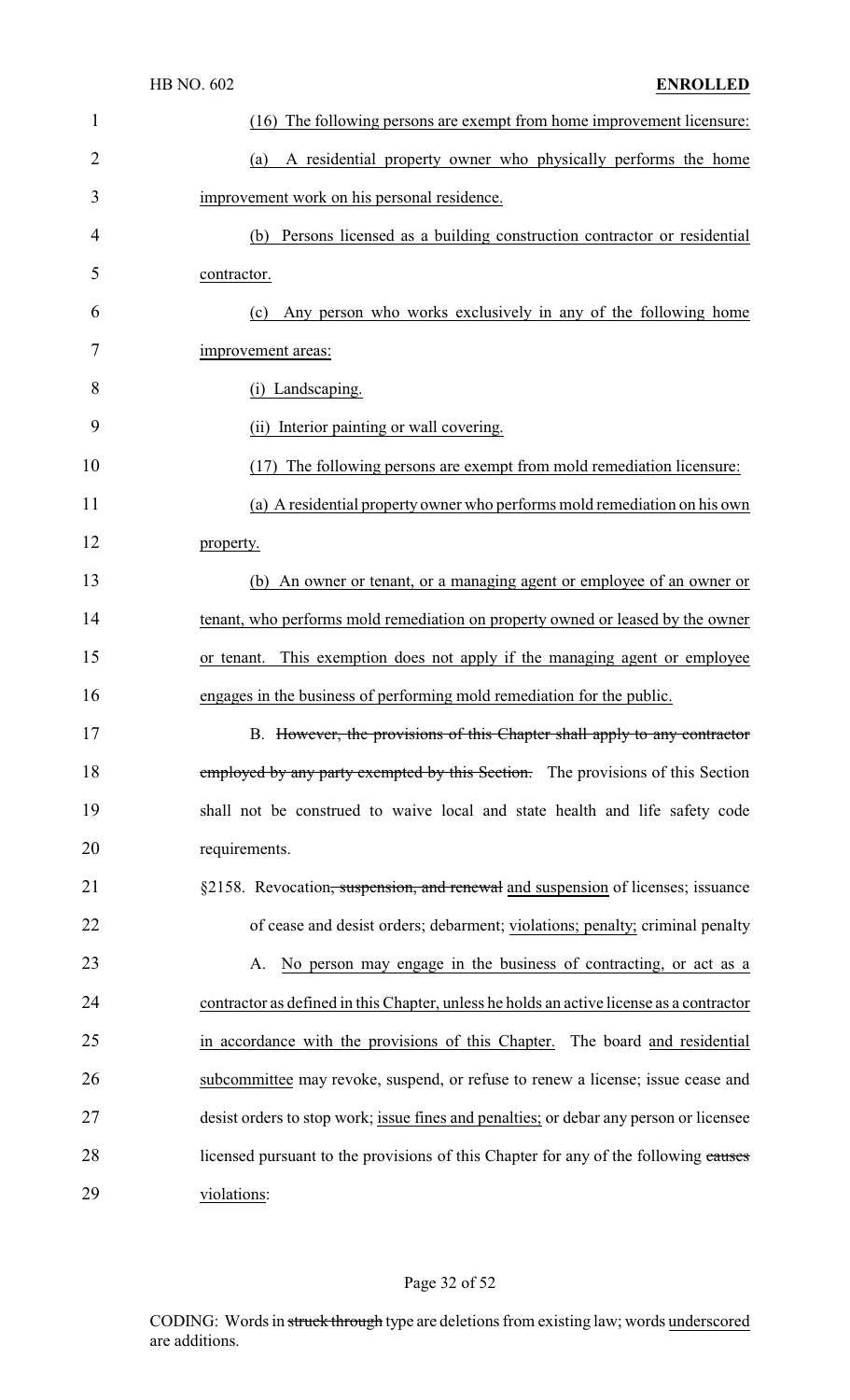| $\mathbf{1}$   | (1) Undertaking, attempting to, or submitting a price or bid; offering to                        |
|----------------|--------------------------------------------------------------------------------------------------|
| $\overline{2}$ | construct, supervise, superintend, oversee, direct, or in any manner assume charge               |
| 3              | of the construction, alteration, repair, improvement, movement, demolition, putting              |
| 4              | up, tearing down; furnishing labor or furnishing labor together with material or                 |
| 5              | equipment; or installing material or equipment for any building, highway, road,                  |
| 6              | railroad, sewer grading, excavation, pipeline, public utility structure, project                 |
| 7              | development, housing, or housing development, improvement, or any other                          |
| 8              | construction undertaking without possessing a license for which a license is required            |
| 9              | or without possessing a license with the proper classification.                                  |
| 10             | (2) Falsely representing or advertising regarding the person's license status                    |
| 11             | or classification.                                                                               |
| 12             | (3) Any dishonest or fraudulent act as a contractor which has caused damage                      |
| 13             | to another, as adjudged by a court of competent jurisdiction.                                    |
| 14             | (2) Willful misrepresentation of fact by an applicant in obtaining a license.                    |
| 15             | (4) Bidding on, quoting, estimating, or performing a job for which a license                     |
| 16             | is required, the licensee shall hold the classification for the majority of work                 |
| 17             | performed.                                                                                       |
| 18             | Misrepresentation of fact by an applicant in obtaining a license;<br>(5)                         |
| 19             | misrepresentation of fact by an applicant or licensee in providing information,                  |
| 20             | statements, or documents to the staff or board; deception by omission; and providing             |
| 21             | false testimony to the board.                                                                    |
| 22             | $(3)$ (6) Willful failure Failure to comply with the provisions of this Chapter                  |
| 23             | or the rules and regulations promulgated pursuant thereto.                                       |
| 24             | $\left(\frac{4}{2}\right)$ Entering into a contract with an unlicensed contractor involving work |
| 25             | or activity for the performance of which a license is required by this Chapter.                  |
| 26             | $(5)$ (8) Permitting the contractor's license to be used by another contractor                   |
| 27             | when the other contractor does not hold a license for the classification of work for             |
| 28             | which the contract is entered.                                                                   |
| 29             | $(6)$ (9) Failure to maintain a qualifying party to represent the licensee.                      |
| 30             | (7) Insolvency or involuntary cessation of business operation.                                   |

Page 33 of 52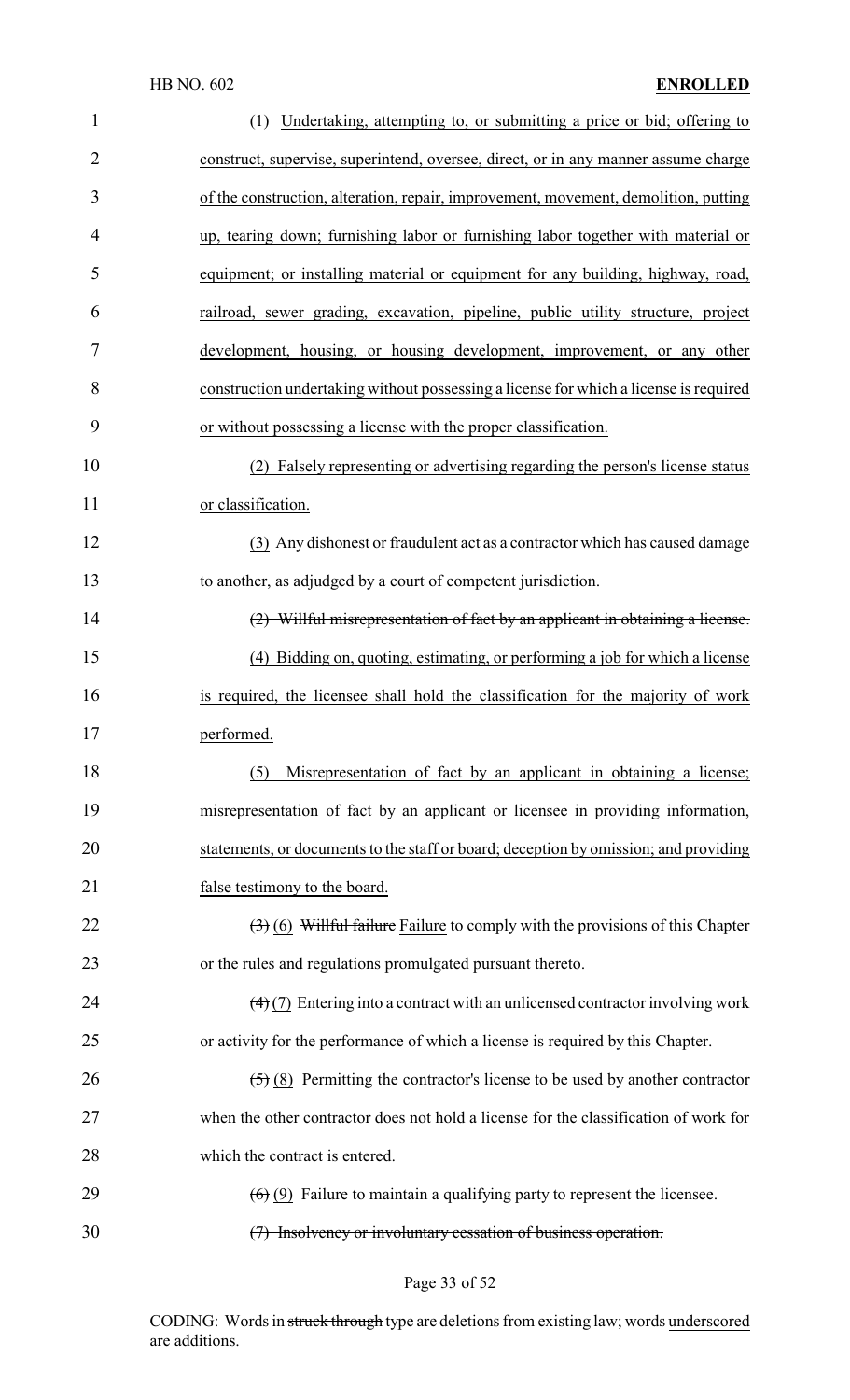| 1              | $(8)$ (10) Failure to continue to fulfill any of the requirements for original            |
|----------------|-------------------------------------------------------------------------------------------|
| $\overline{2}$ | licensure.                                                                                |
| 3              | $(\Theta)$ (11) Problems relating to the ability of the contractor, its qualifying party, |
| 4              | or any of its principal owners or principal shareholders to engage in the business of     |
| 5              | contracting, as demonstrated by their contracting business history or experience.         |
| 6              | $(10)(12)$ Disqualification or debarment by any public entity.                            |
| 7              | (11) Failure to possess any insurance required by federal law.                            |
| 8              | $(12)(13)$ Failure to timely notify the board of any change in corporate name,            |
| 9              | company name, address of the licensee, or any other contact information as required.      |
| 10             | (14) Assisting a person to circumvent the provisions of this Chapter.                     |
| 11             | (15) Failure of a contractor performing residential or home improvement                   |
| 12             | construction in accordance with this Chapter to provide, in writing to the party with     |
| 13             | whom he has contracted to perform contracting services, his name, contracting             |
| 14             | license number, classification, and current insurance certificates evidencing the         |
| 15             | amount of liability insurance maintained and proof of workers' compensation               |
| 16             | coverage when requested by the contracting party for whom the work is to be               |
| 17             | performed.                                                                                |
| 18             | (16) Abandoning or failing to perform, without justification, any contract or             |
| 19             | project engaged in or undertaken by any licensee or deviating from or disregarding        |
| 20             | plans or specifications in any material respect without the consent of the owner.         |
| 21             | Conviction of a crime or the entering of a plea of guilty or nolo<br>(17)                 |
| 22             | contendere to a criminal charge under the laws of the United States or any other state    |
| 23             | related to the construction business involving dishonesty or causing physical harm        |
| 24             | or damages to another person.                                                             |
| 25             | (18) Efforts to deceive or defraud the public.                                            |
| 26             | (19) It is a violation for a mold remediation contractor to:                              |
| 27             | Fail to provide a written report to each person for whom he performs<br>(a)               |
| 28             | such services for compensation.                                                           |
| 29             | Render, submit, subscribe, or verify false, deceptive, misleading or<br>(b)               |
| 30             | unfounded opinions or reports.                                                            |

# Page 34 of 52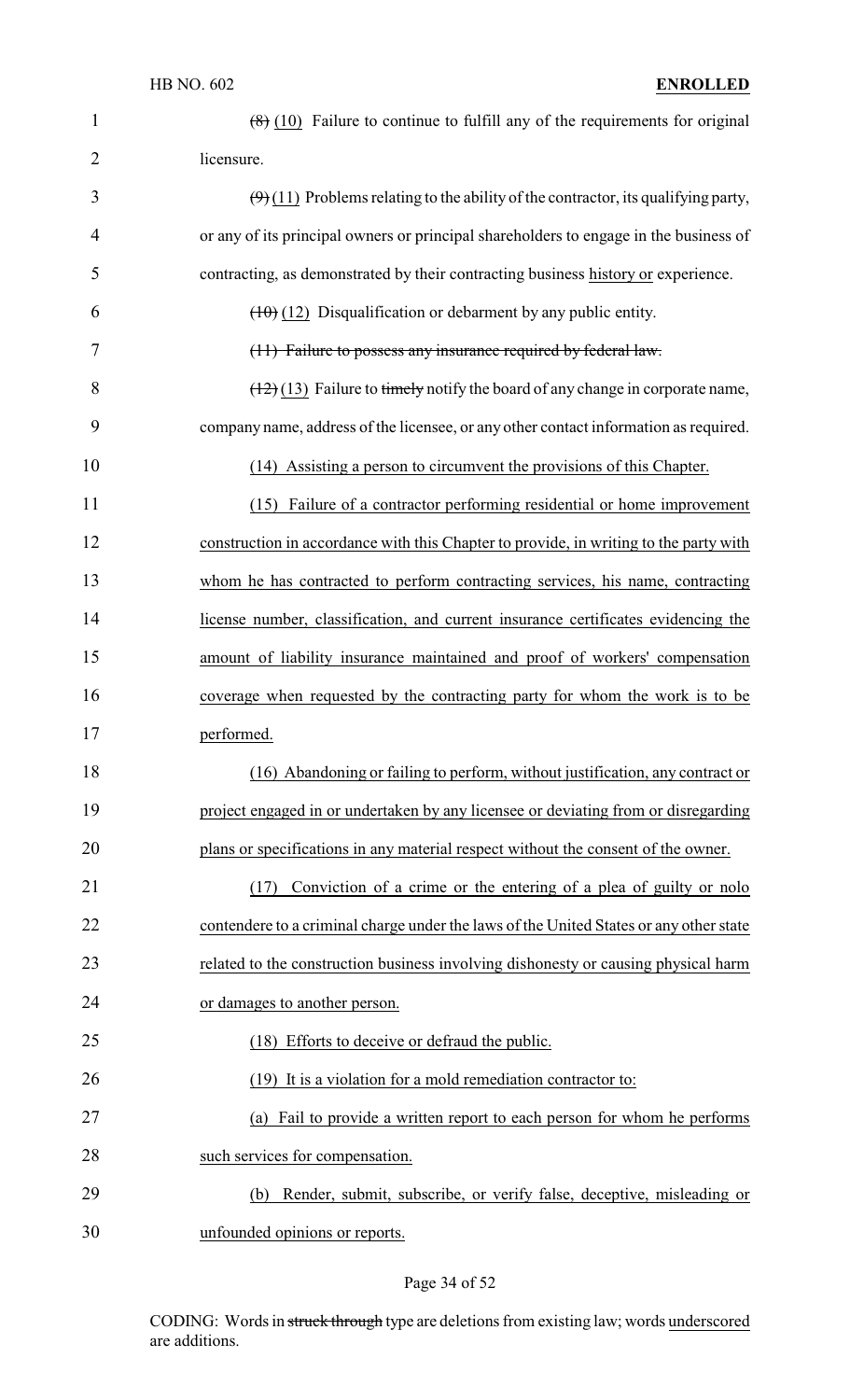| $\mathbf{1}$ | Perform both mold assessment and mold remediation on the same<br>(c)                   |
|--------------|----------------------------------------------------------------------------------------|
| 2            | property.                                                                              |
| 3            | Own an interest in both the entity which performs mold assessment<br>(d)               |
| 4            | services and the entity which performs mold remediation services on the same           |
| 5            | property.                                                                              |
| 6            | B.(1) In order to enforce the provisions of this Chapter, the board may                |
| 7            | conduct hearings in accordance with the provisions of R.S. 49:951 through 965.1.       |
| 8            | The board shall maintain and make available a record of all persons or licensees who   |
| 9            | have been disqualified by any public entity pursuant to R.S. 39:1672. If any person    |
| 10           | or licensee has been disqualified more than once in a twelve-month period, the board   |
| 11           | shall hold a debarment hearing. In determining the value of a project, any division    |
| 12           | of a contract or scope of work into parts which would avoid the necessity of a license |
| 13           | to bid, contract, or perform the work, will be disregarded, and the divided parts of   |
| 14           | the contract or scope of work will be treated as one contract or scope of work for     |
| 15           | purposes of determining whether a license is required.                                 |
| 16           | After the hearing, if the board rules that a person has violated any<br>(2)            |
| 17           | provision of this Chapter, or that a person or licensee has been appropriately         |
| 18           | disqualified more than once in a twelve-month period, in lieu of revoking or           |
| 19           | suspending the license, the board may order the person to immediately discontinue      |
| 20           | all work on the construction project which is the subject of the hearing, debar a      |
| 21           | person or licensee from bidding on projects for any public entity for up to three      |
| 22           | years, or both. Additionally, the board may require the licensee to pay the actual     |
| 23           | costs incurred by the board in connection with the investigation and to conduct the    |
| 24           | hearing. In accordance with R.S. 49:964, the board may grant a stay of the             |
| 25           | enforcement of its order for good cause. For the purpose of determining a scope of     |
| 26           | work, the board shall review whether the contract or contracts in question constitute  |
| 27           | a single scope of work or whether they constitute separate scopes of work. The         |
| 28           | board may be guided in this interpretation by a review of the drawings, plot plans,    |
| 29           | blueprints, architectural plans, site maps, technical drawings, engineering designs,   |

# Page 35 of 52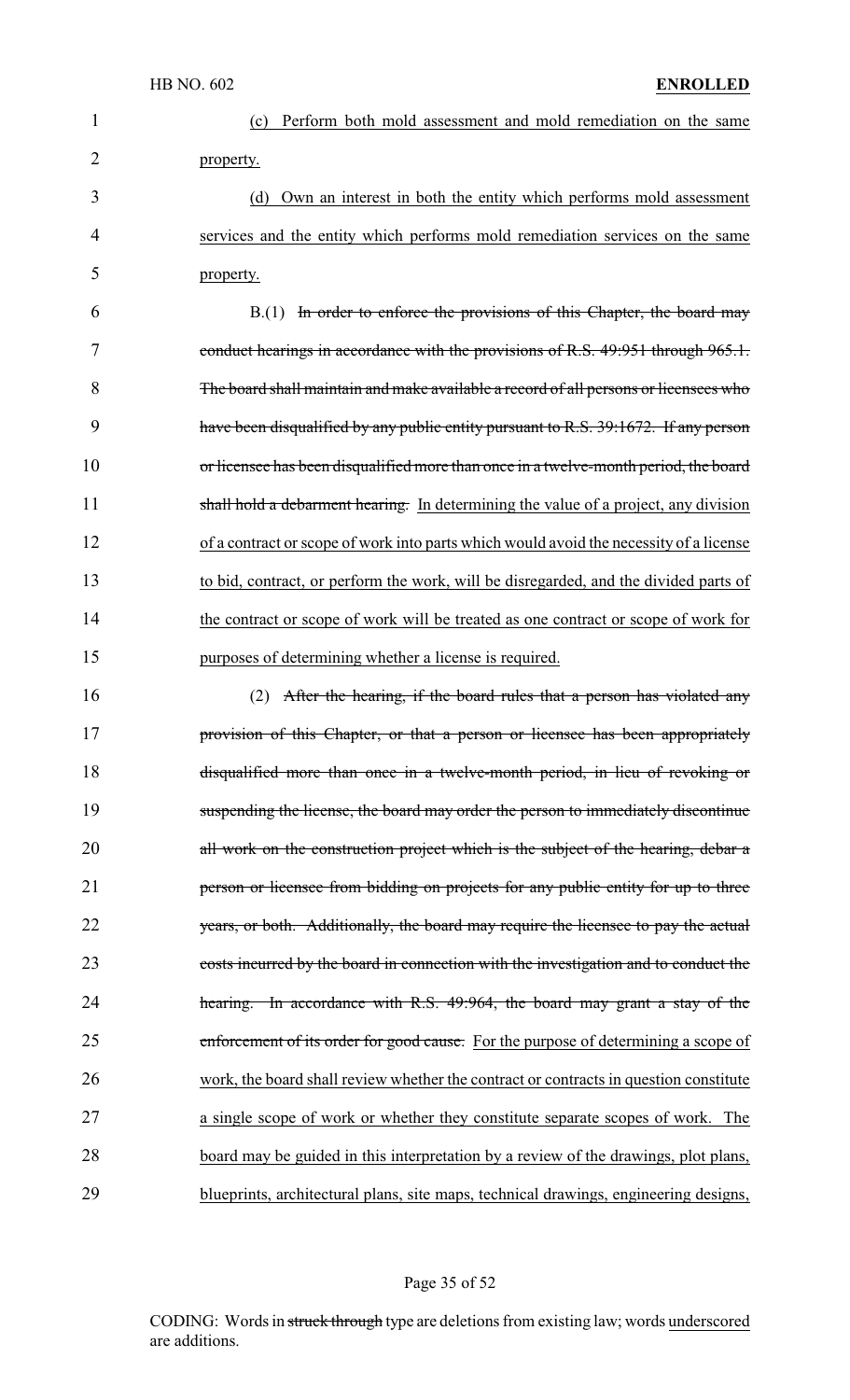| $\mathbf{1}$   | sketches, diagrams, black lines, blue lines, drafts, or other renderings depicting the          |
|----------------|-------------------------------------------------------------------------------------------------|
| $\overline{2}$ | total scope of work.                                                                            |
| 3              | C. In the event of a revocation of a license or a qualifying party status, the                  |
| 4              | person or qualifying party shall be ineligible to apply for a license or qualifying party       |
| 5              | status for one year following the revocation.                                                   |
| 6              | The board may refuse to license any entity that has been debarred<br>D.                         |
| 7              | pursuant to R.S. 39:1672. Further, the board may hold a hearing for any licensee                |
| 8              | debarred pursuant to R.S. 39:1672 and suspend or revoke a license, order the licensee           |
| 9              | to discontinue all work on a construction project, or further debar a person or                 |
| 10             | licensee from bidding on projects for any public entity for up to three years.                  |
| 11             | $\left(\frac{1}{2}\right)$ E. Any party to the proceeding who is aggrieved by the action of the |
| 12             | board may appeal the decision in accordance with R.S. 49:951 through 965.1.                     |
| 13             | C. The board may sue and be sued and, to that end, shall have the authority                     |
| 14             | to apply to a court of competent jurisdiction for a temporary restraining order and a           |
| 15             | writ of injunction to restrain and prohibit any violation of this Chapter and the               |
| 16             | performance of any work then being done or about to commence.                                   |
| 17             | <b>D.</b> F. In accordance with the provisions of R.S. 49:951 through 965.1, any                |
| 18             | person who applies for and is denied a license by the board, or whose license has               |
| 19             | been revoked, rescinded, or suspended, may apply appeal to the Nineteenth Judicial              |
| 20             | District Court in and for the parish of East Baton Rouge to determine whether the               |
| 21             | board has abused its discretion.                                                                |
| 22             | E. In addition to actions taken by the board, it shall be unlawful for any                      |
| 23             | person to engage in the business of contracting without authority as provided in R.S.           |
| 24             | 37:2160.                                                                                        |
| 25             | §2159. Classification; bidding and performing work within a classification Home                 |
| 26             | improvement contracting; written contract required; claims of unlicensed                        |
| 27             | persons                                                                                         |
| 28             | A. Before issuing a license to any contractor, the board shall state the                        |
| 29             | contractor's classification on the license, according to the classification requested by        |
| 30             | the contractor and for which he has completed all of the requirements. Every                    |

# Page 36 of 52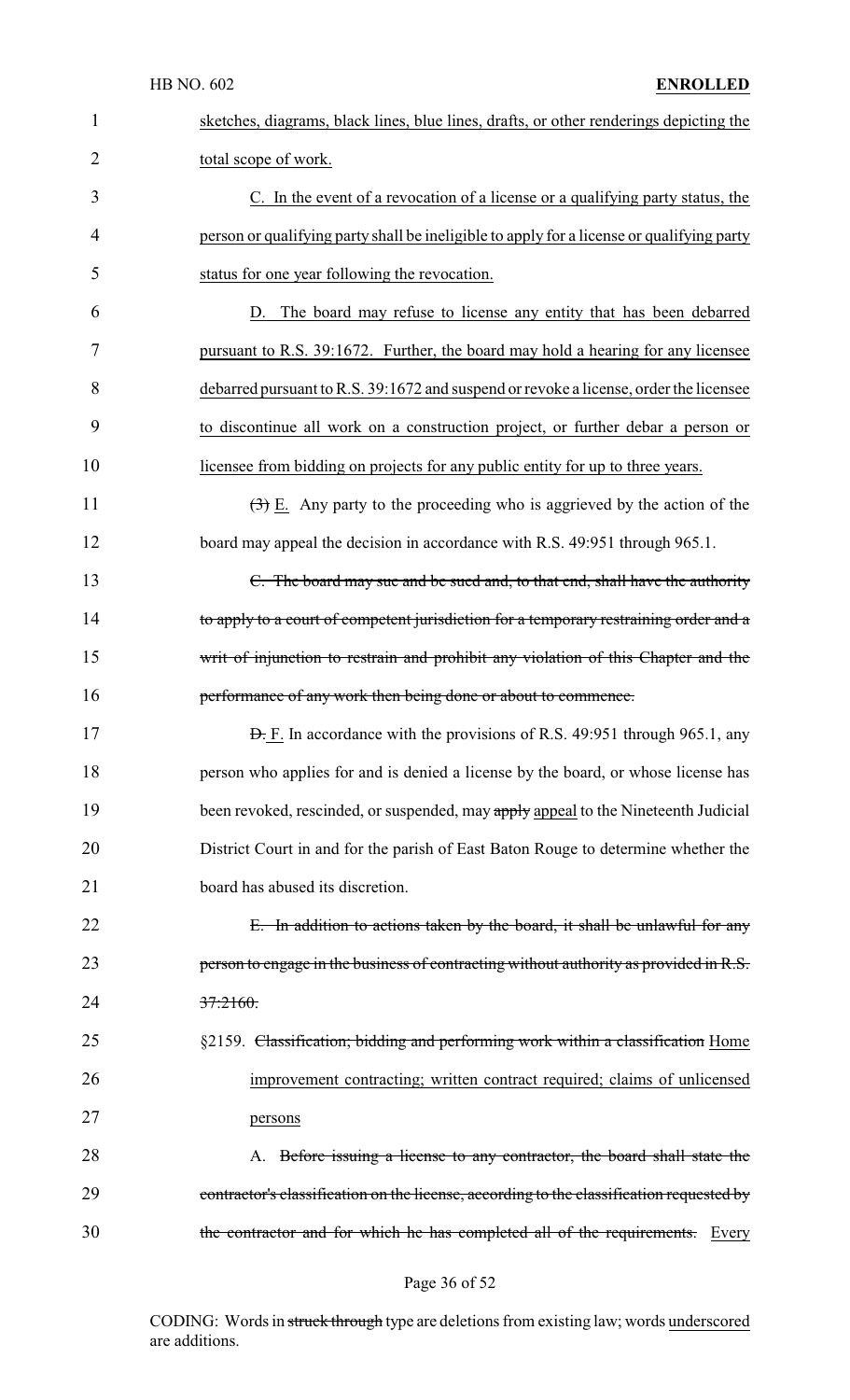| 1  | agreement for any licensee to perform home improvement contracting services, as        |
|----|----------------------------------------------------------------------------------------|
| 2  | defined by this Chapter, in an amount in excess of seven thousand five hundred         |
| 3  | dollars, but not in excess of seventy-five thousand dollars, shall be in writing and   |
| 4  | shall include the following documents and information:                                 |
| 5  | The complete agreement between the owner and the contractor and a<br>(1)               |
| 6  | clear description of any other documents which are or shall be incorporated into the   |
| 7  | agreement, including current insurance certificates evidencing the amount of liability |
| 8  | insurance maintained and proof of workers' compensation coverage by any person         |
| 9  | required to be as a home improvement contractor.                                       |
| 10 | The full names, addresses, and the license number of the contractor.<br>(2)            |
| 11 | (3) A description of the work to be performed.                                         |
| 12 | $(4)(a)$ The total amount agreed to be paid for the work to be performed under         |
| 13 | the contract.                                                                          |
| 14 | (b) An approximation of the cost expected to be borne by the owner under               |
| 15 | a cost-plus contract or a time-and-materials contract.                                 |
| 16 | (5) The signature of all parties.                                                      |
| 17 | B. The licensee shall not be permitted to bid or perform any type of work not          |
| 18 | included in the classification under which his license was issued. At the time of      |
| 19 | signing, the owner shall be furnished with a copy of the contract signed by both the   |
| 20 | home improvement contractor and the owner. No work shall begin prior to the            |
| 21 | signing of the contract and transmittal to the owner of a copy of the contract.        |
| 22 | C. The licensee may apply for and receive additions to or changes in his               |
| 23 | classification by applying, successfully completing the written examination, and       |
| 24 | paying the required fees. Additions or changes to an existing license shall become     |
| 25 | effective after completion of the requirements and upon board approval. Contracts      |
| 26 | which fail to comply with the requirements of this Section shall not be invalid solely |
| 27 | because of noncompliance.                                                              |
| 28 | D. Nothing in this Chapter is to be construed to mean that the board has any           |
| 29 | authority to determine or fix or suggest the amount of a contractor's bid limit. No    |
| 30 | home improvement contractor who fails to obtain a license as provided for in this      |
|    |                                                                                        |

# Page 37 of 52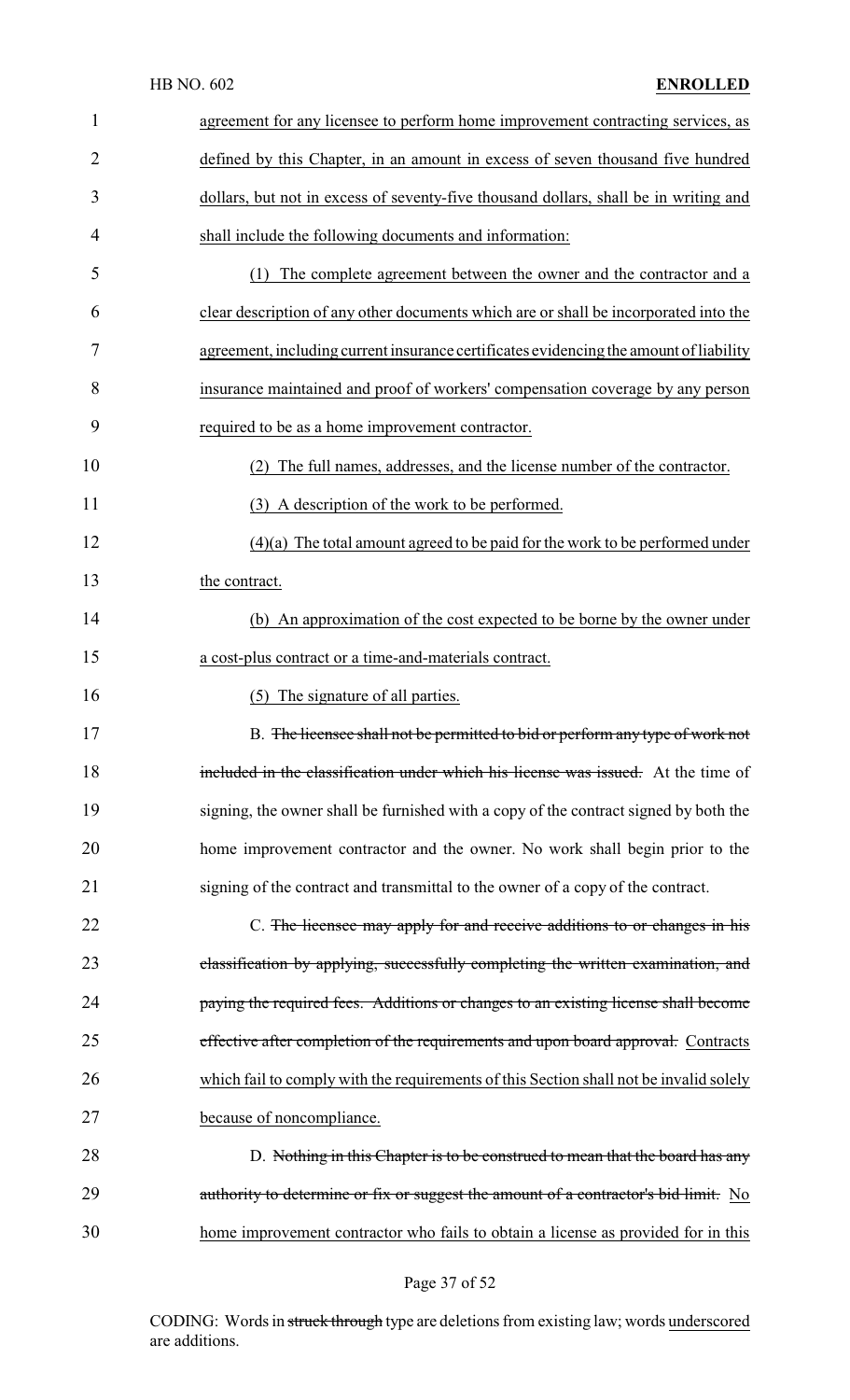| $\mathbf{1}$   | Chapter shall be entitled to file a statement of claim or a statement of lien or        |
|----------------|-----------------------------------------------------------------------------------------|
| $\overline{2}$ | privilege with respect to monetary sums allegedly owed under any contract, whether      |
| 3              | express, implied, or otherwise, when any provision of this Chapter requires that the    |
| 4              | home improvement contractor possess a home improvement license issued by the            |
| 5              | residential subcommittee in order to have properly entered into such a contract.        |
| 6              | §2160. Engaging in business of contracting without authority prohibited; penalty        |
| 7              | Local regulatory authority; permit offices; staff; building permits                     |
| 8              | A.(1) It shall be unlawful for any person to engage or to continue in this state        |
| 9              | in the business of contracting, or to act as a contractor as defined in this Chapter,   |
| 10             | unless he holds an active license as a contractor under the provisions of this Chapter. |
| 11             | (2) It shall be unlawful for any contractor, licensed or unlicensed, who                |
| 12             | advertises in any form or in any news medium, to advertise that he is a licensed        |
| 13             | contractor without specifying the type of license to which he is referring. Each month  |
| 14             | the staff of the board may inspect the list of permits issued by each local building    |
| 15             | permit official in this state to ensure that no person is working as a contractor       |
| 16             | without an active license. Upon request, parish and municipal permitting authorities    |
| 17             | shall provide to board staff, all unredacted documents relating to building permits,    |
| 18             | applications, and inspections.                                                          |
| 19             | B. It shall be sufficient for the indictment, affidavit, or complaint to allege         |
| 20             | that the accused unlawfully engaged in business as a contractor without authority       |
| 21             | from the State Licensing Board for Contractors. Prior to the issuance of any building   |
| 22             | permit, the local building permit official shall require that the applicant for such    |
| 23             | permit produce proof that the applicant possesses an appropriate, applicable            |
| 24             | contractor's license issued by the board, or that the applicant's proposed building     |
| 25             | activity is exempt from such licensure in accordance with this Chapter.                 |
| 26             | C.(1) Anyone violating this Section of this Chapter shall be guilty of a                |
| 27             | misdemeanor and, upon conviction, shall be fined a sum not to exceed five hundred       |
| 28             | dollars per day of violation, or three months in prison, or both.                       |
| 29             | (2) Notwithstanding any action taken by the board, any person, who does not             |
| 30             | possess a license from the board, and who violates any of the provisions of this        |
|                |                                                                                         |

Page 38 of 52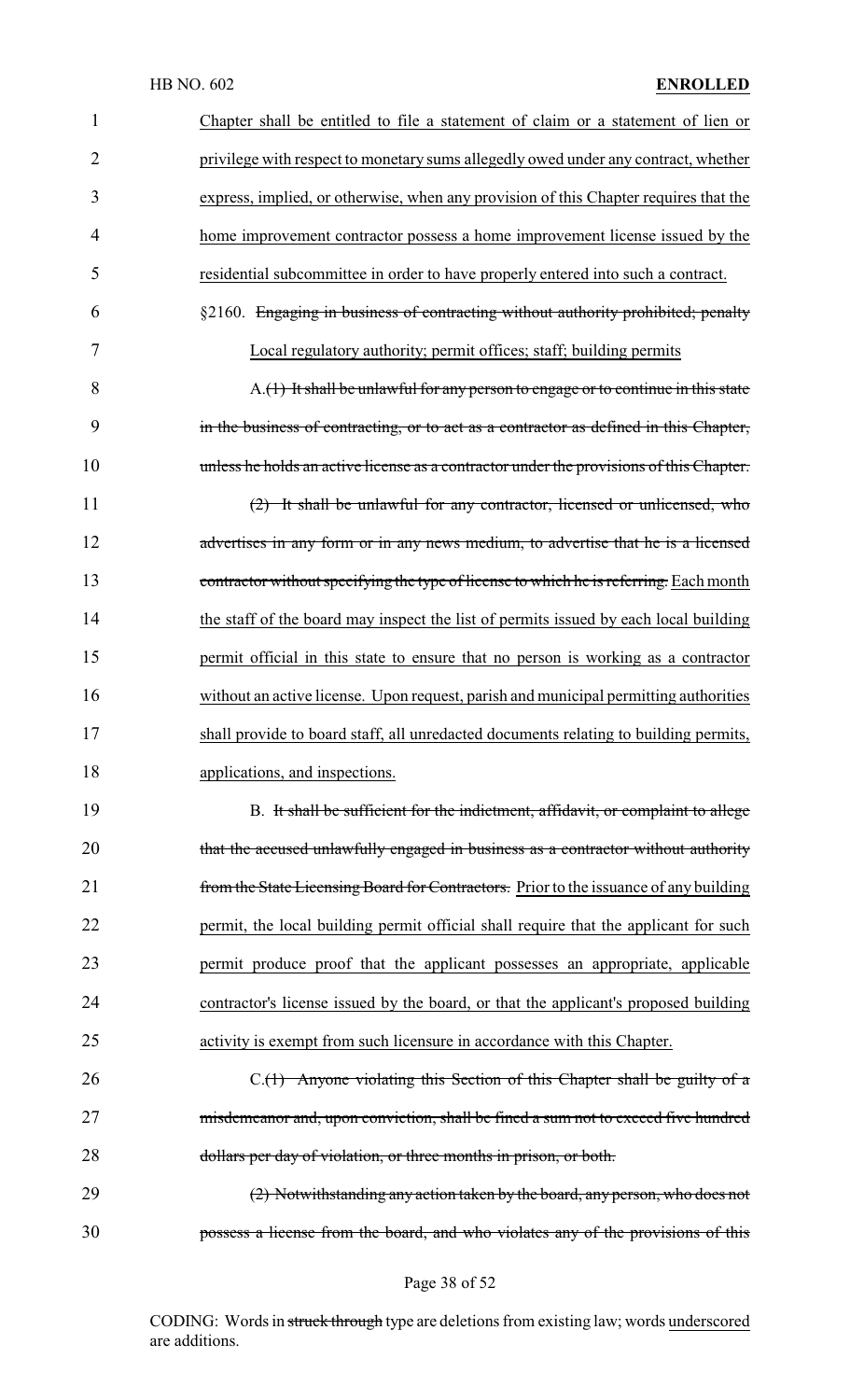| $\mathbf{1}$   | Section, and causes harm or damage to another in excess of three hundred dollars,       |
|----------------|-----------------------------------------------------------------------------------------|
| $\overline{2}$ | upon conviction, shall be fined not less than five hundred dollars nor more than five   |
| 3              | thousand dollars, or imprisoned, with or without hard labor, for not less than six      |
| $\overline{4}$ | months nor more than five years, or both.                                               |
| 5              | (3) Any fine so assessed and collected shall be remitted to the contractor's            |
| 6              | educational trust fund provided for in R.S. $37:2162(f)$ . The local building permit    |
| 7              | official shall require any applicant claiming an exemption for residential construction |
| 8              | activities to execute an affidavit attesting to the claimed exemption. Such affidavit   |
| 9              | shall be submitted to the local building permit official prior to the issuance of a     |
| 10             | permit. Such affidavit shall be executed on a form provided by the board.               |
| 11             | D. The district attorney, in whose jurisdiction the violation occurs, shall have        |
| 12             | sole authority to prosecute criminal actions pursuant to this Section. The provisions   |
| 13             | of this Chapter shall preempt any municipal or other local regulatory examination       |
| 14             | authority over all licensees. If the governing authority or any municipality or parish  |
| 15             | finds that the state minimum standards do not meet its needs, the local government      |
| 16             | may provide requirements not less stringent than those specified by the state.          |
| 17             | §2161. Power to sue and be sued; injunction; restraining orders Construction            |
| 18             | management                                                                              |
| 19             | The board may sue and be sued and, to that end, shall have the right to go              |
| 20             | into court in the jurisdiction in which the provisions of this Chapter are being        |
| 21             | violated, and upon affidavit, secure a temporary restraining order and a writ of        |
| 22             | injunction restraining and prohibiting the violation of this Chapter and the            |
| 23             | performance of any work then being done or about to be commenced.                       |
| 24             | A.(1) Any person who performs, attempts to perform, or submits a price, bid,            |
| 25             | or offer to perform work in construction management whose scope of authority and        |
| 26             | responsibility include supervision, oversight, direction, or in any manner assumes      |
| 27             | charge for the construction services provided to an owner by a contractor or            |
| 28             | contractors, in which the value of the construction project is:                         |

Page 39 of 52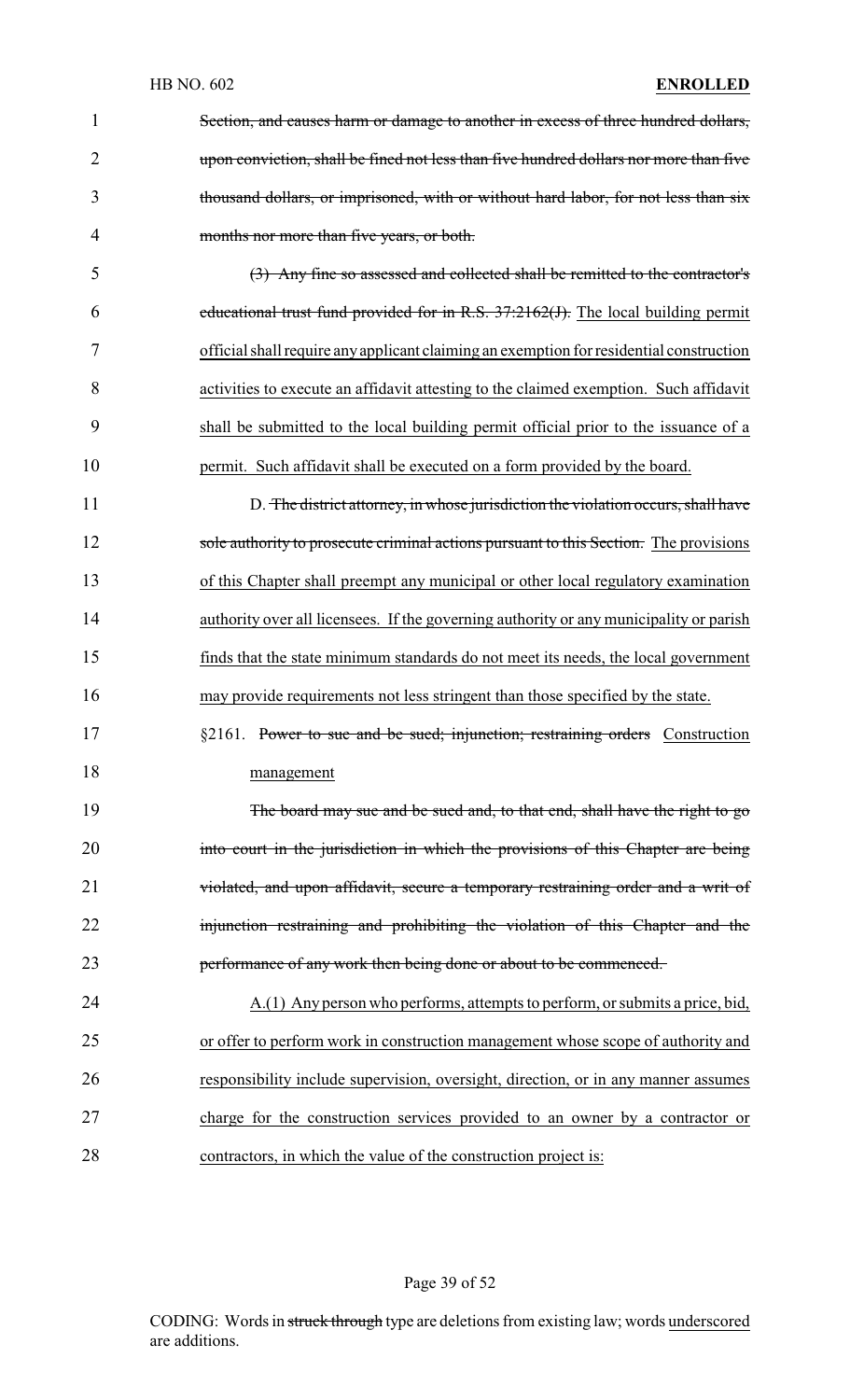|    | HB NO. 602<br><b>ENROLLED</b>                                                         |
|----|---------------------------------------------------------------------------------------|
| 1  | (a) In excess of fifty thousand dollars for a commercial construction project,        |
| 2  | shall possess a license from the board in the major classification applicable to the  |
| 3  | type of work being performed on the construction project.                             |
| 4  | (b) In excess of seventy-five thousand dollars for a residential construction         |
| 5  | project, shall possess a license from the board in the classification of residential  |
| 6  | construction.                                                                         |
| 7  | In excess of seven thousand five hundred dollars for a home<br>(c)                    |
| 8  | improvement project, shall possess a license from the board in the classification of  |
| 9  | home improvement construction.                                                        |
| 10 | An architect or engineer ensuring compliance with the plans and<br>(2)                |
| 11 | specifications for the construction project on behalf of the owner, or construction   |
| 12 | manager whose scope of authority and responsibilities do not include any of the tasks |
| 13 | provided for in this Subsection and does not subcontract actual construction work,    |
| 14 | is not required to obtain a contractor's license.                                     |
| 15 | (3) An employee of the owner who supervises the construction or ensures               |
| 16 | compliance with the plans and specifications on behalf of the owner but does not bid  |
| 17 | or perform construction work for which a license is required does not have to be      |
| 18 | licensed.                                                                             |
| 19 | §2162. Violations; civil penalty; jurisdiction Joint venture                          |
| 20 | A. Any person who violates any provision of this Chapter shall, after notice          |
| 21 | and a hearing, be liable to the board for a fine of up to ten percent of the total    |
| 22 | contract or the value of the work being performed for which there is a violation. In  |
| 23 | addition to the fine, the board may impose costs and attorney fees for each offense.  |
| 24 | If the board brings an action against a person pursuant to this Section and fails to  |
| 25 | prove its case, it shall be liable to the person for the payment of his reasonable    |
| 26 | litigation expenses as defined in R.S. $49:965.1(D)$ .                                |
| 27 | B. In addition to or in lieu of the criminal penalties and administrative             |
| 28 | sanctions provided in this Chapter, the board may issue an order to cease and desist  |
| 29 | to any person or firm engaged in any activity, conduct, or practice constituting a    |

# Page 40 of 52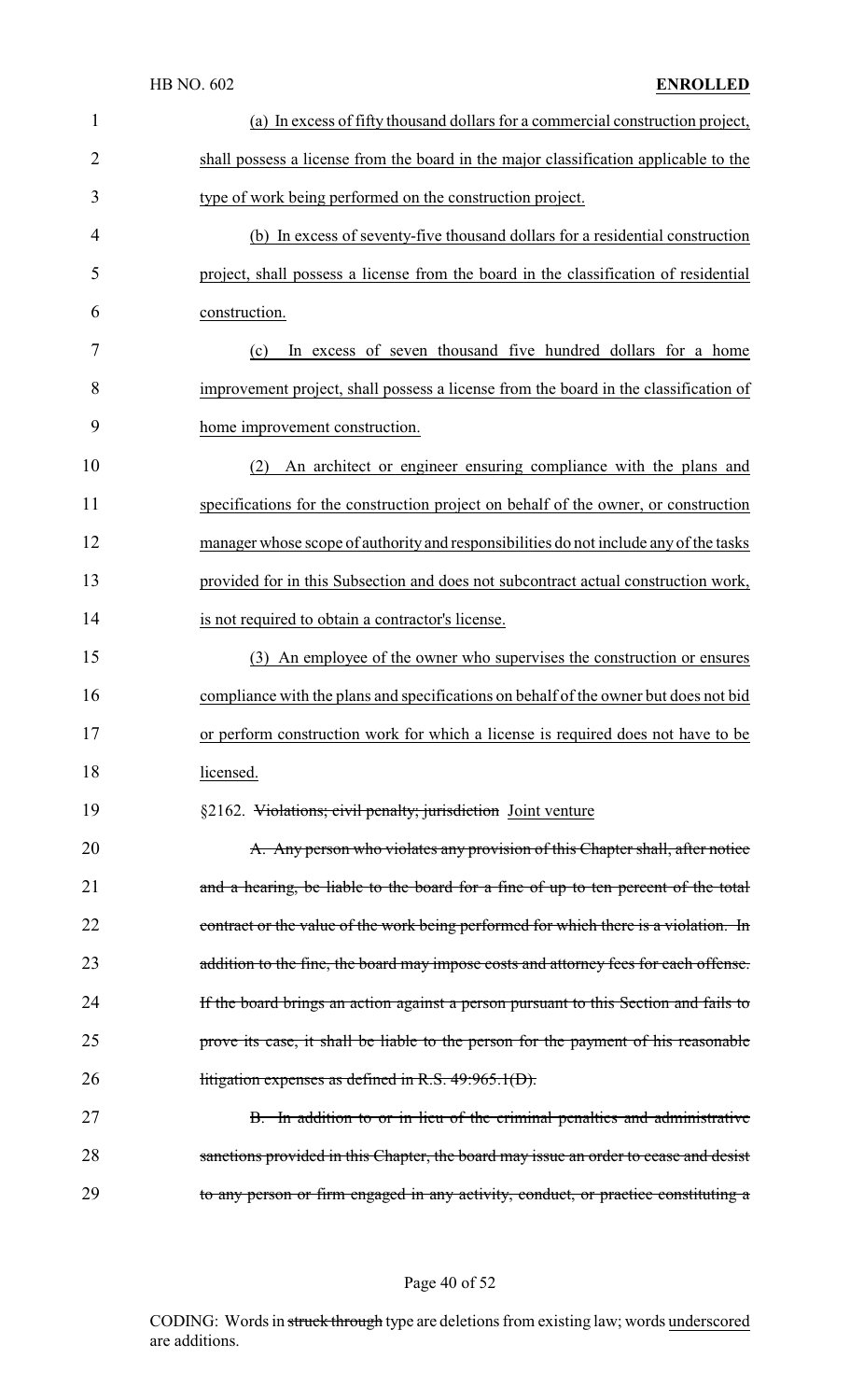| 1  | violation of any provision of this Chapter. The order shall be issued in the name of      |
|----|-------------------------------------------------------------------------------------------|
| 2  | the state of Louisiana under the official seal of the board.                              |
| 3  | C. If the person or firm to whom the board directs a cease and desist order               |
| 4  | does not cease or desist the proscribed activity, conduct, or practice immediately, the   |
| 5  | board may cause to issue in any court of competent jurisdiction and proper venue,         |
| 6  | a writ of injunction enjoining the person or firm from engaging in any activity,          |
| 7  | conduct, or practice prohibited by this Chapter.                                          |
| 8  | D. Upon proper showing by the board that a person or firm has engaged or                  |
| 9  | is engaged in any activity, conduct, or practice prohibited by this Chapter, the courts   |
| 10 | shall issue a temporary restraining order restraining the person or firm from engaging    |
| 11 | in the unlawful activity, conduct, or practice pending the hearing on a preliminary       |
| 12 | injunction. In due course, a permanent injunction shall be issued after a hearing,        |
| 13 | commanding the cessation of the unlawful activity, conduct, or practice without the       |
| 14 | board having to give bond. A temporary restraining order, preliminary injunction,         |
| 15 | or permanent injunction issued pursuant to the provisions of this Section shall not be    |
| 16 | subject to being released upon bond.                                                      |
| 17 | E. In the suit for an injunction, the board may demand of the defendant a                 |
| 18 | penalty as provided in Subsection A of this Section. A judgment for penalty,              |
| 19 | attorney fees, and costs may be rendered in the same judgment in which the                |
| 20 | injunction is made absolute. If the board brings an action against a person pursuant      |
| 21 | to the provisions of this Section and fails to prove its case, then it shall be liable to |
| 22 | the person for the payment of his attorney fees and costs.                                |
| 23 | F. The trial of the proceeding by injunction shall be summary and by the                  |
| 24 | judge without a jury.*                                                                    |
| 25 | G. Anyone violating this Chapter who fails to cease work, after proper                    |
| 26 | hearing and notification from the board, shall not be eligible to apply for a             |
| 27 | contractor's license for a period not to exceed one year from the date of official        |
| 28 | notification to cease work.                                                               |

# Page 41 of 52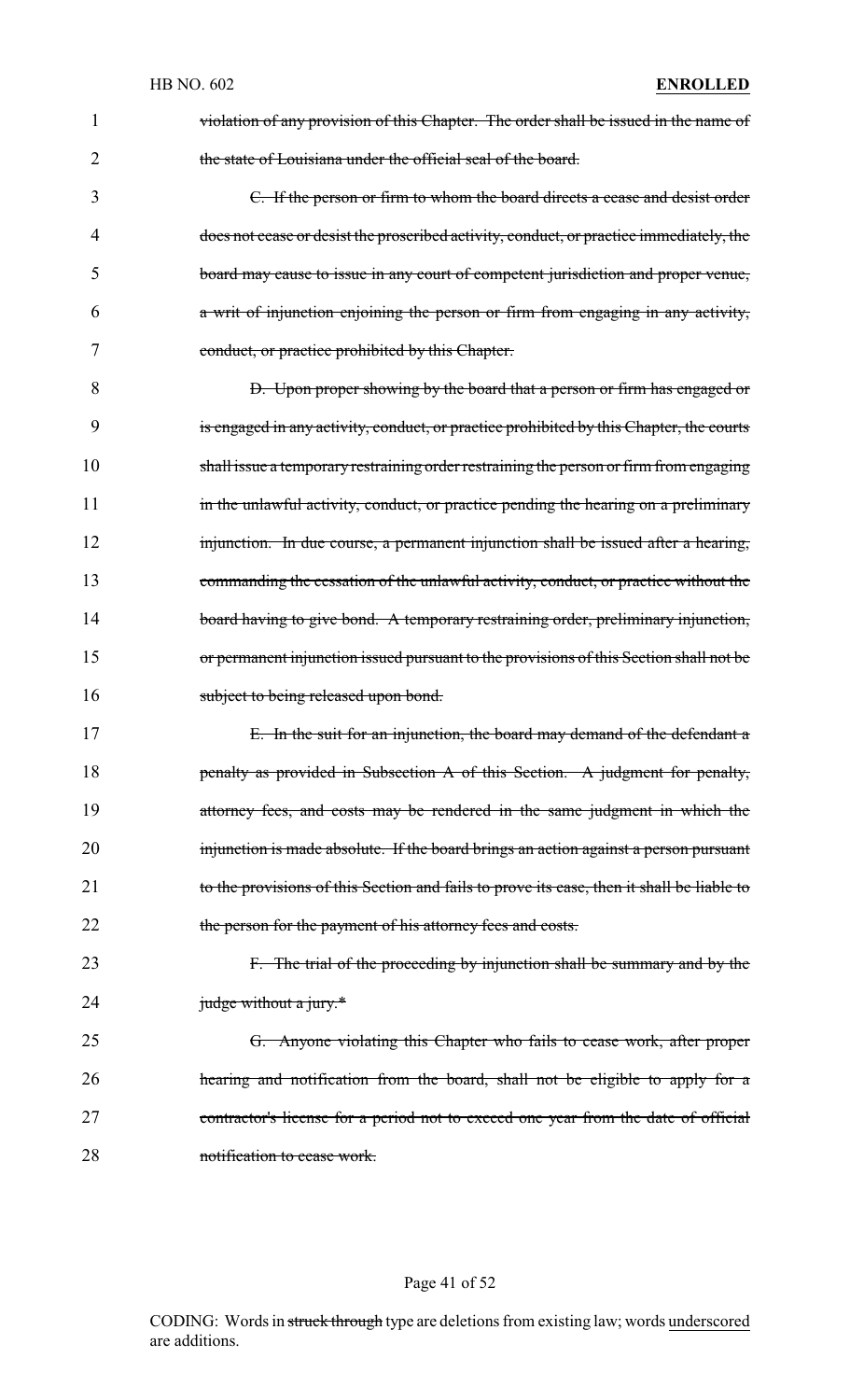1 H. It shall be within the power of the board to withhold approval, for up to 2 six months, of any application from anyone who, prior to said application, has been 3 found in violation of this Chapter.

4 I. All fines or penalties collected by the board pursuant to the provisions of 5 this Section for violations of any provision of this Chapter shall, annually, at each 6 audit of the board, be transferred to a separate contractor's educational trust fund to 7 be used for educational purposes as determined by the board.

8 **J.** Upon the expiration of the delays set forth in the Administrative Procedure 9 Act for an aggrieved party to appeal any fine or penalty assessed by the board, if an 10 appeal has not been so filed, the board may initiate civil proceedings against the 11 **party seeking to obtain a judgment against that party in an amount equivalent to the** 12 amount of the fine assessed, together with legal interest and all reasonable attorney 13 fees incurred by the board in bringing the action. The proceedings shall be 14 conducted on a summary basis, with the defendant being limited to the defense of 15 lack of notice as to the meeting of the board during which the fine was assessed. All 16 proceedings brought pursuant to the provisions of this Subsection shall lie in any 17 court of competent jurisdiction in this state.

18 K. In addition to all other authority granted to the board by the provisions of 19 this Chapter, the board shall have the authority to cause to be issued to any person 20 who is alleged to have violated any of the provisions of this Chapter a citation setting 21 forth the nature of the alleged violation, which provides to that person the option of 22 either pleading no contest to the charge and paying a fine to the board prescribed by 23 any provision of this Chapter or appearing at an administrative hearing conducted by 24 the board regarding the alleged violation. The citations may be issued by any 25 authorized employee of the board, and may be issued either in person or via the 26 United States Postal Service, postage prepaid and properly addressed. This 27 Subsection shall not be applicable to any criminal enforcement action brought 28 **pursuant to the provisions of this Chapter.** 

29 L. Any person registered or licensed pursuant to the provisions of this 30 Chapter who is the subject of two or more complaints received by the board within

#### Page 42 of 52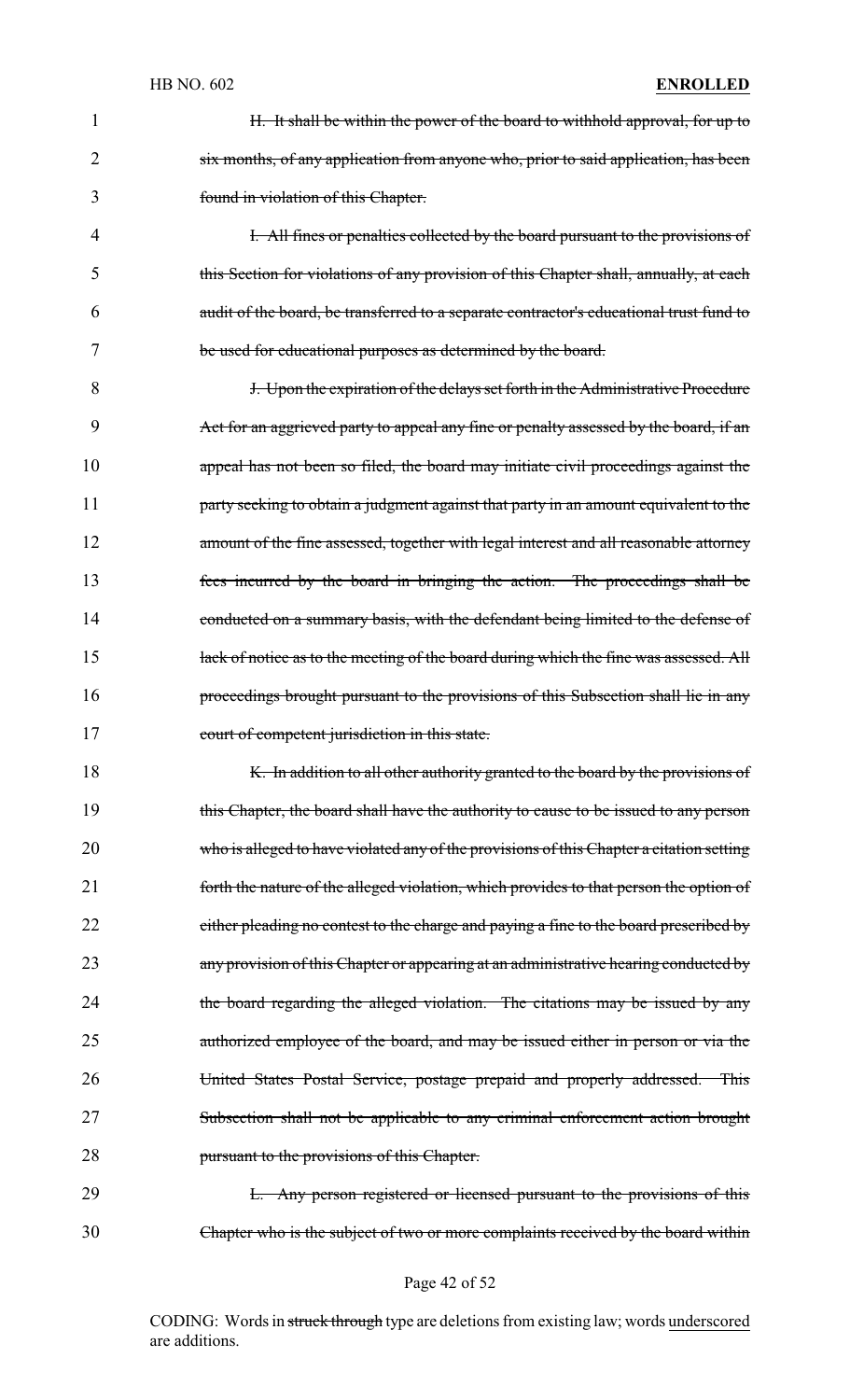a six month period shall have his name and the nature of each complaint received posted on the board's website.

 When two or more persons bid, contract, or perform construction work as a joint venture on any project for which a contractor's license is required, the joint venture is required to be properly licensed by the board at the time of bid, contract, and performance of work in the classification for which the joint venture will perform work. This requirement applies to but is not limited to a corporation, limited liability company, limited liability partnership, general partnership, and any other entity operating as a joint venture on a project for which a contractor's license is required from this board. This licensing requirement is required before persons or contractors are permitted to bid, contract, or perform work on a project for which a license is required regardless of whether they intended to operate as a joint venture. §2163. Bid procedures; penalty Engaging in business of contracting without

14 authority prohibited; penalty

 A.(1) It is the intent of this Section that only contractors who hold an active 16 license be awarded contracts either by bid or through negotiation. All architects, engineers, and awarding authorities shall place in their bid specifications the requirement that a contractor shall certify that he holds an active license under the provisions of this Chapter by displaying his license number on the bid envelope. In 20 the case of an electronic bid proposal, a contractor may submit an authentic digital signature on the electronic bid proposal accompanied by the contractor's license 22 number in order to meet the requirements of this Paragraph. Except as otherwise provided herein, if the bid does not display the contractor's license number on the bid envelope, the bid shall be automatically rejected, shall be returned to the bidder 25 marked "Rejected", and shall not be read aloud. It shall be unlawful for any person to engage or to continue in this state in the business of contracting, or to act as a contractor as defined in this Chapter, unless he holds an active license as a contractor in accordance with the provisions of this Chapter.

 (2) Any bid that does not require the contractor to hold an active license shall state the exemption on the bid envelope and shall be treated as a lawful bid for the

Page 43 of 52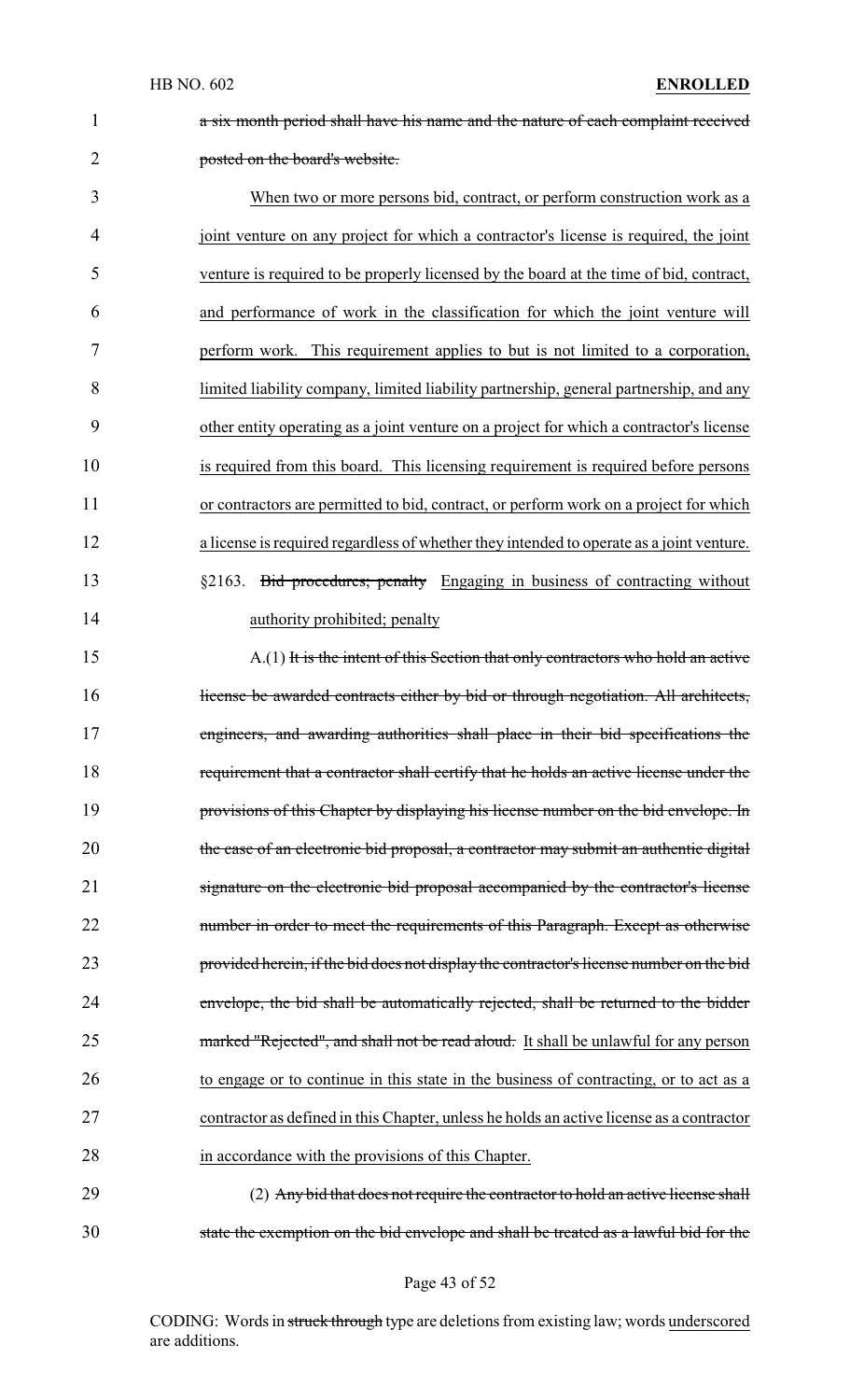| $\mathbf{1}$   | purpose of this Section. It shall be unlawful for any contractor, licensed or          |
|----------------|----------------------------------------------------------------------------------------|
| $\overline{2}$ | unlicensed, who advertises in any form or in any news medium, to advertise that he     |
| 3              | is a licensed contractor without specifying the type of license to which he is         |
| 4              | referring.                                                                             |
| 5              | B. It shall be sufficient for the indictment, affidavit, or complaint to allege        |
| 6              | that the accused unlawfully engaged in business as a contractor without authority      |
| 7              | from the board.                                                                        |
| 8              | $C(1)$ Anyone found to be in violation of this Section shall be guilty of a            |
| 9              | misdemeanor and, upon conviction, shall be fined a sum not to exceed five hundred      |
| 10             | dollars per day of violation, or three months in prison, or both.                      |
| 11             | (2) Notwithstanding any action taken by the board, any person who does not             |
| 12             | possess a license from the board and violates any of the provisions of this Section,   |
| 13             | and causes harm or damage to another in excess of three hundred dollars, upon          |
| 14             | conviction, shall be fined not less than five hundred dollars nor more than five       |
| 15             | thousand dollars, or imprisoned, with or without hard labor, for not less than six     |
| 16             | months nor more than five years, or both.                                              |
| 17             | (3) On any project that has been classified by the architect or engineer, prior        |
| 18             | to the bid, as a plumbing project, bids may only be accepted from those who have as    |
| 19             | a qualifying party a person who has complied with the provisions of Chapter 16 of      |
| 20             | this Title, R.S. 37:1361 et seq. Any fine assessed and collected in accordance with    |
| 21             | the provisions of this Section shall be remitted to the contractor's educational trust |
| 22             | fund provided for in R.S. $37:2164(I)$ .                                               |
| 23             | (4) Any contractor who submits a bid for a type of construction for which              |
| 24             | the does not hold an active license to perform shall be acting in violation of this    |
| 25             | Section and shall be subject to all provisions for violations and penalties thereof.   |
| 26             | (5) Any subcontractor who submits a bid or quotes a price to any unlicensed            |
| 27             | or inactive prime contractor shall be subject to all provisions for violations and     |
| 28             | penalties thereof.                                                                     |

# Page 44 of 52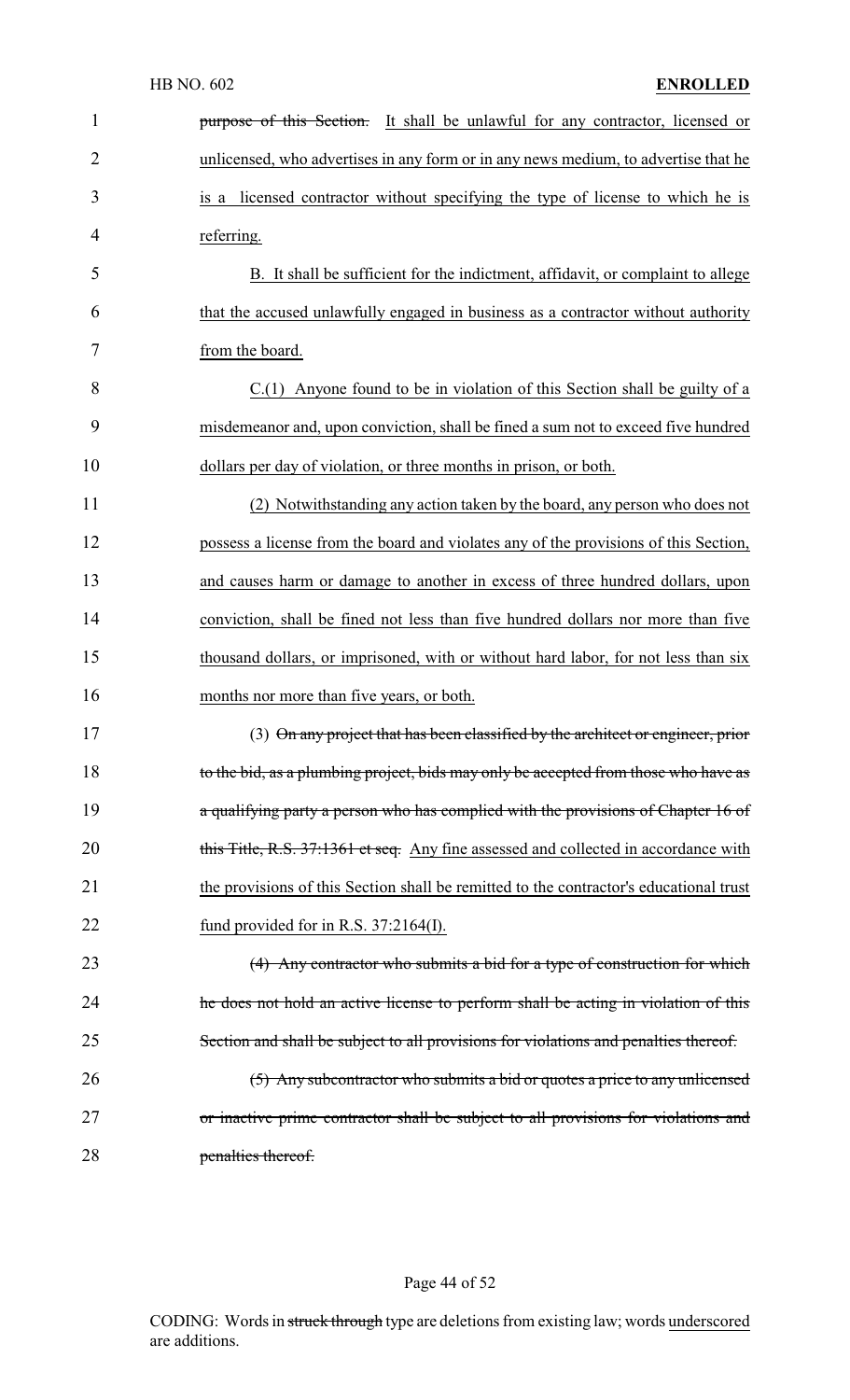1 **B.** In no event shall proposal forms be issued later than twenty-four hours 2 **prior to the hour and date set for receiving proposals.** 

 C. The architect, engineer, or awarding authority shall classify public projects. Once the project is classified, any interested person may object by sending a certified letter to both the board and the architect, engineer, or awarding authority stating with particularity the reasons for the objection. The objection shall be received by the board and by the architect, engineer, or awarding authority at least ten working days prior to the date on which bids are to be opened and then submitted to a committee for determination. The chairman of the board shall appoint the committee which shall consist of board members. The committee may approve the 11 project classification or add an additional classification by vote of a majority of the 12 members of the committee. The matter shall be resolved and the board shall notify the architect, engineer, and awarding authority no less than five days prior to the time 14 when bids are to be opened, unless all parties agree that a delay will not cause harm to others.

16 D.(1) Any awarding authority or its agent who violates the provisions of this 17 Section shall be deemed guilty of a misdemeanor and, upon conviction, be punished 18 by a fine of not less than one hundred dollars or more than two hundred dollars or 19 imprisonment in the parish jail for not less than thirty days nor more than sixty days, 20 or both. Any fine and imprisonment are at the discretion of the court.

 (2) In addition, the board may, after notice and a hearing, impose a fine upon 22 any awarding authority or its agent who intentionally violates the provisions of this Section. The board may not impose any fine as authorized by this Paragraph on the state, its agencies, boards, or commissions, or any political subdivision thereof.

25 The district attorneyin whose jurisdiction the violation occurs shall have sole 26 authority to prosecute criminal actions pursuant to this Section.

### Page 45 of 52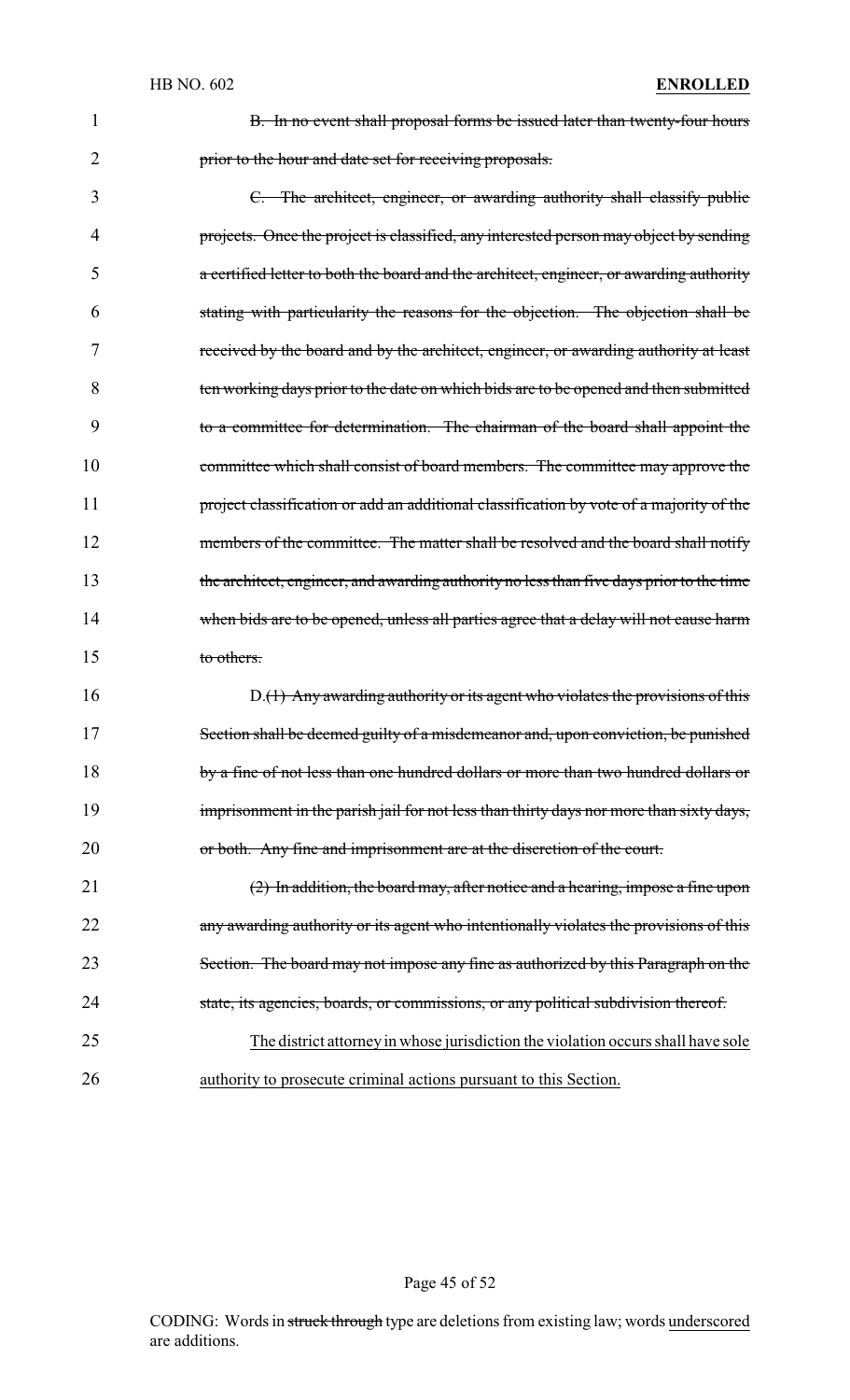| $\mathbf{1}$   | §2164. Reciprocity Violations; civil penalty; jurisdiction                              |
|----------------|-----------------------------------------------------------------------------------------|
| $\overline{2}$ | Any applicant holding a license in good standing in a comparable                        |
| 3              | classification in another state recognized by the respective agency as a reciprocity    |
| 4              | state may have the trade portion of the examination waived upon written certification   |
| 5              | from that state in which the applicant is licensed. The business law portion of the     |
| 6              | examination and the provisions of R.S. 37:2156.1 shall not be waived. Applicants        |
| 7              | shall comply with all other licensing requirements of this state; however, for good     |
| 8              | cause, the board may waive any other licensing requirement.                             |
| 9              | A. Any person who violates any provision of this Chapter shall, after notice            |
| 10             | and a hearing, be liable to the board for a fine of up to ten percent of the total      |
| 11             | contract or the value of the work bid or being performed for which there is a           |
| 12             | violation. In addition to the fine, the board may impose administrative costs and       |
| 13             | attorney fees for each offense. In determining whether to impose an administrative      |
| 14             | penalty, the board or residential subcommittee shall consider the seriousness of the    |
| 15             | violation, cooperation on the part of the contractor, and the history of previous       |
| 16             | violations.                                                                             |
| 17             | B. In addition to or in lieu of the criminal penalties and administrative               |
| 18             | sanctions provided in this Chapter, the board may issue an order to cease and desist    |
| 19             | to any person or firm engaged in any activity, conduct, or practice constituting a      |
| 20             | violation of any provision of this Chapter. The order shall be issued in the name of    |
| 21             | the state of Louisiana under the official seal of the board.                            |
| 22             | C. If the person or firm to whom the board directs a cease and desist order             |
| 23             | does not cease or desist the proscribed activity, conduct, or practice immediately, the |
| 24             | board may cause to issue in any court of competent jurisdiction and proper venue,       |
| 25             | a writ of injunction enjoining the person or firm from engaging in any activity,        |
| 26             | conduct, or practice prohibited by this Chapter.                                        |
| 27             | D. Upon proper showing by the board that a person or firm has engaged or                |
| 28             | is engaged in any activity, conduct, or practice prohibited by this Chapter, the court  |
| 29             | shall issue a temporary restraining order restraining the person or firm from engaging  |
| 30             | in the unlawful activity, conduct, or practice pending the hearing on a preliminary     |

# Page 46 of 52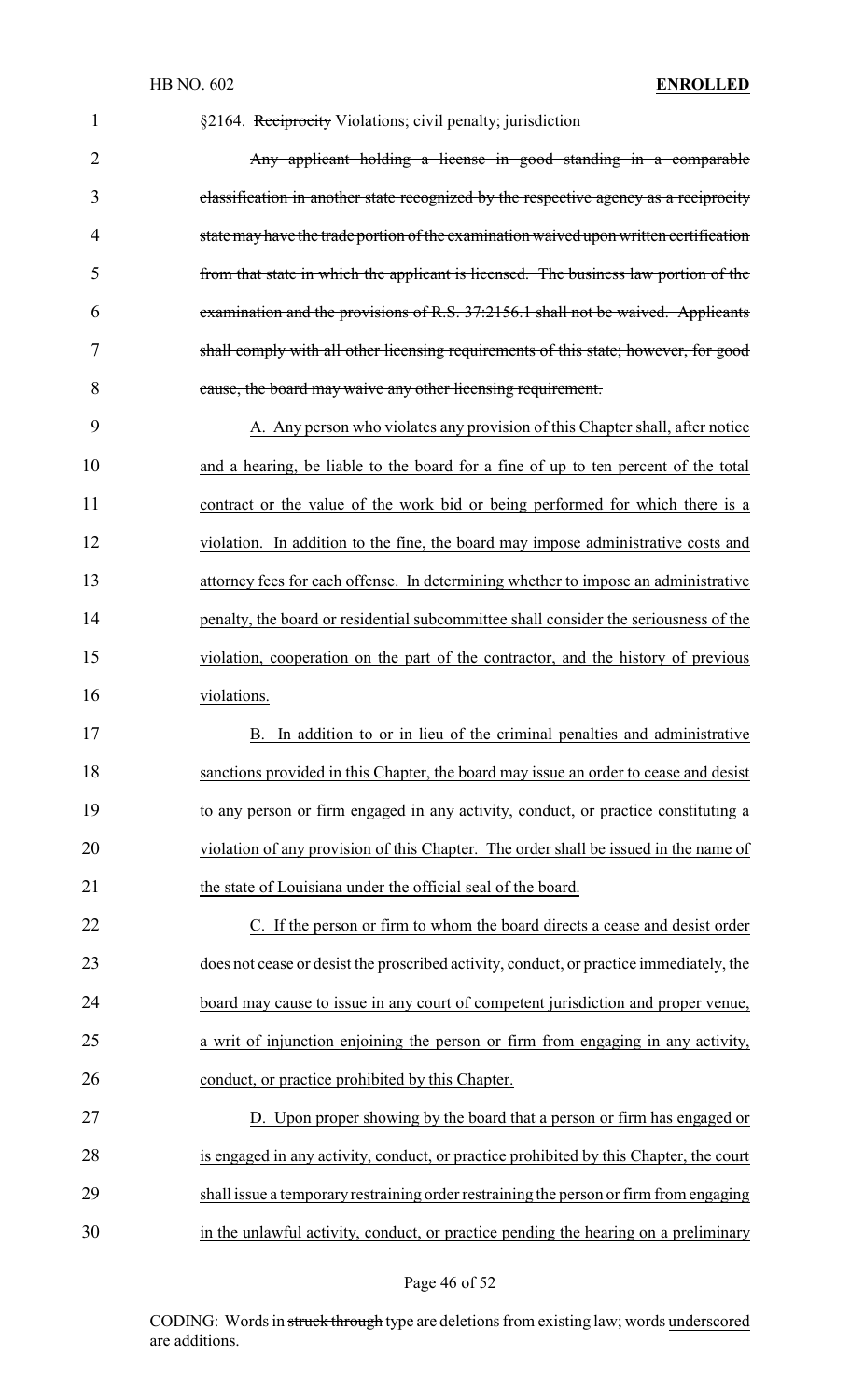| $\mathbf{1}$   | injunction. In due course, a permanent injunction shall be issued after a hearing,        |
|----------------|-------------------------------------------------------------------------------------------|
| $\overline{2}$ | commanding the cessation of the unlawful activity, conduct, or practice without the       |
| 3              | board having to give bond. A temporary restraining order, preliminary injunction,         |
| 4              | or permanent injunction issued pursuant to the provisions of this Section shall not be    |
| 5              | subject to being released upon bond.                                                      |
| 6              | E. In the suit for an injunction, the board may demand of the defendant a                 |
| 7              | penalty as provided in Subsection A of this Section. A judgment for penalty,              |
| 8              | attorney fees, and costs may be rendered in the same judgment in which the                |
| 9              | injunction is made absolute. If the board brings an action against a person pursuant      |
| 10             | to the provisions of this Section and fails to prove its case, then it shall be liable to |
| 11             | the person for the payment of his attorney fees and costs.                                |
| 12             | F. The trial of the proceeding by injunction shall be summary and by the                  |
| 13             | judge without a jury.                                                                     |
| 14             | G. Anyone violating this Chapter who fails to cease work, after proper                    |
| 15             | hearing and notification from the board, shall not be eligible to apply for a             |
| 16             | contractor's license for a period not to exceed one year from the date of official        |
| 17             | notification to cease work.                                                               |
| 18             | H. It shall be within the power of the board to withhold approval, for up to              |
| 19             | one year, of any application from anyone who, prior to the application, has had his       |
| 20             | license revoked by the board or residential subcommittee.                                 |
| 21             | I. All fines or penalties collected by the board pursuant to the provisions of            |
| 22             | this Section for violations of any provision of this Chapter shall, annually, at each     |
| 23             | audit of the board, be transferred to a separate contractor's educational trust fund to   |
| 24             | be used for educational purposes as determined by the trustees of the fund. The           |
| 25             | Construction Education Trust Fund shall make an audited financial report to the           |
| 26             | board annually.                                                                           |

Page 47 of 52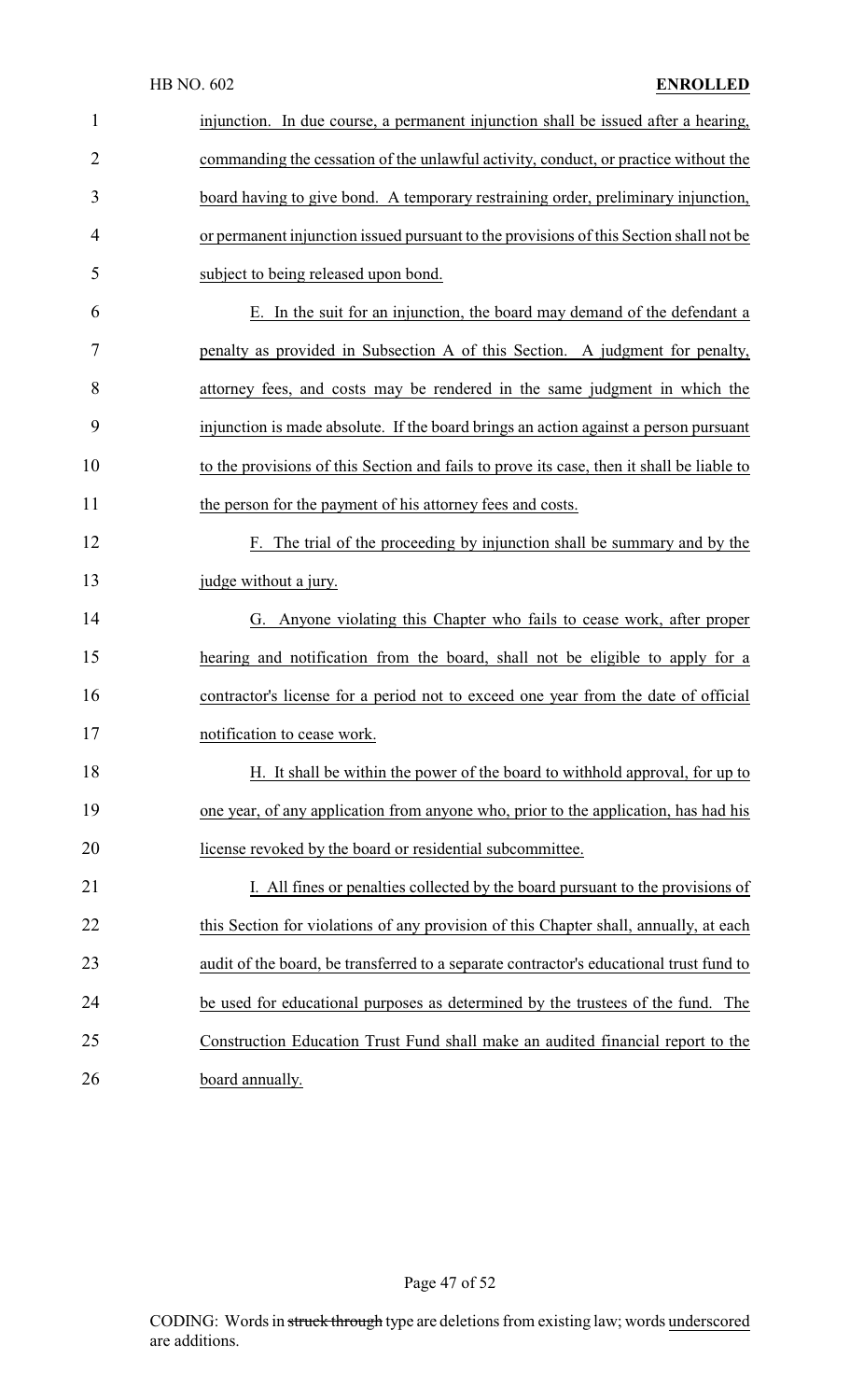| $\mathbf{1}$   | J. Upon the expiration of the delays set forth in the Administrative Procedure           |
|----------------|------------------------------------------------------------------------------------------|
| $\overline{2}$ | Act for an aggrieved party to appeal any fine or penalty assessed by the board, if an    |
| 3              | appeal has not been so filed, the board may initiate civil proceedings against the       |
| $\overline{4}$ | party seeking to obtain a judgment against that party in an amount equivalent to the     |
| 5              | amount of the fine assessed, together with legal interest and all reasonable attorney    |
| 6              | fees incurred by the board in bringing the action. The proceedings shall be              |
| 7              | conducted on a summary basis, with the defendant being limited to the defense of         |
| 8              | lack of notice as to the meeting of the board during which the fine was assessed. All    |
| 9              | proceedings brought pursuant to the provisions of this Subsection shall lie in any       |
| 10             | court of competent jurisdiction in this state.                                           |
| 11             | K. In addition to all other authority granted to the board by the provisions of          |
| 12             | this Chapter, the board shall have the authority to cause to be issued to any person     |
| 13             | who is alleged to have violated any of the provisions of this Chapter a citation setting |
| 14             | forth the nature of the alleged violation, which provides to that person the option of   |
| 15             | either pleading no contest to the charge and paying a fine to the board prescribed by    |
| 16             | any provision of this Chapter or appearing at an administrative hearing conducted by     |
| 17             | the board regarding the alleged violation. The citations may be issued by any            |
| 18             | authorized employee of the board, and may be issued either in person, by certified       |
| 19             | mail with a return receipt, or by email with a read receipt from the noticed person.     |
| 20             | This Subsection shall not be applicable to any criminal enforcement action brought       |
| 21             | pursuant to the provisions of this Chapter.                                              |
| 22             | §2165. Residential Building Contractors Subcommittee; membership; terms Bid              |
| 23             | procedures; penalty                                                                      |
| 24             | A.(1) There is hereby established within the State Licensing Board for                   |
| 25             | Contractors the Residential Building Contractors Subcommittee, consisting of five        |
| 26             | members who shall be residents of the state of Louisiana and who have been actively      |
| 27             | engaged in residential contracting for at least five years prior to appointment by the   |
| 28             | governor. Three members of the subcommittee shall be appointed by the governor           |
| 29             | from a list of not less than ten names submitted by the Louisiana Homebuilders           |
| 30             | Association as certified by its president and secretary. One member of the               |

Page 48 of 52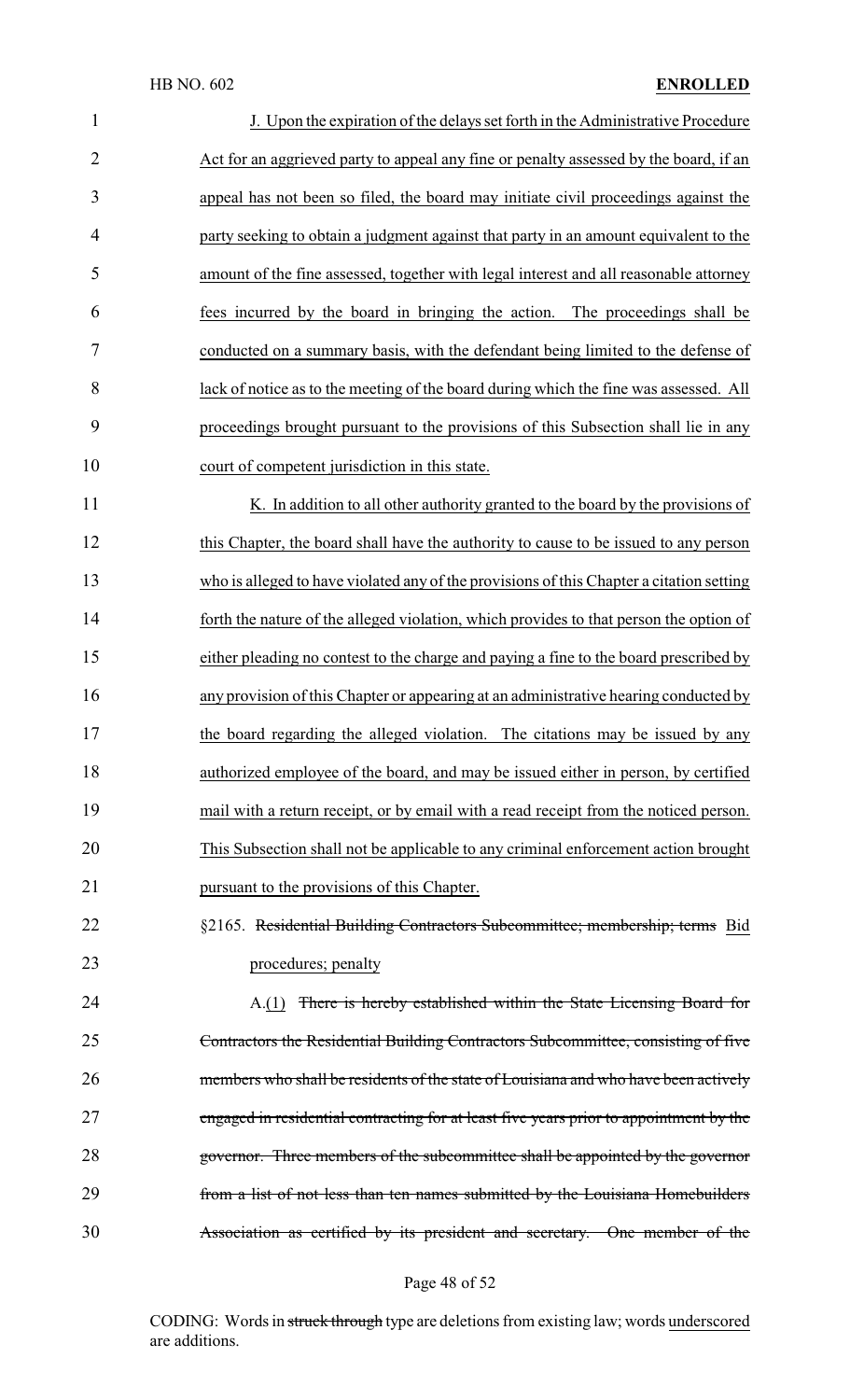| $\mathbf{1}$   | subcommittee shall be appointed to represent congressional district one, one member       |
|----------------|-------------------------------------------------------------------------------------------|
| $\overline{2}$ | to represent congressional districts four and five, one member to represent               |
| 3              | congressional district three, one member to represent congressional district two, and     |
| $\overline{4}$ | one member to represent congressional district six. It is the intent of this Section that |
| 5              | only contractors who hold an appropriate active license be awarded contracts either       |
| 6              | by bid or through negotiation. All architects, engineers, and awarding authorities        |
| 7              | shall place in their bid specifications the requirement that a contractor shall certify   |
| 8              | that he holds an active license in accordance with the provisions of this Chapter by      |
| 9              | displaying his license number on the bid envelope. In the case of an electronic bid       |
| 10             | proposal, a contractor may submit an authentic digital signature on the electronic bid    |
| 11             | proposal accompanied by the contractor's license number in order to meet the              |
| 12             | requirements of this Paragraph. Except as otherwise provided by this Subsection, if       |
| 13             | the bid does not display the contractor's license number on the bid envelope, the bid     |
| 14             | shall be automatically rejected, returned to the bidder marked "Rejected", and not be     |
| 15             | read aloud.                                                                               |
| 16             | (2) Any bid that does not require the contractor to hold an active license shall          |
| 17             | state the exemption on the bid envelope and shall be treated as a lawful bid for the      |
| 18             | purposes of this Section.                                                                 |
| 19             | (3) On any project that has been classified by the architect or engineer, prior           |
| 20             | to the bid, as a plumbing project, bids may be accepted only from those who have as       |
| 21             | a qualifying party a person who has complied with the provisions of Chapter 16 of         |
| 22             | this Title, R.S. $37:1361$ et seq.                                                        |
| 23             | (4) Any contractor who submits a bid for a type of construction for which                 |
| 24             | he does not hold an active license to perform shall be acting in violation of this        |
| 25             | Section and shall be subject to all provisions for violations and penalties thereof.      |
| 26             | (5) Any subcontractor who submits a bid or quotes a price to any unlicensed               |
| 27             | or inactive prime contractor shall be subject to all provisions for violations and        |
| 28             | penalties thereof.                                                                        |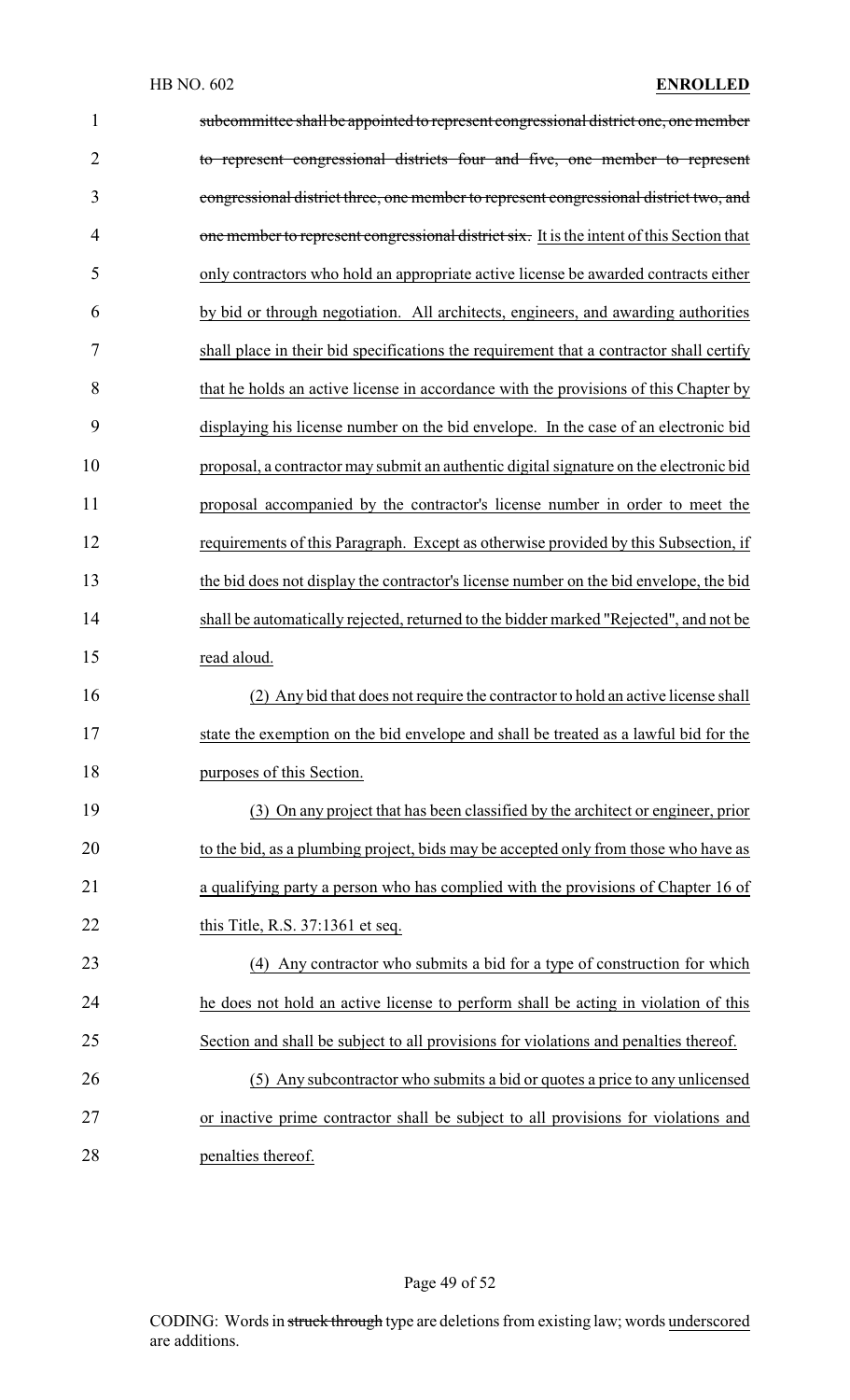| $\mathbf{1}$   | B. The terms of office of the initial members appointed to the subcommittee               |
|----------------|-------------------------------------------------------------------------------------------|
| $\overline{2}$ | shall be one for a three-year term, one for a two-year term, and one for a one-year       |
| 3              | term, to be determined by the governor. Thereafter, all members shall be appointed        |
| 4              | for three-year terms. All terms shall commence thirty days after the appointment and      |
| 5              | all members shall serve until their successors have been appointed and qualified.         |
| 6              | Vacancies occurring in the membership of the subcommittee for any reason shall be         |
| 7              | filled by appointment by the governor for the unexpired term. No person shall be          |
| 8              | appointed for more than two consecutive terms. The governor may remove a                  |
| 9              | member for cause. In no event shall proposal forms be issued later than twenty-four       |
| 10             | hours prior to the hour and date set for receiving proposals.                             |
| 11             | C. The executive director of the State Licensing Board for Contractors shall              |
| 12             | serve as executive director of the subcommittee and shall not have voting privileges.     |
| 13             | The architect, engineer, or awarding authority shall classify public projects. Once       |
| 14             | the project is classified, any interested person may object by sending a certified letter |
| 15             | to both the board and the architect, engineer, or awarding authority stating with         |
| 16             | particularity the reasons for the objection. The objection shall be submitted to the      |
| 17             | board and the architect, engineer, or awarding authority in writing by certified mail     |
| 18             | at least ten working days prior to the date on which bids are to be opened. Upon          |
| 19             | receipt of the protest for the project classification, the Licensing Board Compliance     |
| 20             | and Administrative staff will review the scope of work and offer a recommendation         |
| 21             | for the proper classification to the architect, engineer, or awarding authority within    |
| 22             | five working days after receipt of the objection. Any objection to the classification     |
| 23             | not made in accordance with this Section shall be considered waived.                      |
| 24             | D.(1) An ex officio member of the State Licensing Board for Contractors                   |

 shall serve on the subcommittee and shall serve as the liaison between the 26 subcommittee and the board. He shall be appointed by the chairman of the State Licensing Board for Contractors and shall serve as the chairman of the 28 subcommittee. His presence at a meeting of the subcommittee may be counted toward establishing a quorum of the subcommittee, and he shall only have voting privileges if either of the following circumstances exists:

### Page 50 of 52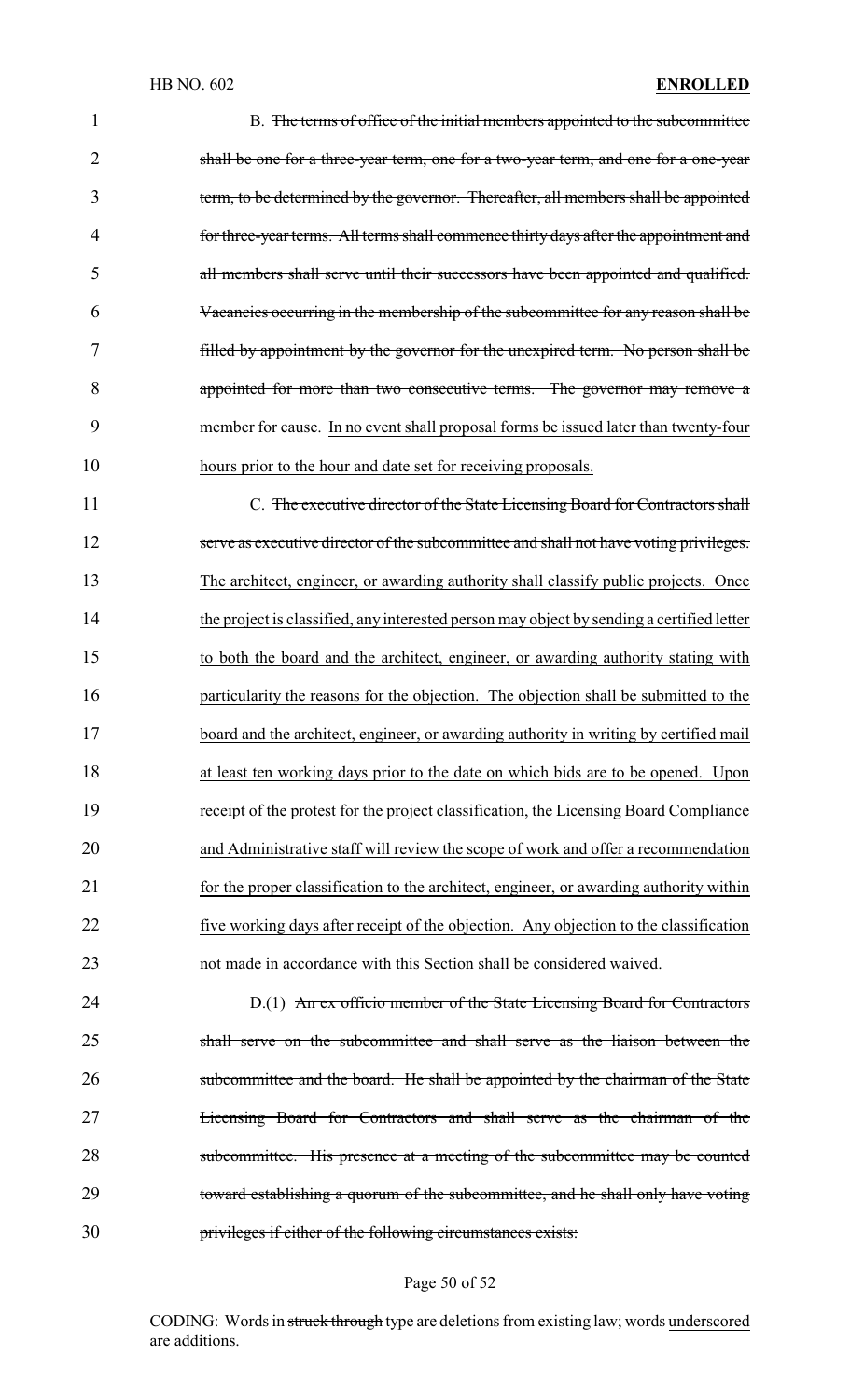| $\overline{2}$ | there is a tie vote between the appointed members of the subcommittee.                    |
|----------------|-------------------------------------------------------------------------------------------|
| 3              | (b) His presence is necessary to establish a quorum of the subcommittee,                  |
| 4              | only one appointed member of the subcommittee is present, and an additional ex-           |
| 5              | officio member has been appointed pursuant to Paragraph (2) of this Subsection.           |
| 6              | Any awarding authority or its agent who violates the provisions of this Section shall     |
| 7              | be deemed guilty of a misdemeanor and, upon conviction, be punished by a fine of          |
| 8              | not less than one hundred dollars or more than two hundred dollars or imprisonment        |
| $\Omega$       | in Alexandrii isil Canna Alexa Alexa Alime dessana na maalismadeks dessa and la Alexandri |

 officio member has been appointed pursuant to Paragraph (2) of this Subsection. Any awarding authority or its agent who violates the provisions of this Section shall be deemed guilty of a misdemeanor and, upon conviction, be punished by a fine of not less than one hundred dollars or more than two hundred dollars or imprisonment in the parish jail for not less than thirty days nor more than sixty days, or both. Any fine and imprisonment are at the discretion of the court.

(a) His presence is necessary to establish a quorum of the subcommittee and

 (2) An additional ex officio member of the State Licensing Board for Contractors shall serve on the subcommittee only if his presence, along with the ex 13 officio member serving pursuant to Paragraph (1) of this Subsection, is required to 14 establish a quorum of the subcommittee. This additional ex officio member shall be 15 appointed by the chairman of the State Licensing Board for Contractors and shall serve as the vice chairman of the subcommittee. He shall only have voting privileges 17 if there is a tie vote between an appointed member of the subcommittee and the ex-18 officio member serving as chairman of the subcommittee. In addition to the penalties prescribed in Paragraph (1) of this Subsection, the board may, after notice and a hearing, impose a fine upon any awarding authority or its agent who intentionally violates the provisions of this Section. The board may not impose any fine as authorized by this Paragraph on the state, its agencies, boards, or commissions, or any political subdivision thereof.

 (3) The State Licensing Board for Contractors shall pay per diem and travel expenses for ex officio members.

 E. A quorum of the subcommittee shall consist of a majority of its members 27 and the subcommittee shall meet at least once every other month to conduct its 28 business. The executive director shall give written notice to each member of the 29 time and place of each meeting at least ten days prior to the scheduled date of the meeting.

#### Page 51 of 52